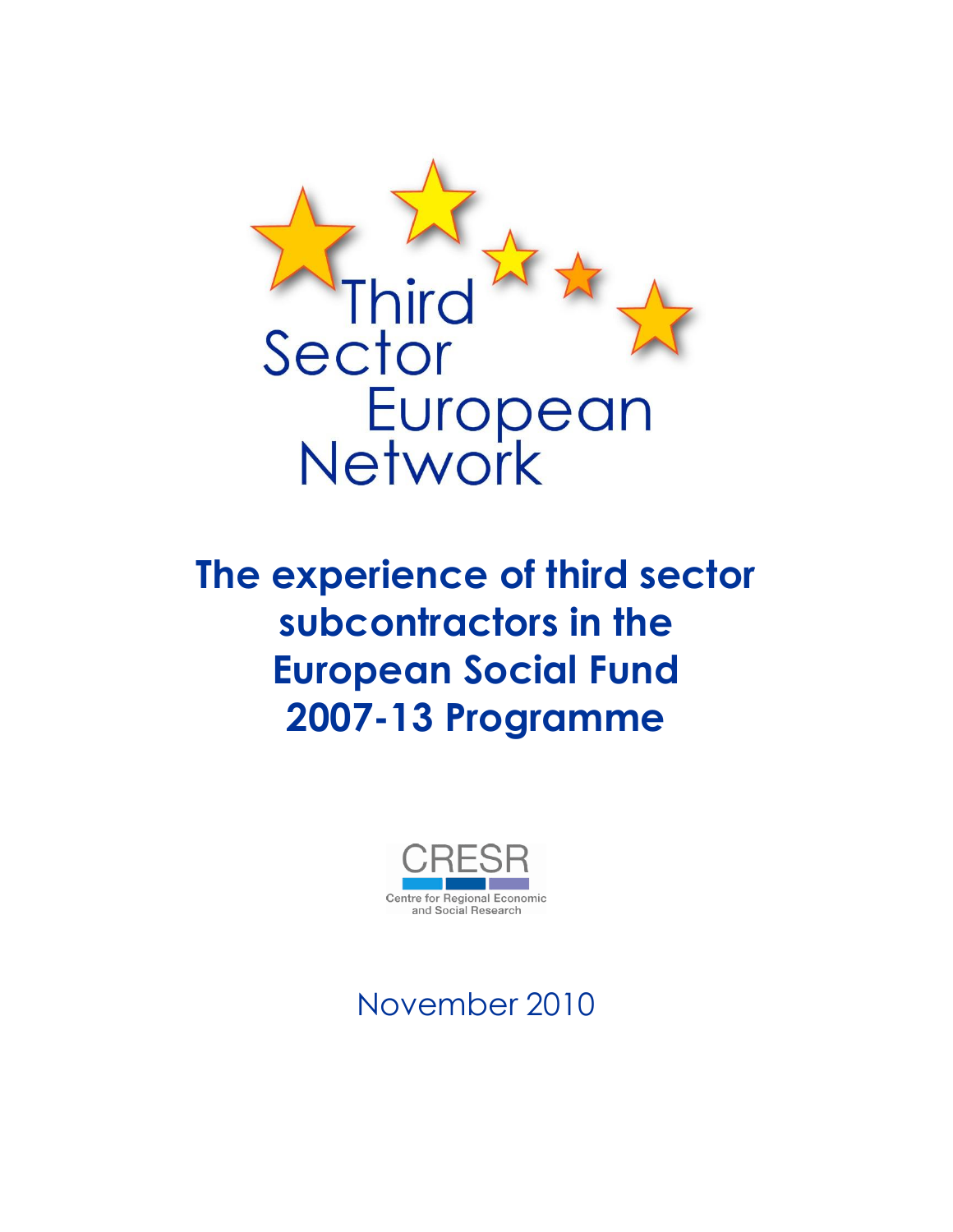# The experience of third sector subcontractors in the European Social Fund 2007-13 Programme

*Centre for Regional, Economic and Social Research (CRESR) Sheffield Hallam University*

> *Richard Crisp Chris Dayson Sarah Pearson Ian Wilson*

November 2010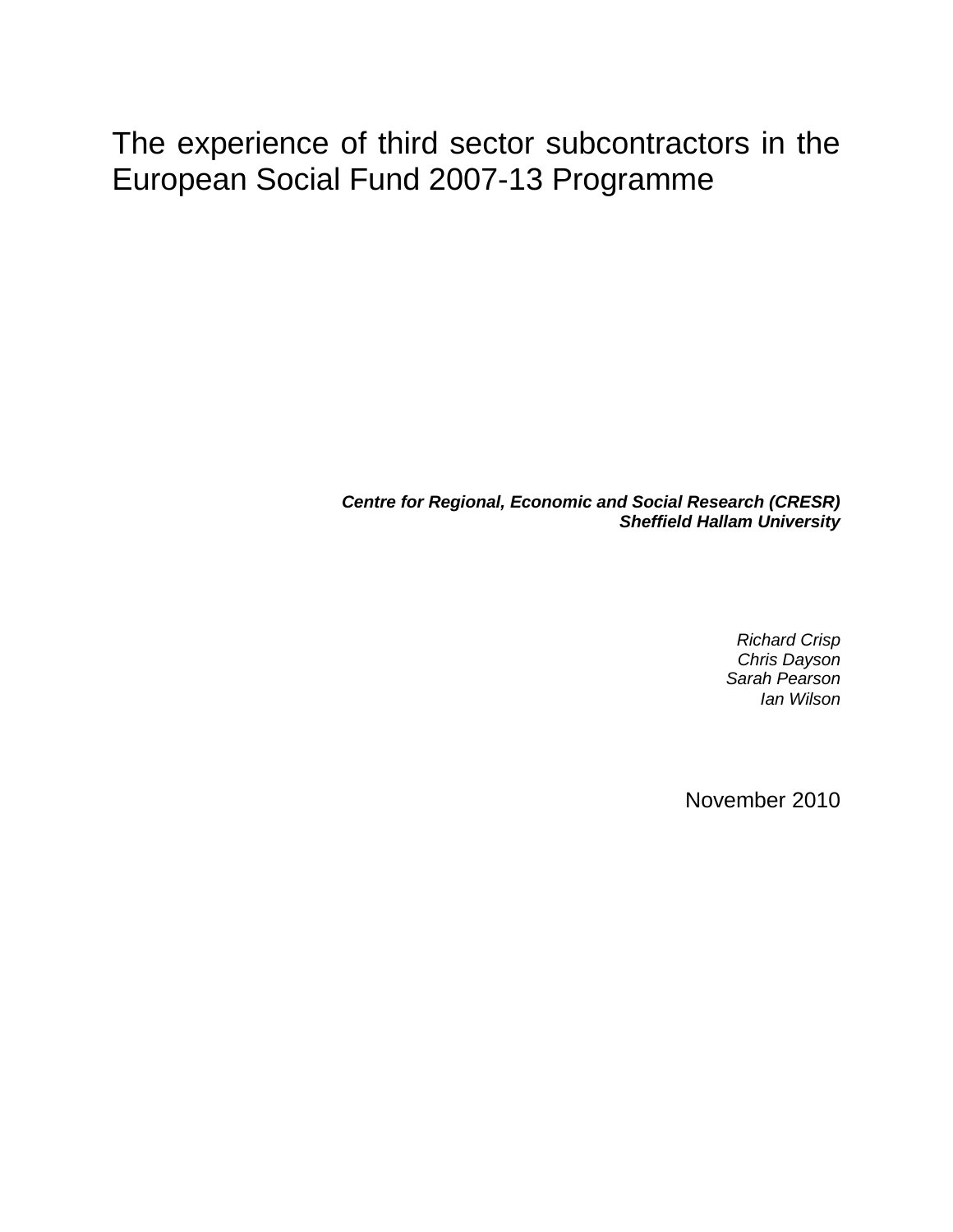# **Contents**

| 1 <sub>1</sub> |                                                                          |  |
|----------------|--------------------------------------------------------------------------|--|
| 1.1            |                                                                          |  |
| 1.2            |                                                                          |  |
| 1.3            |                                                                          |  |
|                |                                                                          |  |
| 1.4            |                                                                          |  |
| 1.5            |                                                                          |  |
| 1.6            |                                                                          |  |
| 1.7            |                                                                          |  |
| 2.             |                                                                          |  |
| 2.1            |                                                                          |  |
| 2.2            |                                                                          |  |
| 2.3            |                                                                          |  |
| 3.             |                                                                          |  |
| 3.1            |                                                                          |  |
|                |                                                                          |  |
| 3.2            |                                                                          |  |
| 3.3            |                                                                          |  |
| 3.4            | Experiences of third sector organisations that had not secured any ESF17 |  |
| 3.5            |                                                                          |  |
| 4.             |                                                                          |  |
| 4.1.           |                                                                          |  |
| 4.2.           |                                                                          |  |
| 4.3.           |                                                                          |  |
| 4.4.           |                                                                          |  |
| 4.5.           |                                                                          |  |
| 4.6.           |                                                                          |  |
|                |                                                                          |  |
| 5.             |                                                                          |  |
| 5.1.           |                                                                          |  |
| 5.2.           |                                                                          |  |
| 5.3.           |                                                                          |  |
| 5.4.           |                                                                          |  |
| 5.5.           |                                                                          |  |
|                |                                                                          |  |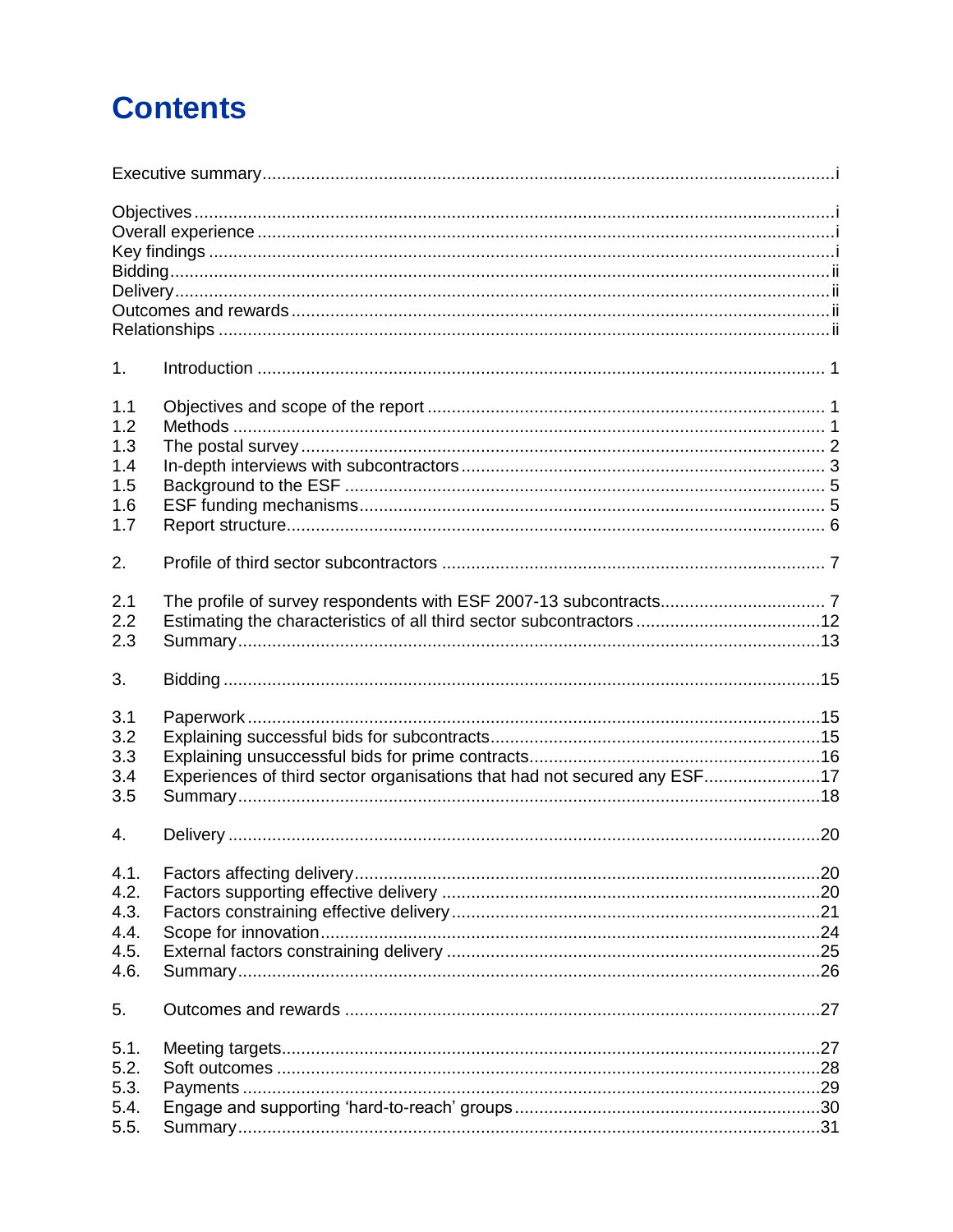| 6.   |  |
|------|--|
| 6.1. |  |
| 6.2. |  |
| 6.3. |  |
| 6.4. |  |
| 6.5. |  |
| 6.6. |  |
| 6.7. |  |
| 7.   |  |
| 7.1  |  |
| 7.2  |  |
| 7.3  |  |
| 7.4  |  |
| 7.5  |  |
| 8.   |  |
| 8.1  |  |
| 8.2  |  |
| 9.   |  |
|      |  |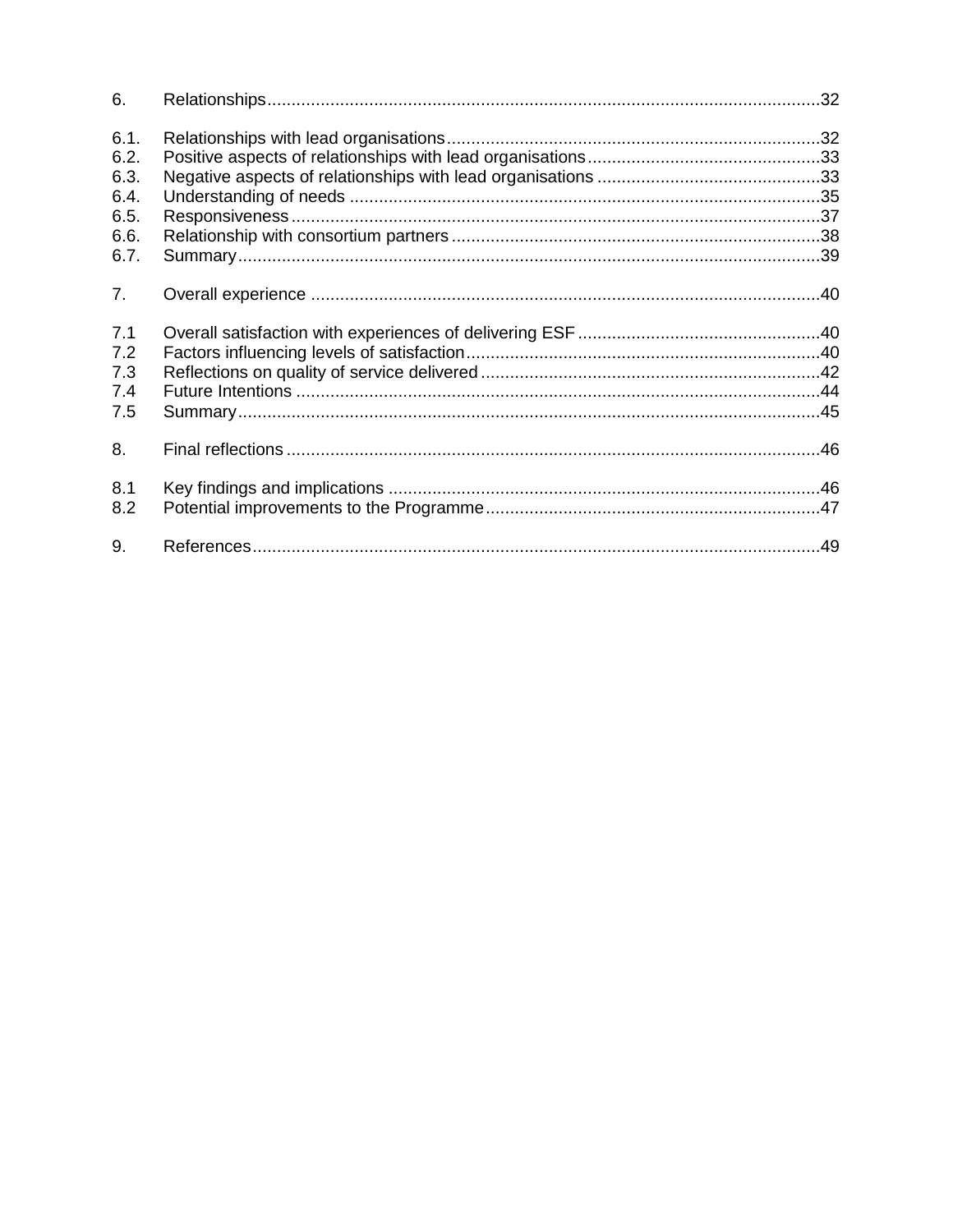# <span id="page-4-0"></span>**Executive summary**

# <span id="page-4-1"></span>**Objectives**

This report was commissioned by the Third Sector European Network (TSEN) to explore:

- the extent of the Third Sector involvement in the current ESF programme
- the experience of third sector organisations in **applying for and delivering ESF** subcontracts
- the **relationships** of third sector subcontractors with prime contractors or, for those delivering projects as a part of a consortium, lead partners.

# <span id="page-4-2"></span>**Overall experience**

Third sector organisations delivering subcontracts are **largely positive about their experience**. They generally believe they deliver a valuable service that addresses the needs of disadvantaged client groups. Subcontractors are positive about relationships with lead organisations which are, in the main, regarded as genuine partnerships that provide the support required. The Programme is not an unqualified success however. There are **recurrent and often severe criticisms** of the way the bidding and delivery process operates. Many subcontractors feel that excessive levels of bureaucracy or inflexible contracts constrain their ability to deliver the highest quality service possible.

# <span id="page-4-3"></span>**Key findings**

## **The profile of subcontractors**

- **Subcontractors are much larger and employ more people than the 'average' third sector organisation** identified in other datasets. This suggests small to medium-sized third sector organisations are being 'squeezed out' in the competition for ESF subcontracts by larger third sector providers.
- It is estimated that the total value of all third sector subcontracts is £134.6 million; this only equates to **4 per cent of the estimated £3.4 billion<sup>1</sup> awarded through ESF 2007- 13** so far. This may have implications for the capacity of the ESF Programme to support the 'hardest-to-reach' given the recognised strengths of the sector in engaging this group.
- Overall, the evidence suggests that **the Third Sector as whole does not secure significant amounts of available ESF funds to deliver prime contracts or subcontracts.**

  $1$  This figure is the sum of all prime contracts listed on the ESF website and includes public sector match funding provided through programmes such as Flexible New Deal.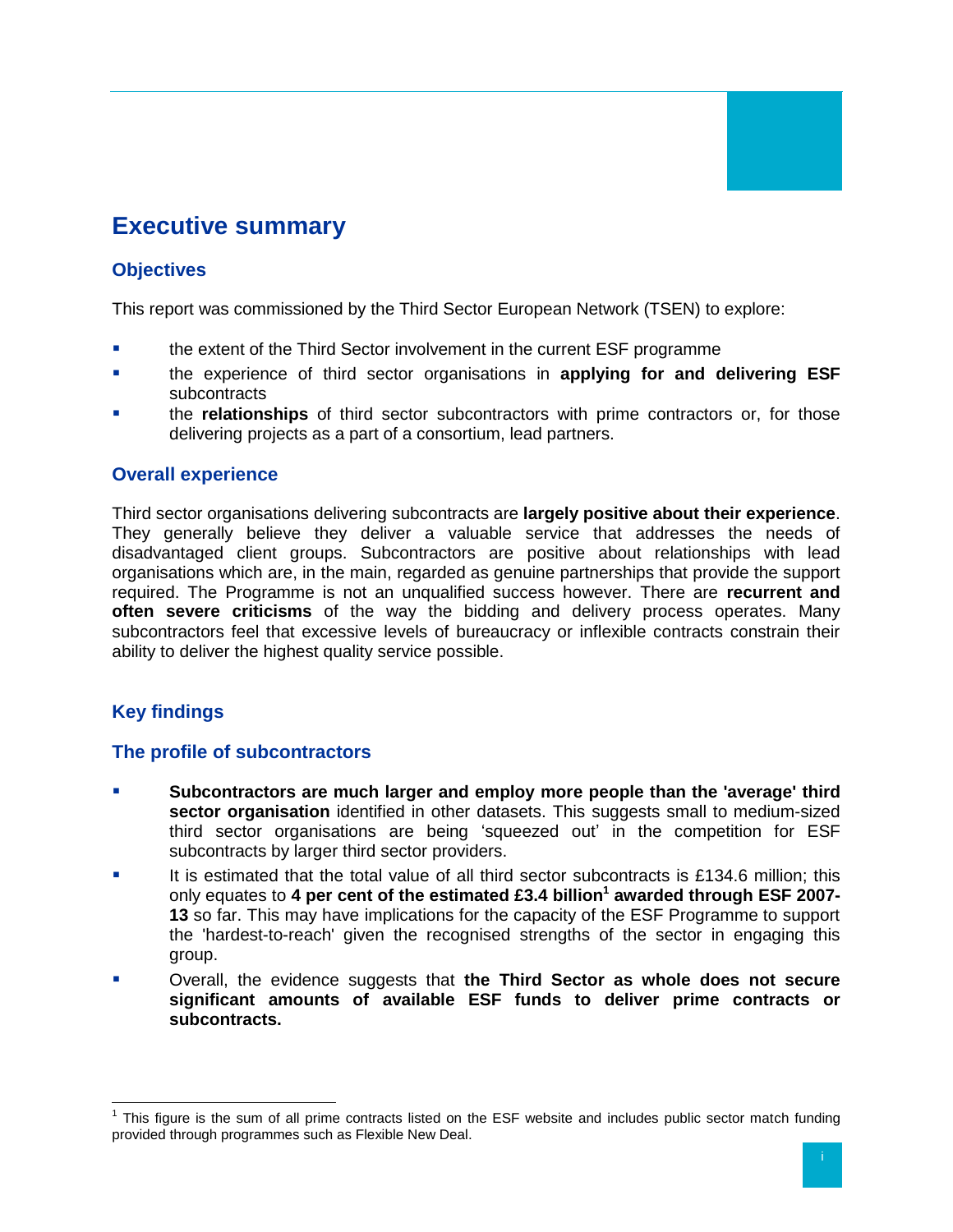# <span id="page-5-0"></span>**Bidding**

- A number of **concerns were raised about the process of bidding** with dissatisfaction centring on the volume and complexity of paperwork involved as well as inadequate feedback on unsuccessful bids.
- Some third sector organisations interviewed had made unsuccessful bids for prime contracts but subsequently secured smaller subcontracts. This led to a perception that bidding for subcontracts alone or as part of consortium was the only viable way for smaller third sector organisations to access ESF.
- Third sector organisations that had failed to secure any ESF funding in the 2007-13 Programme were highly dissatisfied with their experience of bidding and concerned about the negative impact this would have on their income and delivery capacity.

# <span id="page-5-1"></span>**Delivery**

- There were mixed views among third sector organisations about the extent to which the Programme enabled them to deliver projects effectively.
- **Whilst a majority of subcontractors felt delivery had proceeded as planned, there was little sense that contracts could be negotiated** once awarded.
- **Excessive administrative demands and inflexible contractual requirements** constrained the ability of third sector organisations to provide the quality of service they felt they were capable of delivering.

#### <span id="page-5-2"></span>**Outcomes and rewards**

- Most of the subcontractors interviewed felt that the **targets set were demanding** although the majority had met or were on course to meet them.
- A majority of third sector organisations interviewed believed soft outcomes should be rewarded although survey results indicated this only occurred in a minority of cases/.
- Some subcontractors felt able to engage 'hard-to-reach' groups. However, the research also uncovered **evidence of 'cherry-picking'** or, at least, concerns that organisations facing difficulties in meeting targets may have to resort to 'quick-wins'.

## <span id="page-5-3"></span>**Relationships**

- third sector organisations were **largely positive about relationships with lead organisations** whether contracted directly to a prime contractor or working with a lead partner in a consortium.
- Whilst there were concerns about some aspects of relationships with lead organisations, particularly with regard to inflexibility or changing administrative requirements, this did not seem to seriously undermine the perceived quality of relationships.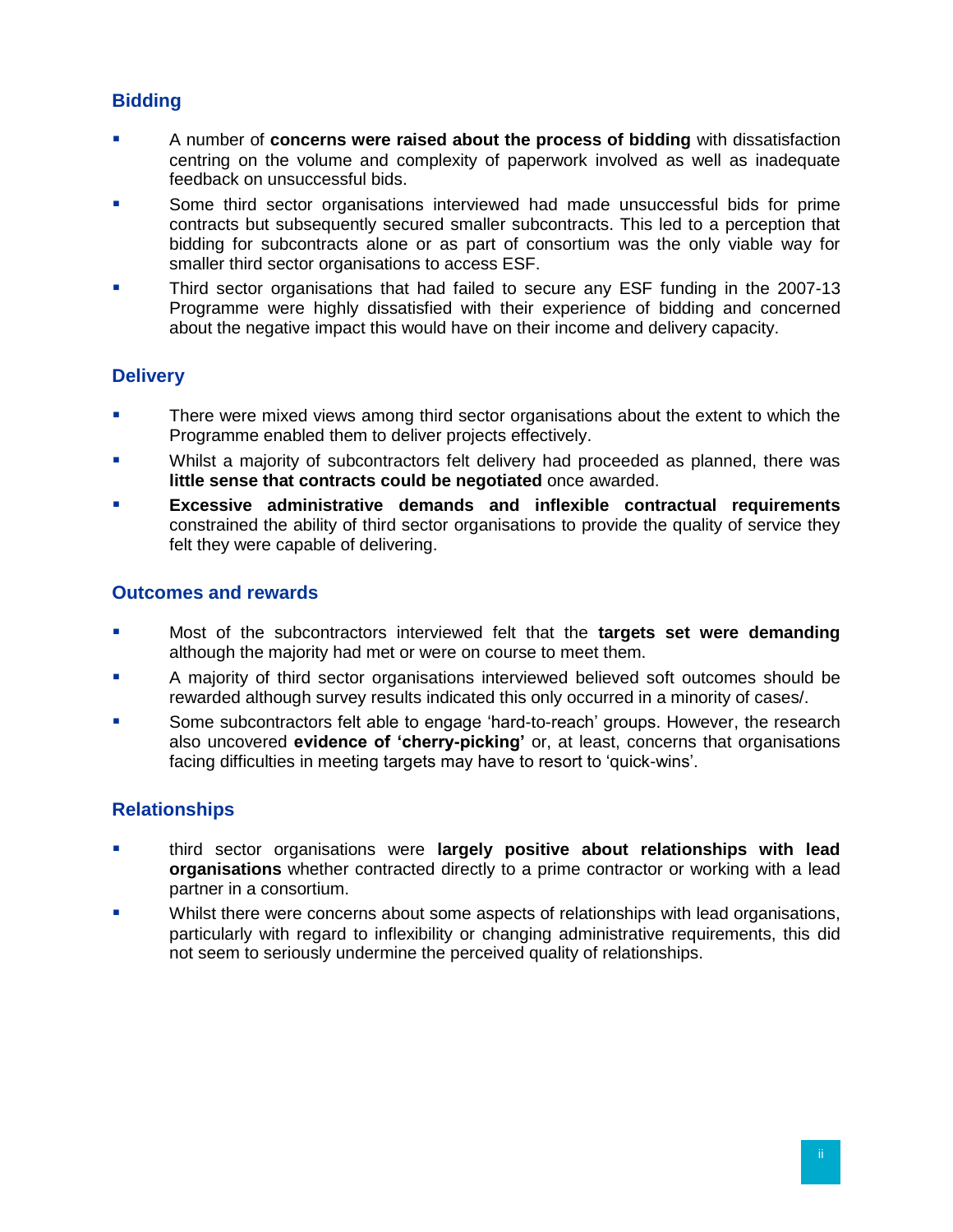

# <span id="page-6-0"></span>**1. Introduction**

# <span id="page-6-1"></span>**1.1 Objectives and scope of the report**

This report was commissioned by the Third Sector European Network (TSEN) to explore the experience of third sector organisations in delivering European Social Fund (ESF) subcontracts in the 2007-13 Programme. The core objectives of the research are to understand:

- the **extent of the third sector involvement** in the current ESF programme
- the experience of third sector organisations in **applying for and delivering ESF** subcontracts
- the **relationships** of third subcontractors with prime contractors or, for those delivering projects as a part of a consortium, lead partners.

This study originated from the recommendations of a previous evidence review commissioned by TSEN to examine the impact of the ESF Programme on those furthest from the labour market<sup>2</sup>. The review identified a lack of data on allocations of  $ESF$ funding to the third sector as well as limited evidence on the experience of third sector organisations as subcontractors within the Programme. This made it difficult to assess the ability of third sector organisations to access and deliver ESF at the subcontracting tier. The review recommended, therefore, that further research was undertaken to address these gaps in knowledge.

## <span id="page-6-2"></span>**1.2 Methods**

The research objectives identified above have been examined using two methods:

- a **postal survey** of all third sector organisations thought to have been awarded ESF subcontracts plus a smaller number of 'discouraged' or 'unsuccessful' bidders
- **E** in-depth **telephone interviews** with a group of subcontractors and some 'discouraged' or 'unsuccessful' bidders.

The precise methods used are detailed below. The profile of third sector organisations that participated in the survey is outlined in more detail in section two.

  $2$  Crisp, R., Gore, T.and Wells, P. (2009) Evidence review of the impact of the ESF on those furthest from the labour market. London: TSEN.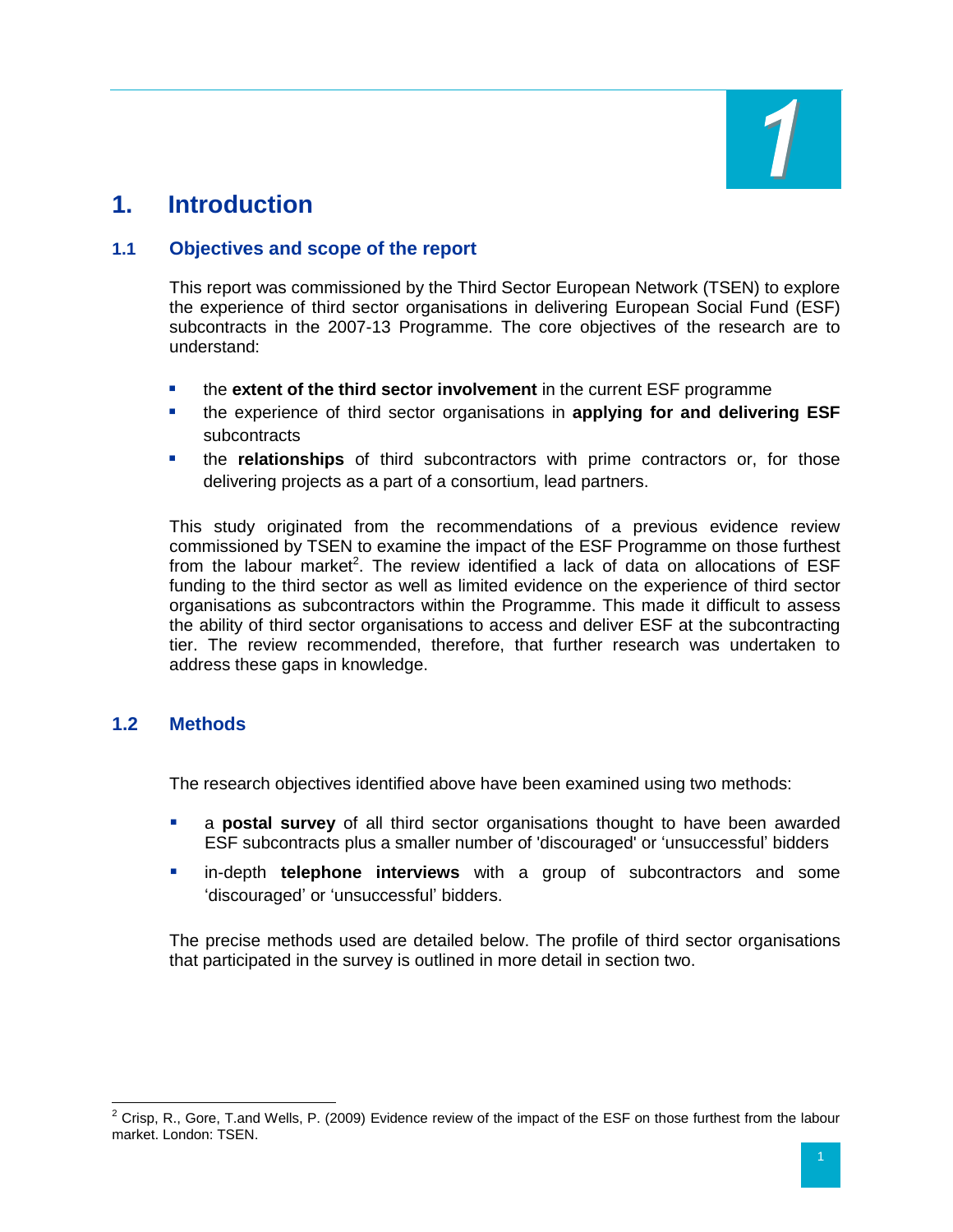#### <span id="page-7-0"></span>**1.3 The postal survey**

The survey involved a large postal questionnaire of 666 third sector organisations thought to hold subcontracts from ESF 2007-13. These 666 organisations were drawn from a longer list of 1,266 individual subcontracts provided by TSEN based on listings on the European Social Fund website<sup>3</sup>. Using this list of subcontracts the research team were able to identify 706 unique third sector organisations. This difference between the total number of subcontracts and unique third sector organisations is accounted for either by organisations with multiple subcontracts or projects awarded to local branches or affiliates of large national charities. A data provider (Guidestar UK) provided addresses for 605 of these organisations and the research team were able to identify a further 61 addresses through internet searches.

Of the 666 organisations included in the survey mail-out:

- <sup>1</sup> 137 subcontractors responded to the questionnaire (21 per cent).
- **19 questionnaires were returned by Royal Mail**
- 61 organisations responded stating they had never held a subcontract in the ESF 2007-13 Programme. Many of these organisations explained that they had been listed on bids by prime contractors as *potential* subcontractors but had not subsequently been contracted to deliver services when the bid was successful.

If the sample is adjusted to 586 to take into account organisations that could not be contacted or did not have a subcontract, the overall response rate rises to 23 per cent. However, the 61 organisations that responded stating that did not hold a subcontract are likely to be only a proportion of the 'true' number. If we assume that the response rate for non-contract holders is the same as those who did have contracts, it can be estimated that 199 of the 666 organisations that initially received a questionnaire did not have a subcontract and should not have been included in the original sample. Adjusting the response rate based on this estimation reduces the sample population to an estimated 448 organisations and increases the **final response rate to 31 per cent**.

The research was also interested in the experiences of organisations that had never successfully secured funding in the ESF 2007-13 Programme. To this end, a revised survey was sent to a further sample of 34 organisations identified by TSEN as either:

- 'discouraged' organisations that had considered bidding for ESF in the 2007-13 Programme but had not made a formal approach or application to secure funds.
- 'unsuccessful' applicants that had bid for one or more contracts in the ESF 2007-13 programme but had not won any contracts.

This second survey of discouraged and unsuccessful applicants received 16 responses which equates to a response rate of 47 per cent.

 $\overline{a}$ 

<sup>&</sup>lt;sup>3</sup> This listing is available at: [http://www.esf.gov.uk/esf\\_in\\_action/esf\\_projects.asp](http://www.esf.gov.uk/esf_in_action/esf_projects.asp)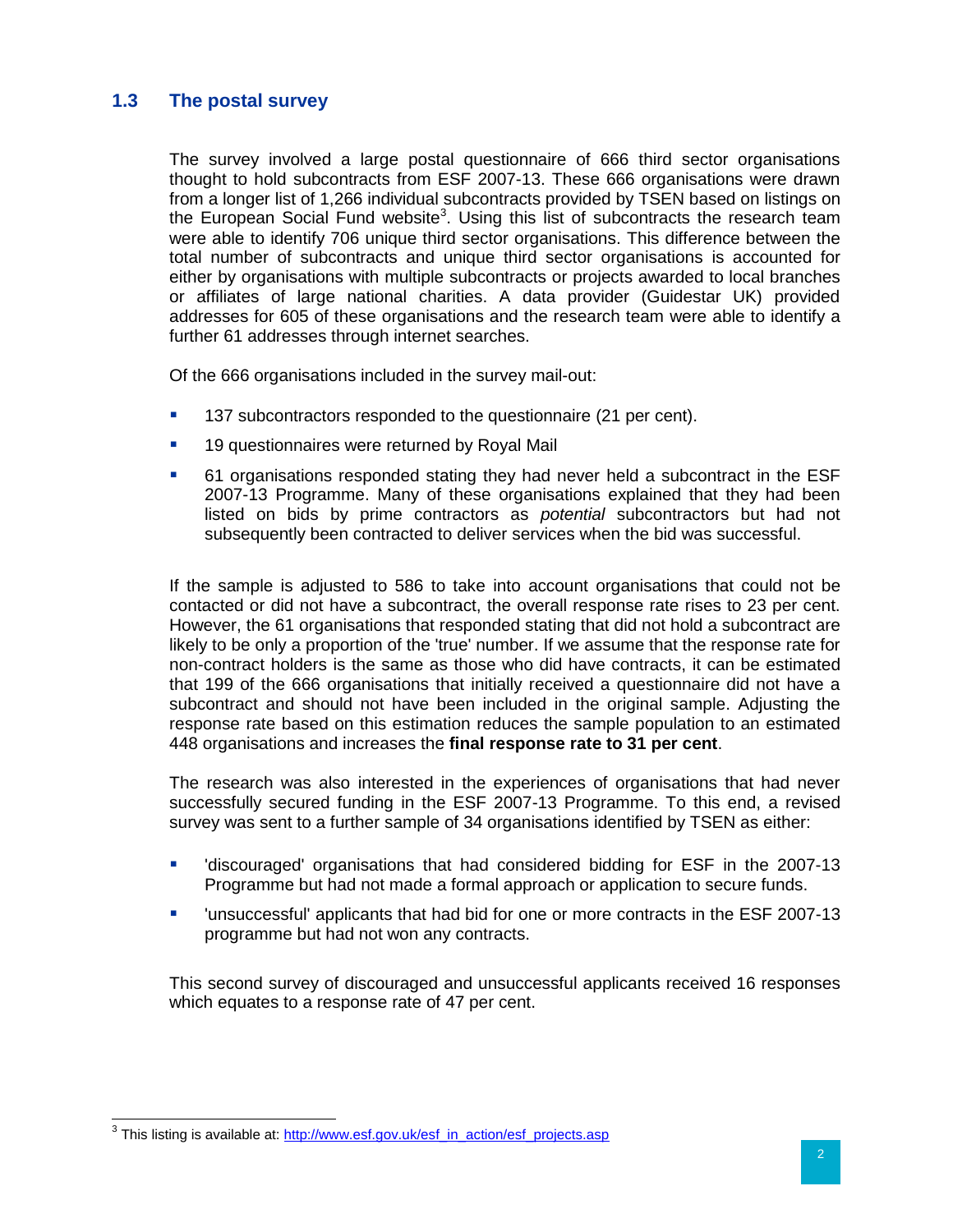# <span id="page-8-0"></span>**1.4 In-depth interviews with subcontractors**

The research also undertook a series of in-depth interviews by telephone with third sector organisations including:

- 15 third sector organisations that held ESF subcontracts in the current round (2007- 13)
- 4 third sector organisations that had not been awarded ESF contracts in the current round but had either considered bidding or made unsuccessful applications<sup>4</sup>.

These interviews explored the experiences of individual third sector organisations involved in the ESF 2007-13 Programme in terms of:

- **the process of bidding for contracts**
- experiences of **delivery** including the factors constraining and enabling service provision
- **outcomes** in terms of meeting targets, receiving payments and ability to engage 'hard-to-reach' clients
- **relationships** with prime contractors or lead partners in consortiums
- **overall experiences** of involvement in the ESF Programme.

The final sample of subcontractors interviewed was chosen carefully from survey responses to reflect the balance of satisfaction levels indicated by the survey and to ensure a mix of organisations by organisation and contract size, region, priority, sector of prime contractor (private, public or third) and whether the bid was led by a prime contractor or consortium. Accordingly, the group comprised:

- 10 organisations that were satisfied with their experience of delivering ESF according to their survey response compared with five that were unsatisfied or neither satisfied or dissatisfied
- 10 third sector organisations that delivered projects in Priorities 1 or 4 (employment) and five within Priorities 2 and 5 (skills)
- **nine organisations delivering contracts as consortia and six third sector** organisations directly subcontracted to prime contractors
- five organisations contracted by third sector prime contractors or working in third sector consortiums compared with five working with the private sector and four with the public sector (one did not know the sector of the prime contractor)
- third sector organisations from a number of regions including London (5), Yorkshire and Humber (3), the North West (2), Cornwall (2) and one each from the East of England, South East and Merseyside.

Organisation size varied considerably as Table 1.1 below indicates:

 <sup>4</sup> A total of five interviews were undertaken but one had to be discounted on the basis that the organisation turned out to be a private company.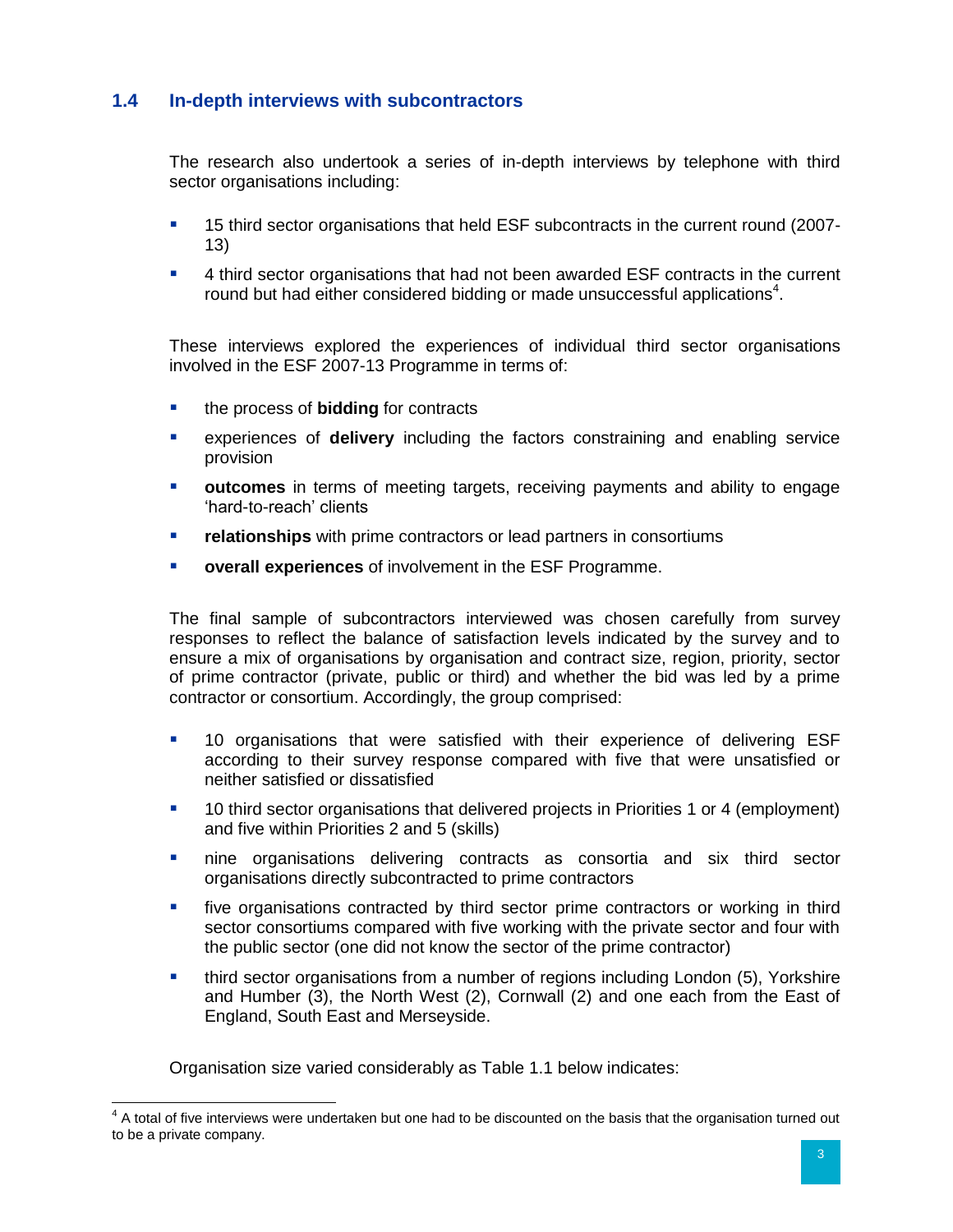|              |                             | N |
|--------------|-----------------------------|---|
| Small        | Less than £250K             | З |
| Small-medium | £250K to £499K              | 3 |
| Medium-large | £500K to £999K              | 2 |
| Large        | £1 million to £2.49 million | 3 |
| Very large   | More than £2.5 million      |   |

**Nearly half of responses were from large or very large organisations** which is representative of the composition of the broader population identified through the survey (see section 2.1).

The range of services these organisations delivered through subcontracts is too broad to summarise fully but included:

- **Information, Advice and Guidance (IAG)**
- **basic skills (numeracy and literacy)**
- **English for Speakers of Other Languages (ESOL)**
- **developing soft skills (confidence, motivation)**
- **EXECR** accredited and non-accredited learning
- **in-work training**
- providing opportunities to gain work experience and volunteering

In terms of total ESF income as a proportion of gross annual income, the interview sample was skewed to organisations with **a greater reliance on ESF** than survey respondents (see 2.1). Table 1.2 below shows that nearly two thirds of third sector organisations interviewed had contracts equivalent to 20 per cent or more of their annual turnover.

| Table 1.2: ESF income as a proportion of gross annual income <sup>a</sup> |  |  |
|---------------------------------------------------------------------------|--|--|
|---------------------------------------------------------------------------|--|--|

| Less than 10 per cent | З  |
|-----------------------|----|
| 10-19.9 per cent      | 2  |
| 20-49.9 per cent      | 3  |
| More than 50 per cent | ิค |

<sup>a</sup>One TSO did not know their contract income

The importance of ESF funding is reflected in comments by interviewees. A majority stated that ESF was a significant proportion of their income stream, describing it variously as '*very important'*, '*the most important* [source of funding]*'* , '*critical'* and '*without it we don't exist'.* Only a minority suggested it accounted for a small proportion of income such as one large organisation with an annual income over £40 million that regarded it as '*insignificant'*.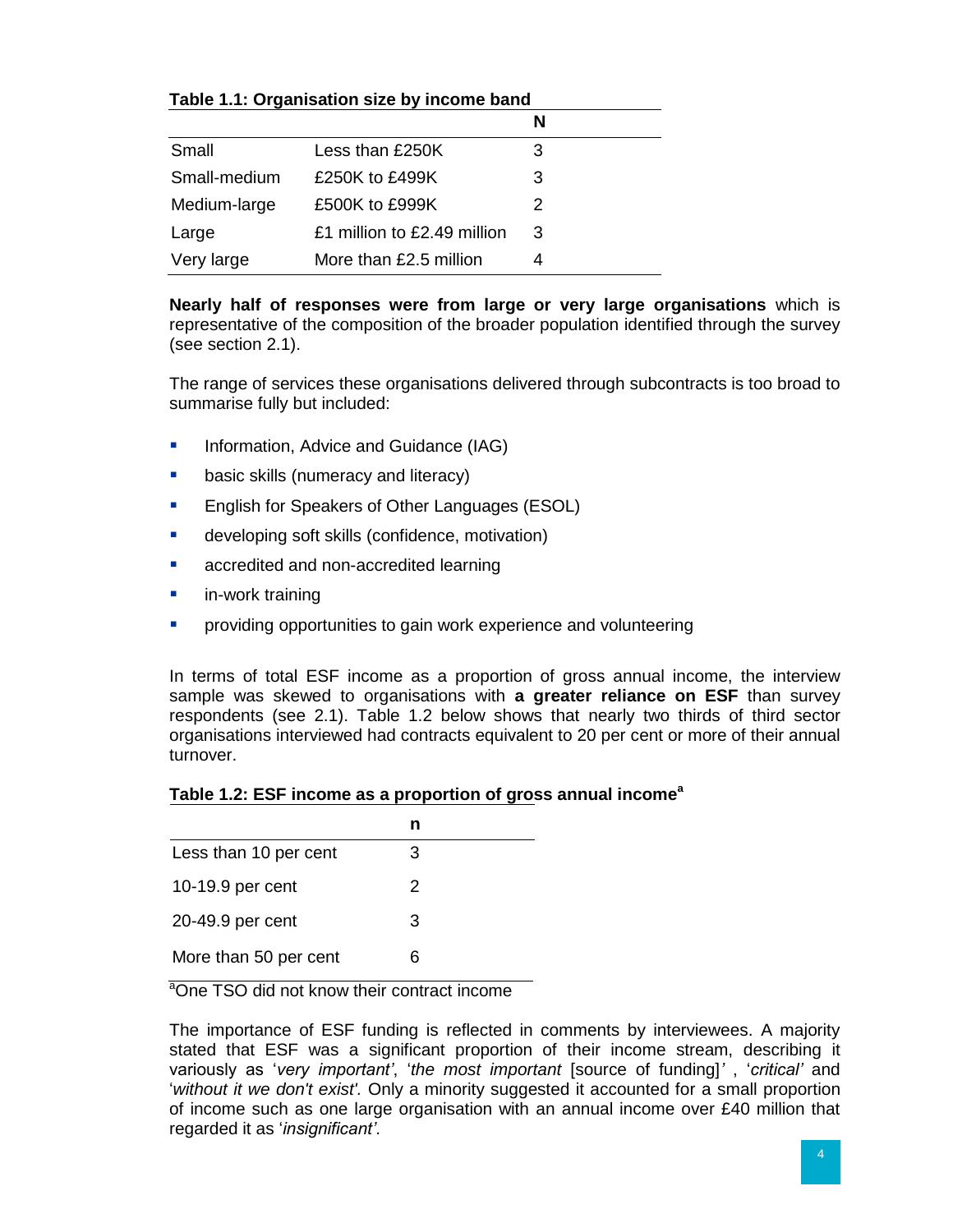# <span id="page-10-0"></span>**1.5 Background to the ESF**

The European Social Fund was set up in 1957 to improve the employment prospects of residents of the European Union by raising the skill levels and employability of those outside the labour market. ESF funds provided through the 2000-2006 Programme in England totalled €4.3bn**<sup>5</sup>** . A further €3.08bn will be allocated during the present 2007-13 programming period, with this sum match-funded by €2.96bn from domestic funding streams.

The current ESF Programme in England has a dual remit of addressing worklessness and workforce skills through the four main priorities $6$ :

- **Priority 1 'Extending employment opportunities' targets groups not in work** including the unemployed and economically inactive, with a particular emphasis on those at a disadvantage in the labour market
- Priority 2 '*Developing a skilled and adaptable workforce' -* focuses on training those who lack basic skills or have no or low qualifications.
- Priority 4 '*Tackling barriers to employment'* seeks to tackle barriers to employment in Cornwall and the Isles of Scilly by helping more people enter employment or engage in activity leading to employment, particularly disadvantaged groups
- Priority 5 *'Improving the skills of the local workforce'* aims to help all people in Cornwall achieve the highest levels of skills and qualifications they can in order to enable them to find jobs and improve their chances of career progression.

## <span id="page-10-1"></span>**1.6 ESF funding mechanisms**

The 2007-13 ESF Programme is **a single, national Programme** but funds are awarded at the regional level by Co-Financing Organisations (CFOs). Co-financing was introduced in September 2001 to bring ESF and match funding together in a single funding stream. This replaced the direct bidding system whereby providers designed and submitted their own proposals to Government Offices (GOs), with all applicants expected to match fund any ESF awarded. Co-financing allocates funds through a commissioning model under which regional CFOs award funding to deliver prime contracts through a series of competitive tendering rounds. CFOs commission either:

- **prime contractors** who may, in turn, recruit subcontractors to deliver elements of the prime contract;
- or with **consortia** of organisations that come together to submit a joint bid with one of these organisations nominated as a lead partner.

 5 As identified in ESF (2008: p36) *ESF 2000-2006 Objective 3 Operational Programme for England and Gibraltar, Annual Implementation Report 2007*.

 $^6$  Priorities 1 and 2 apply to all English regions except Cornwall and the Isles of Scilly which has its own priorities -Priorities 4 and 5 - as a 'Convergence area' that, unlike the other English regions, has a regional GVA less than 75 per cent of the European average. Priorities 4 and 5 effectively mirror Priorities 1 and 2, however, with the dual focus on employment and skills. For a full list of priorities and explanation of the architecture of the Programme, see DWP/DIUS (2007: p12) *England and Gibraltar European Social Fund Convergence and Competitiveness and Employment Programme 2007-13*. London: TSO.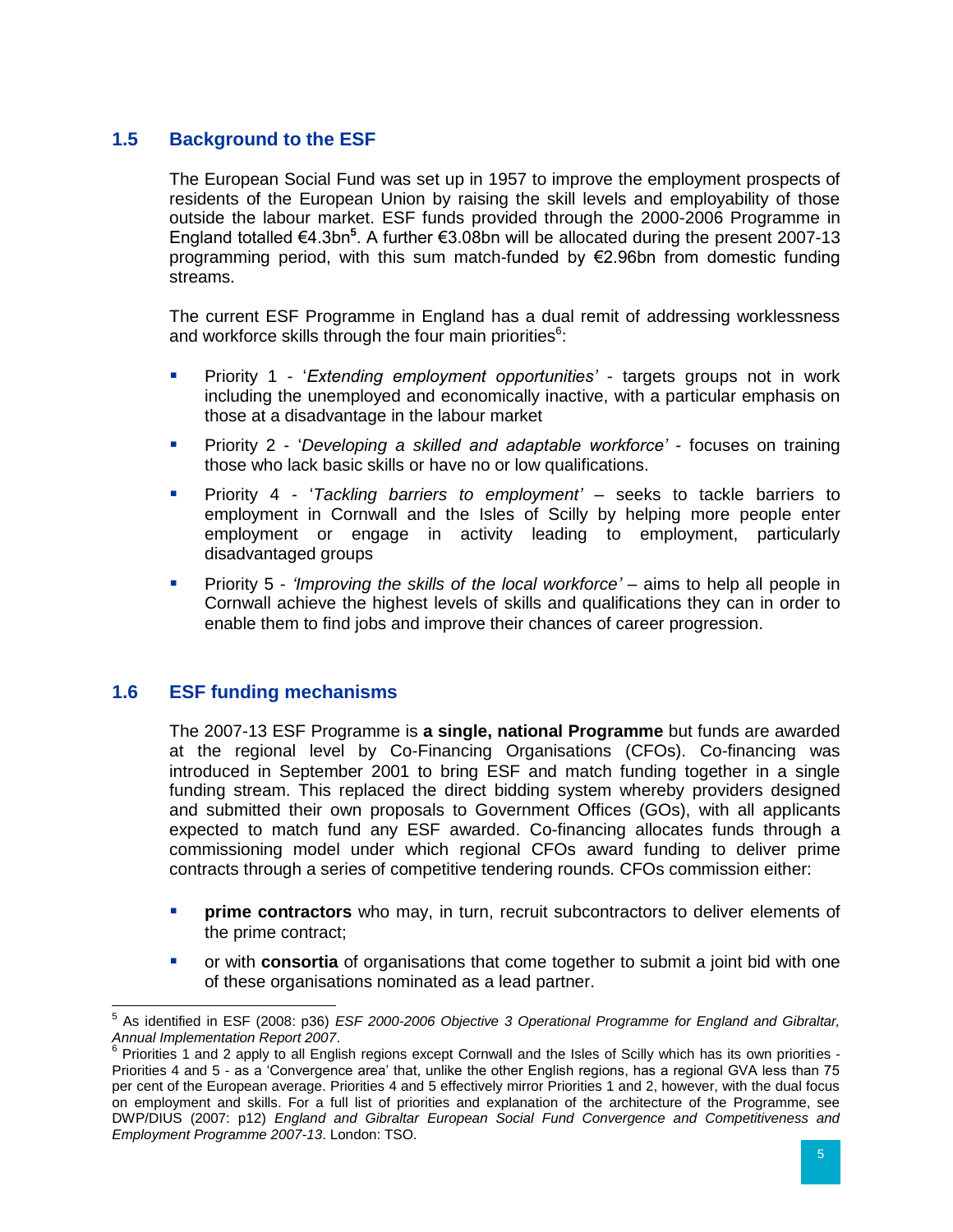These research focuses on both third sector organisations subcontracted directly to prime contractors and those that deliver subcontracts within a consortium headed by a lead partner. For the purposes of clarity, the terms 'prime contractor' or 'lead partner' are used consistently to differentiate between non-consortia and consortia delivery arrangements. Where the distinction is not important, the general term 'lead organisation' is used to refer to the body with whom third sector organisations are subcontracted.

# <span id="page-11-0"></span>**1.7 Report structure**

The structure of the report is as follows:

- **EXECT** section two looks at the profile of third sector ESF subcontract holders as identified by the postal survey
- **EXECT** section three considers experiences of applying for ESF subcontracts and considers the factors explaining both successful and unsuccessful bids
- section four examines experiences of delivery in terms of the factors that support or constrain the work subcontractors undertake
- **Exection five explores outcomes, payments and the ability of third sector** organisations to engage the 'hard-to-reach'
- section six looks at the nature of relationships with lead organisations as well as consortium partners
- **EXECT** section seven reflects on the overall experience of third sector organisations involved in ESF
- **EXECT** section eight reviews the key findings and suggests ways the ESF Programme could be improved.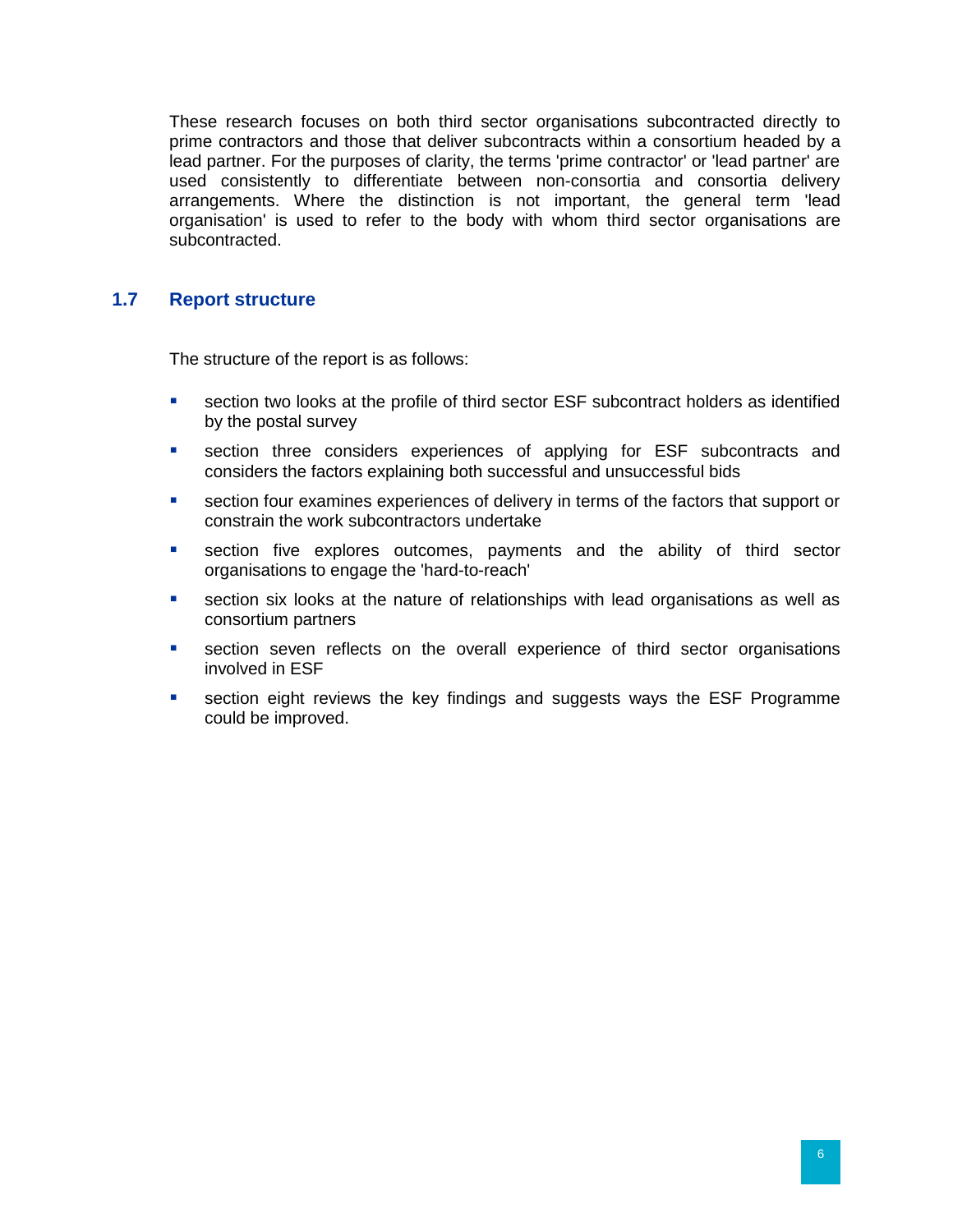

# <span id="page-12-0"></span>**2. Profile of third sector subcontractors**

This section examines the characteristics of the third sector organisations that responded to the postal survey and reflects in particular on the type of organisations most likely to hold ESF subcontracts.

## <span id="page-12-1"></span>**2.1 The profile of survey respondents with ESF 2007-13 subcontracts**

This section profiles the 137 subcontractors that responded to the postal survey in terms of their size as well as the scope and nature of service they provide.

#### *How many subcontracts do they have?*

Respondents were asked to tell us how many subcontracts their organisation had applied for and how many they had been awarded under ESF 2007-13:

- the mean number of contracts applied for was 2.02 while the mean number of subcontracts awarded was 1.73
- a large proportion of respondents (67 per cent) had only applied for one or two contracts
- 20 per cent of respondents had applied for between three and nine contracts but less than two per cent of respondents had applied for more than 10 contracts
- similarly, a large proportion of respondents (76 per cent) had only been awarded one or two subcontracts
- 17 per cent of respondents had been awarded between three and nine subcontracts but less than two per cent had been awarded more than five subcontracts.

These figures show that most third sector organisations bid for or deliver one or two ESF subcontracts.

#### *What are these subcontracts worth?*

Respondents were also asked to provide an exact figure or estimate of the total value of subcontracts their organisation received: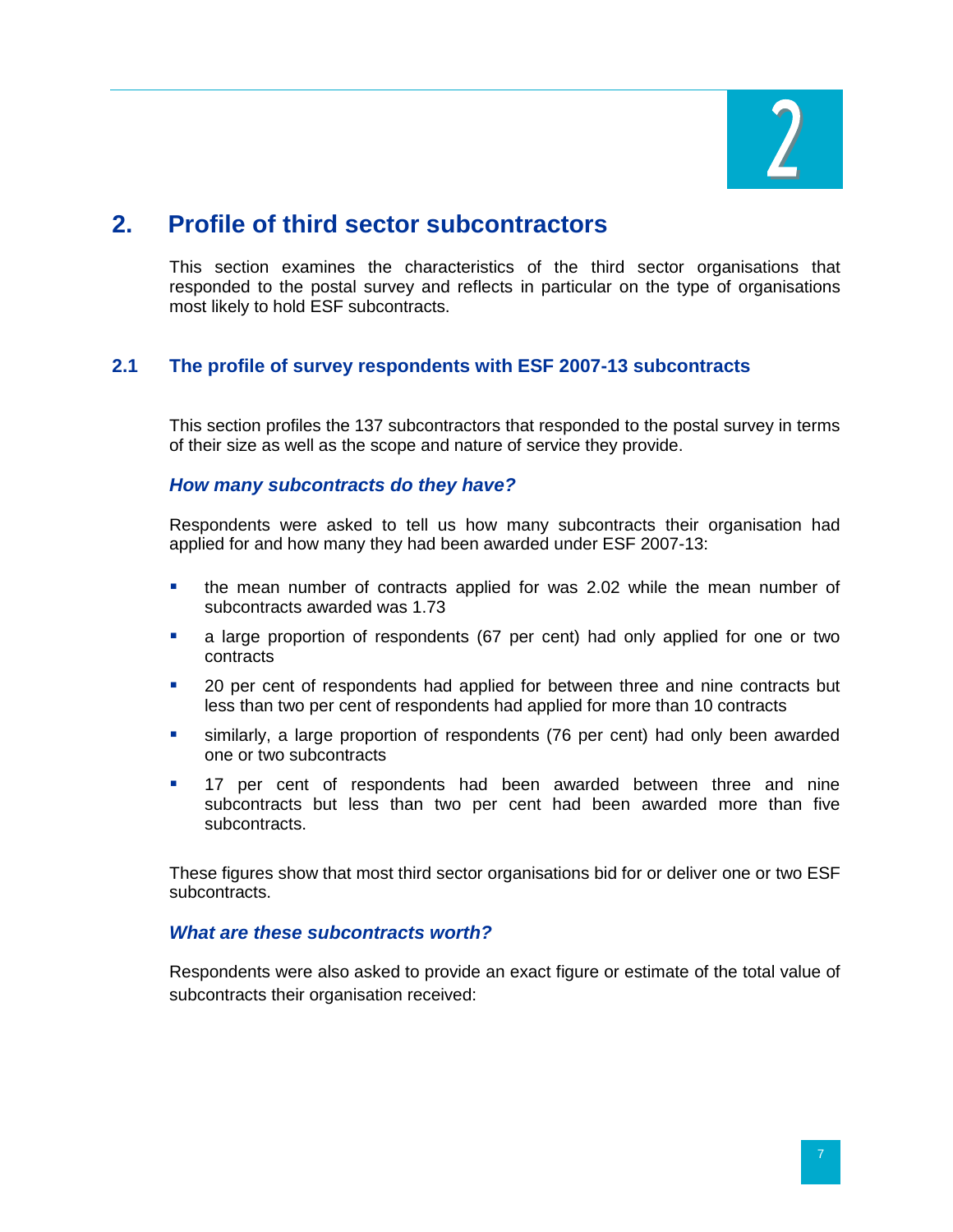- **The mean value of these contracts to respondents was £275,754** but the **median value was £87,000**. This variance can be explained by a few very large subcontracts that had been awarded:
	- one organisation had multiple subcontracts worth £4.5 million and six per cent of all respondents had subcontracts worth at least £1 million
	- by contrast the smallest sub-contract was worth only £2,250 and seven per cent of all respondents had subcontracts worth less than £10,000.

The value of subcontracts is broken down in more detail in Table 2.1 below:

| Table: 2.1 Total value of subcontracts to respondents |  |
|-------------------------------------------------------|--|
|-------------------------------------------------------|--|

|                 | n   | Per cent |
|-----------------|-----|----------|
| Less than £50K  | 41  | 33       |
| £50K-£99k       | 24  | 20       |
| £100K-£499K     | 42. | 34       |
| More than £500K | 16  | 13       |
| Base=123        |     |          |

This shows that a majority of subcontracts were relatively small:

- 53 per cent of respondents had subcontracts totalling less than £100k
- 33 per cent had subcontracts worth less than £50k.

## *What size are ESF subcontractors?*

Respondents were asked to provide an exact figure or estimate of their organisation's approximate annual turnover or income for the most recently completed financial year (i.e. 2009/10):

- the mean annual income of respondents was £3,160,901 (£3.2 million) while the median annual income figure was lower at £781,845 (£782 thousand). This variance can be explained by a few very large organisations in the response sample:
	- **EXECT** eight per cent of respondents had annual incomes in excess of £10 million
	- the largest organisation had an annual income of £62 million
	- **the smallest organisation had an income of only £34,450.**

The organisation size of respondents is broken down by band in Table 2.2 below.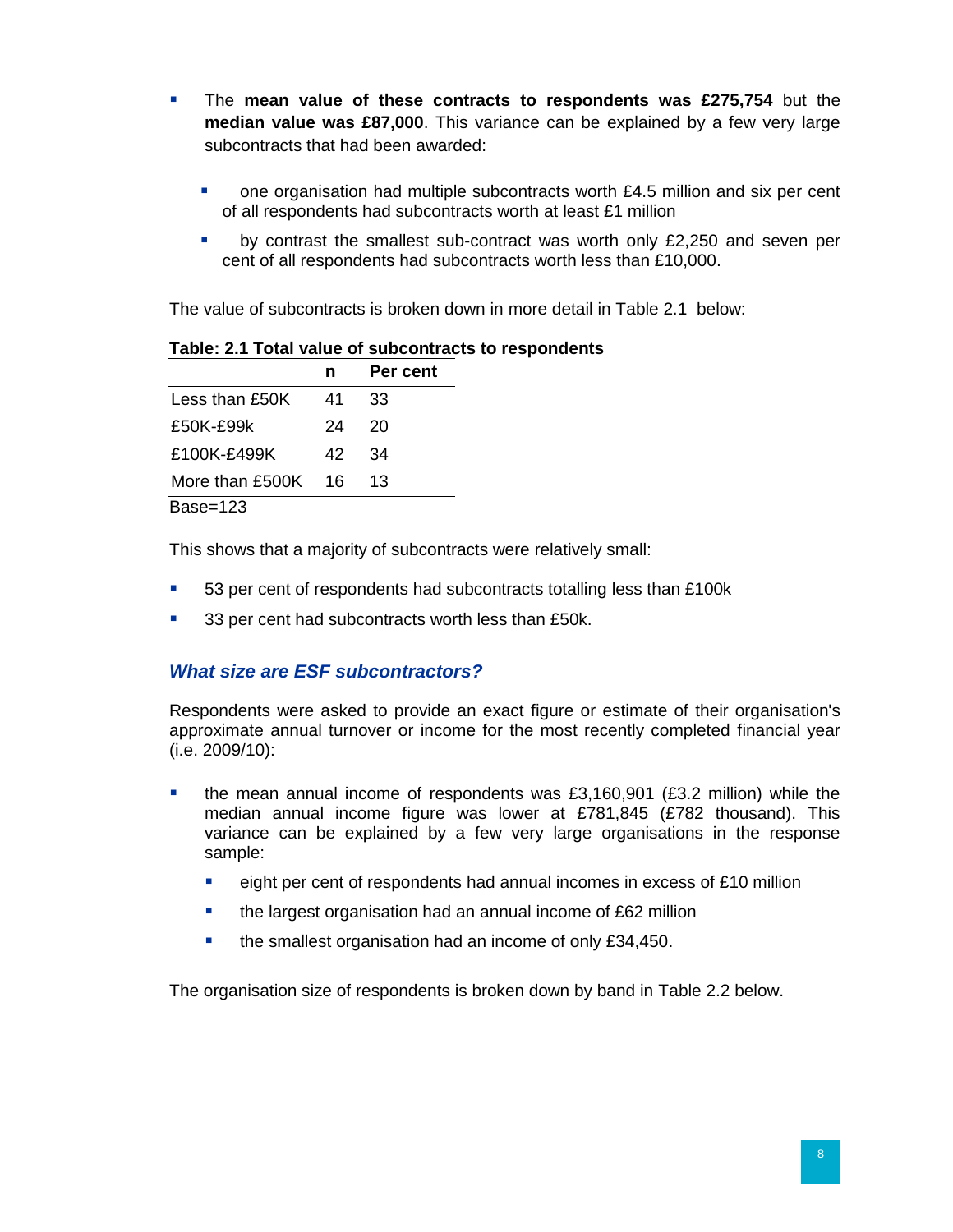|              |                 | n  | Per cent |
|--------------|-----------------|----|----------|
| Small        | Less than £250K | 26 | 20       |
| Small-medium | £250K to £499K  | 21 | 16       |
| Medium-large | £500K to £999K  | 23 | 17       |
| Large        | £1m to £2.49m   | 37 | 28       |
| Very large   | More than £2.5m | 26 | 20       |
|              |                 |    |          |

#### **Table 2.2: Organisation size by income band**

Base=133

This shows that **a large proportion of respondents were from large or very large organisations, with fewer responses from smaller organisations**:

- **nearly half of responses (48 per cent) were from large or very large organisations**
- about a third of responses (33 per cent) were from medium-sized organisations while only one-fifth (20 per cent) were from small organisations.

Respondents were also asked to provide the approximate number of full-time equivalent (FTE) members of staff employed by their organisation:

- the **mean number of FTE staff employed by respondents was 85.1** but the **median number of FTE staff was much lower at 19.0.** Similarly to income, this variance can be explained by a small number of very large employers:
	- **five per cent of respondents employed more than 500 people**
	- the largest employer had 1,650 FTE staff
	- **•** two per cent of respondents employed only one person (there were no organisations without paid staff in the response sample).

The number of FTE staff employed by respondents is broken down in the Table 2.3 below:

#### **Table 2.3: Organisation staffing levels by band**

|                        | n  | Per cent |
|------------------------|----|----------|
| Less than 10 FTE Staff | 41 | 31       |
| 10-19 FTE Staff        | 25 | 19       |
| 20-49 FTE Staff        | 30 | 23       |
| 50-99 FTE Staff        | 21 | 16       |
| 100 or more FTE Staff  | 16 | 12       |

Base=133

This confirms the findings from the income data that **organisations with subcontracts tended to be large:** 

 around a third (31 per cent) of respondents were relatively small employers with less than ten FTE staff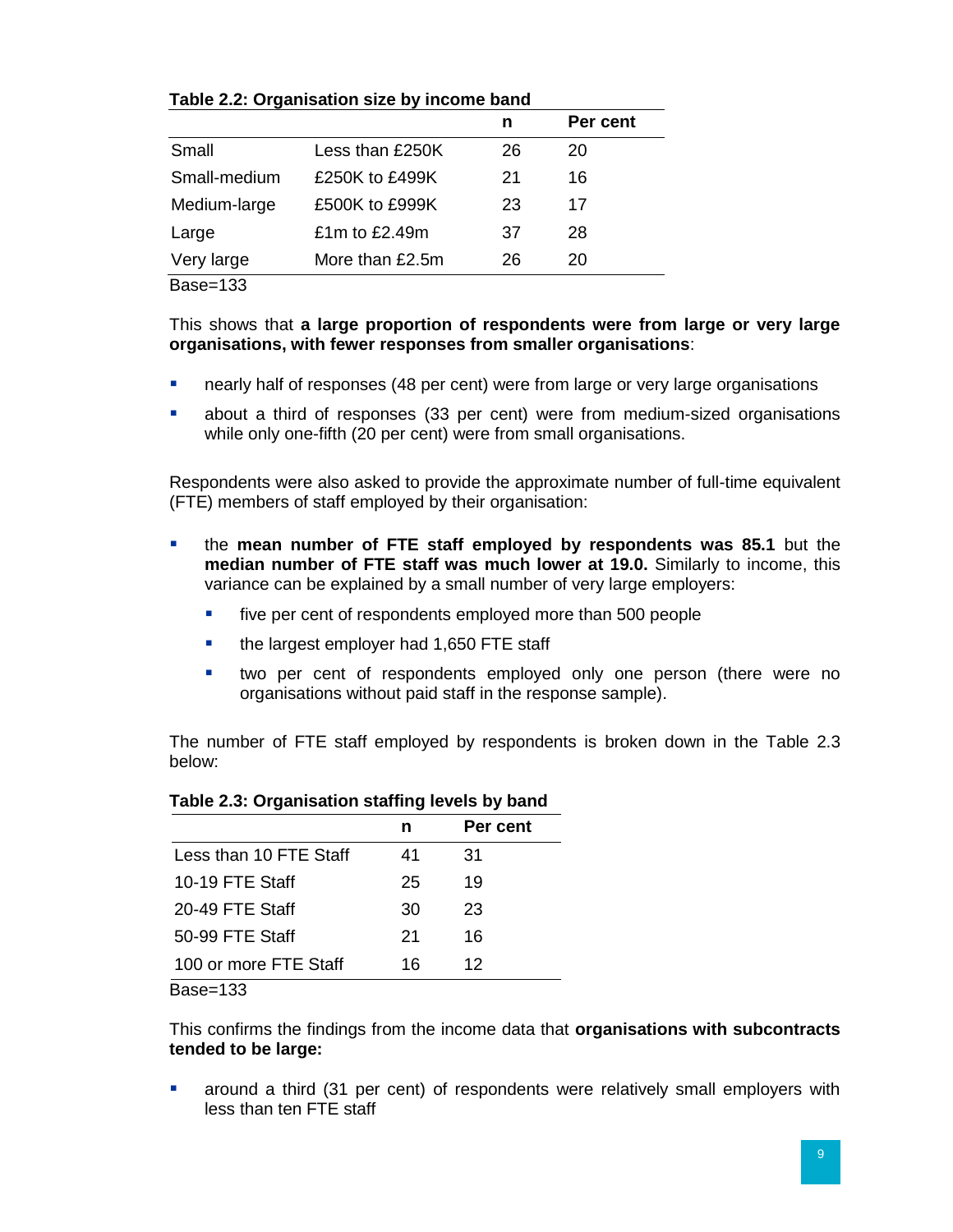- about a fifth (19 per cent) had between 10 and 19 FTE staff
- around half (50 per cent) were large employers with more than 20 FTEs.

The data on income size and staffing was also reflected in the **geographic coverage** of respondent organisations:

- the majority of organisations (92 per cent) with ESF subcontracts worked at the level of their local authority or higher
- relatively few organisations (seven per cent) worked at a neighbourhood level.

These findings about the size of organisations with ESF sub-contract are **in stark contrast to what is known about the wider population of third sector organisations:**

- **EXT** large or very large organisations only make-up 2.7 per cent of third sector organisations in the UK (NCVO, 2010<sup>7</sup>)
- more than half of registered third sector organisations (56 per cent) in England do not employ any paid staff and only 5 per cent employ more than 30 people (Ipsos MORI, 2008<sup>8</sup>)
- neighbourhood level organisations are known to make up 34 per cent of registered third sector organisations nationally (Ipsos MORI, 2008).

This demonstrates the extent to which larger organisations, and those that operate 'above' the neighbourhood level, are over-represented amongst ESF subcontract holders.

## *Who benefits from ESF subcontracts?*

Respondents were asked to identify the main groups that had benefited from their ESF subcontract. The five most frequently identified categories are outlined in the Table 2.4 below:

|                                                                 | n  | Per cent |
|-----------------------------------------------------------------|----|----------|
| People in areas where unemployment is high                      | 81 | 60       |
| People without basic skills and qualifications                  | 73 | 55       |
| Women                                                           | 61 | 46       |
| Young people not in employment, education or<br>training (NEET) | 55 | 41       |
| Lone parents                                                    | 51 | 38       |

## **Table 2.4: Main beneficiaries of ESF subcontracts**

Base=134

This demonstrates that respondents delivered ESF funding support to a wide range of beneficiary groups. Unsurprisingly, the two highest categories of beneficiaries (the

<sup>7</sup> Clark, J., Kane, D., Wilding, K., Wilton, J (2010). *The UK Civil Society Almanac*. NCVO: London

<sup>&</sup>lt;sup>8</sup> Based on data collected by Ipsos MORI through the National Survey of Third Sector Organisations undertaken in 2008. Data accessed online at http://www.nscsesurvey.com/ (last accessed 5 October 2010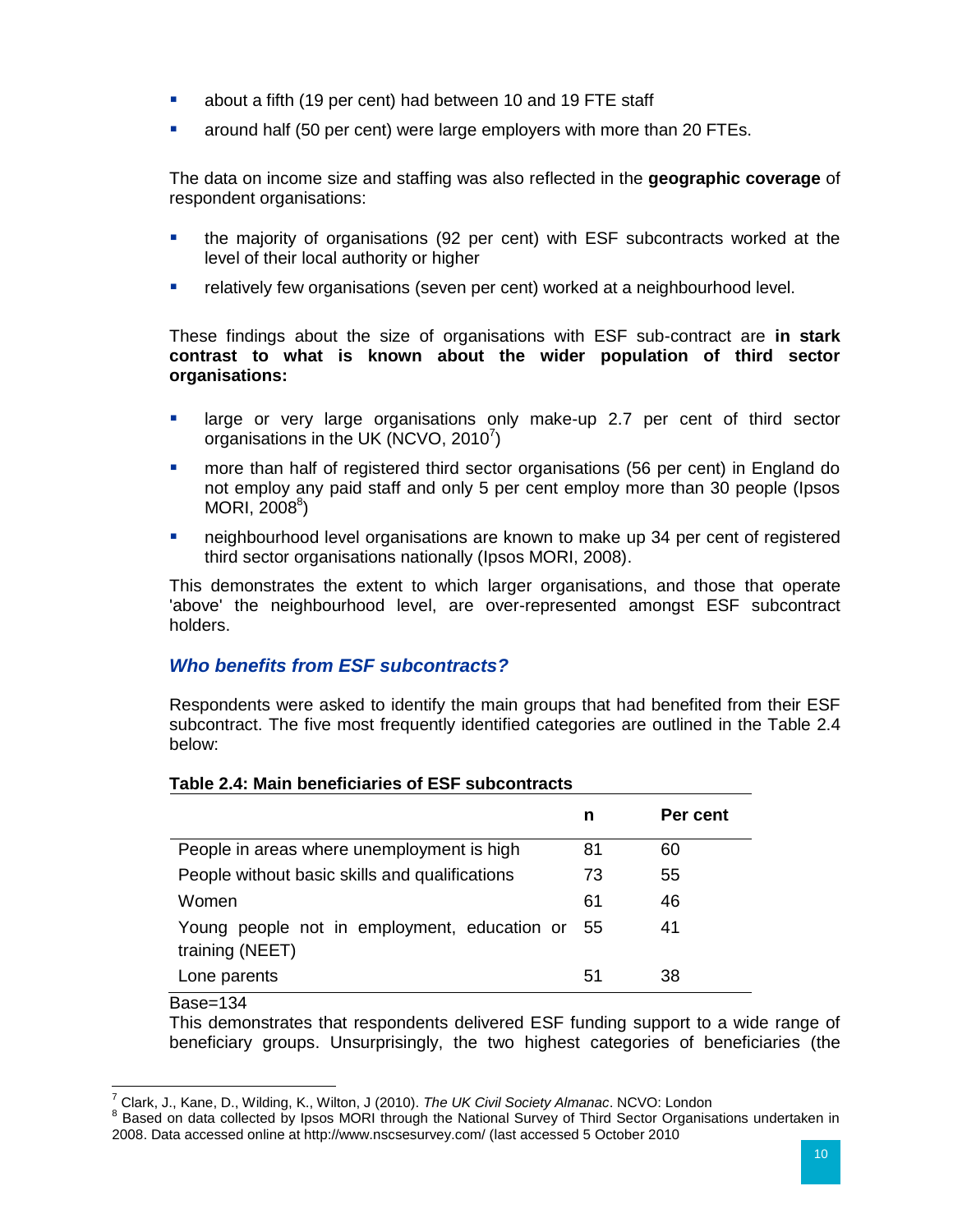unemployed and those with basic skills needs) reflect the two core priorities of the Programme.

#### *Who are subcontracts held with?*

Respondents were asked to identify the sector of their prime contractor or lead partner for the largest sub-contract:

- the largest proportion of respondents said their prime contractor was from the third sector (42 per cent)
- **F** fewer respondents said their prime contractor was from the public sector (30 per cent) or private sector (22 per cent).

Respondents were also asked whether they had been awarded their subcontract as part of a consortium of providers and about the make-up of the consortium:

- **Overall, 67.7 per cent of respondents were involved in a consortium of some sort**:
	- 34 per cent were in a consortium with other third sector providers
	- 8 per cent were with private sector providers
	- 5 per cent with public sector providers
	- **21 per cent with providers from a range of sectors.**

Respondents who were part of a consortium of providers were asked to identify their reasons for bidding in this way and about their experience of working as part of a consortium:

- 56 per cent said they entered a consortium because they were too small to deliver on their own but only 16.1 per cent felt they did not have sufficient expertise to deliver on their own
- 63 per cent said that working as part of a consortium had been a positive experience.

This appears to show that **consortia do provide a mechanism for smaller third sector organisations to access ESF that might otherwise not be able to deliver prime contracts or larger subcontracts on their own**. This is further supported by the qualitative evidence presented in section 3.2.

#### *How important financially are ESF subcontracts to third sector organisations?*

The importance of ESF subcontracts to respondents as a source of income was analysed by calculating the total value of ESF income as a proportion of gross income for the most recently completed financial year<sup>9</sup>. The results are broken down in Table 2.5 below.

erther metal metal metal metal metal metal metal metal metal metal metal metal metal metal metal metal metal m<br>In this important to note that this is <u>not</u> annual ESF income as a proportion of gross income as ESF income will typically be spread over more than one year between 2007 and 2013.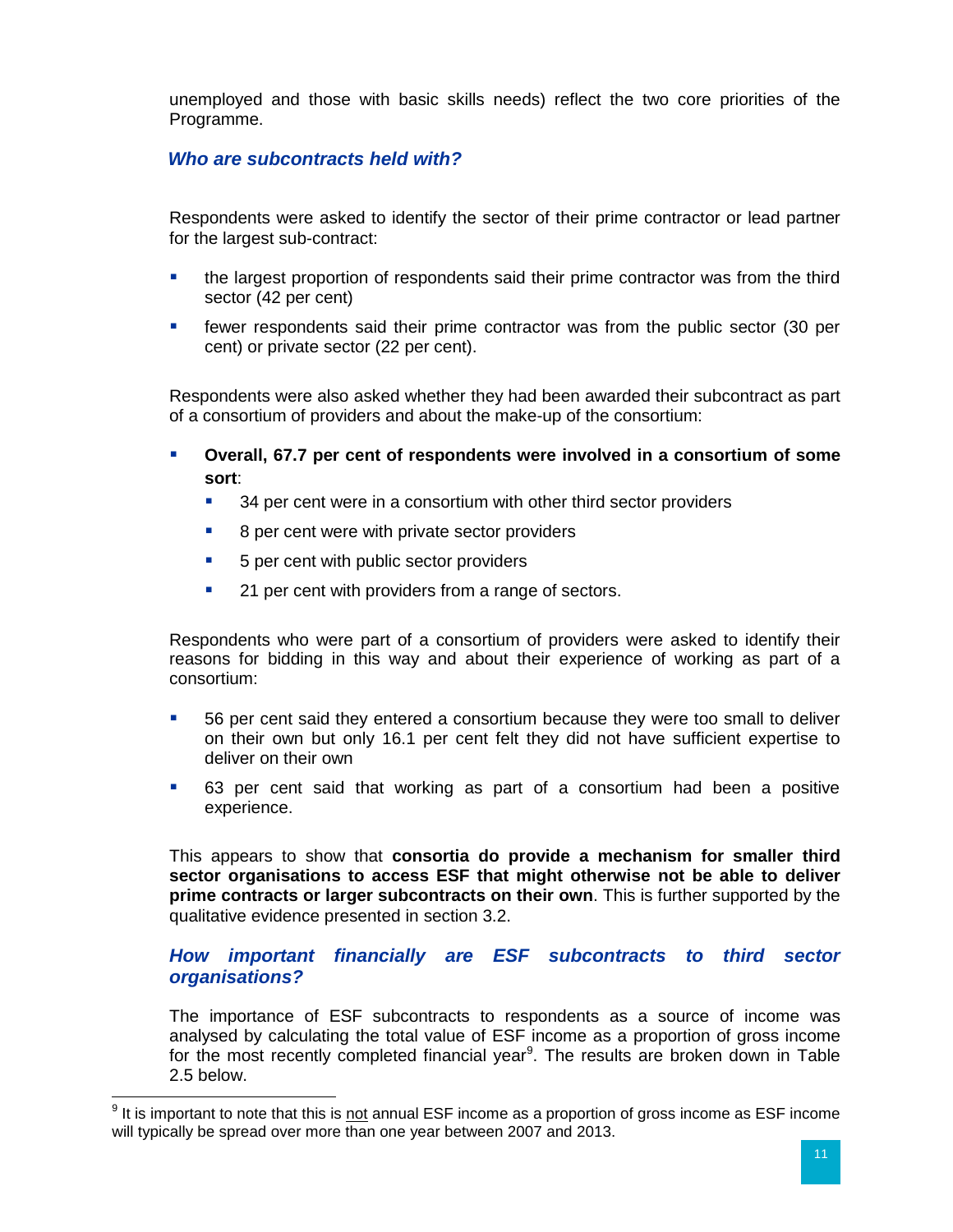|                       | n  | Per cent |
|-----------------------|----|----------|
| Less than 10 per cent | 56 | 46       |
| 10-19.9 per cent      | 20 | 17       |
| 20-49.9 per cent      | 23 | 19       |
| More than 50 per cent | 22 | 18       |

**Table 2.5 : Total ESF income as a proportion of gross annual income**

Base=121

This shows that **ESF income was only a small part of total income for a large proportion of organisations.** For 63 per cent of organisations it was equivalent to less than 20 per cent of gross annual income. However, given that for 18 per cent of respondents ESF was equivalent to more than 50 per cent of gross annual income, it is important to explore this in more detail by breaking responses down by organisation size.

This reveals that **small organisations with an annual income of less than £250k were more likely to be reliant on ESF funding as a significant source of income than larger organisations:** 

- **for 41 per cent of organisations with an annual income of less than £250k their ESF** funding was equivalent to more than 50 per cent of annual income compared with:
	- 8 per cent of organisations with an income of between £250k and £499k
	- <sup>2</sup> 23 per cent of organisations with an income of between £500k and £999k
	- **14 per cent of organisations with an income of between £1m and £2.49m**
	- and 5 per cent for organisations with and income of more than £2.5m.

This would suggest **the ability to access ESF is far more important for the sustainability of smaller third sector organisations** for whom it constitutes a larger proportion of their income.

## <span id="page-17-0"></span>**2.2 Estimating the characteristics of all third sector subcontractors**

From the headline data provided by questionnaire respondents, and drawing on assumptions made in calculating the adjusted sample frame and response rate (see section 1.3), it is possible to estimate the characteristics of all third sector subcontractors:

- we estimate that there are **488 third sector organisations** with ESF subcontracts
- they have a total of **844 subcontracts** between them
- the total value of these subcontracts is approximately **£134.6 million.**

Despite this apparently large figure of £134.6 million, it should be emphasised that it is comparatively small when considered against the total income of the Third Sector. The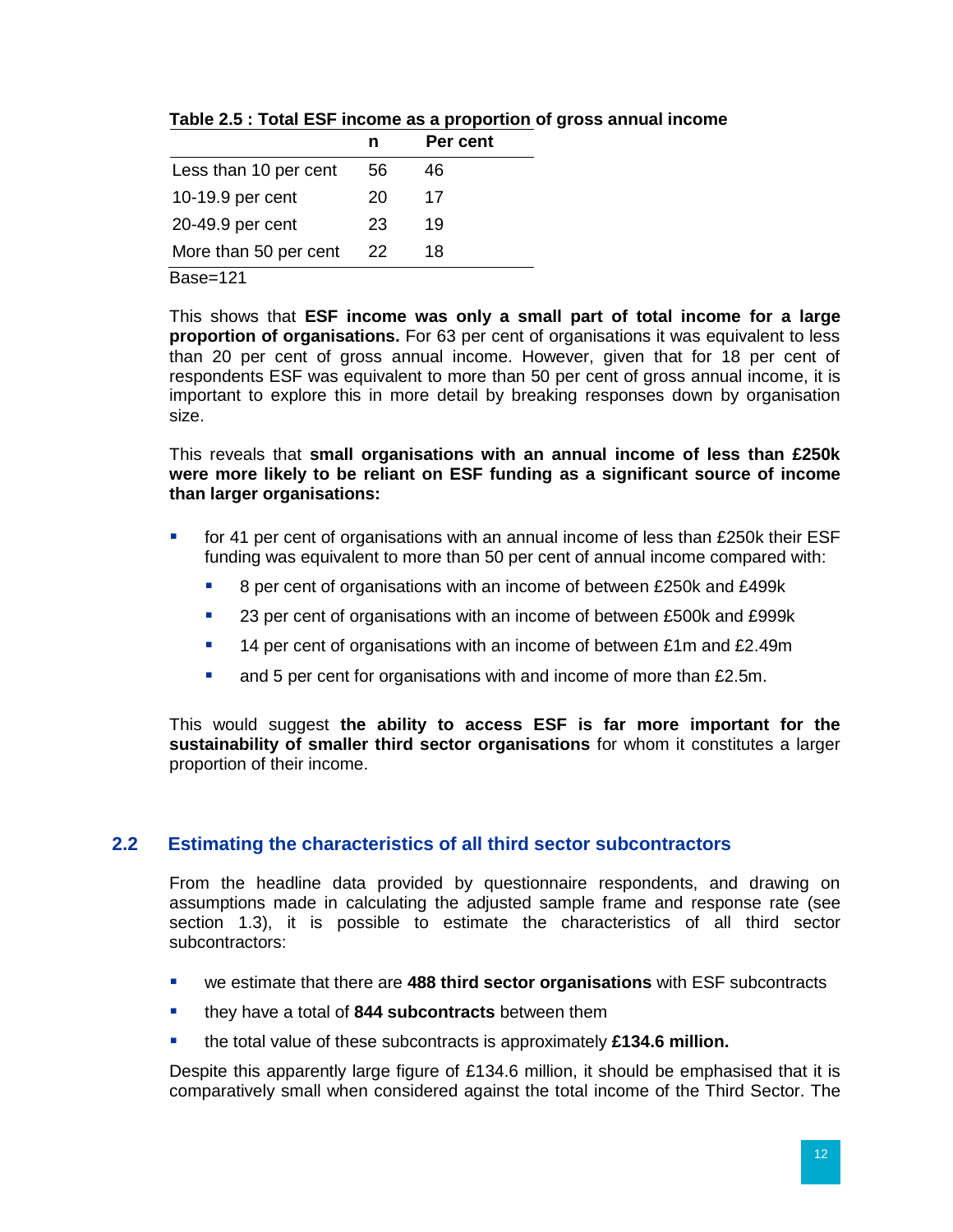most recent NCVO Almanac<sup>10</sup> estimates that the total annual income of the Third Sector in 2007/08 was £35.5 billion of which £12.8 billion was from statutory sector sources (NCVO, 2010). This means that **the total value of ESF subcontracts is equivalent to only 0.4 per cent of all annual income and 1.1 per cent of statutory sector income into the Third Sector each year**.

It is also important to note that the estimated £134.6 million of subcontracts held by third sector organisations only equates to **4 per cent of the estimated £3.4 billion<sup>11</sup> awarded through ESF 2007-13** so far. The £3.4 billion figure is the sum of all prime contracts listed on the ESF website and includes public sector match funding provided through programmes such as Flexible New Deal.

This suggests that third sector subcontractors do not account for a significant proportion of ESF delivery. Given that the previous evidence review of the 'Impact of the ESF'<sup>12</sup> also found that the third sector only receives 17.7 per cent of the total value of prime contracts, it would appear that **the sector plays a limited role at both prime and subcontracting tiers.**

However, it is important to exercise caution in interpreting these figures. The total value of prime contracts (£3.4 billion) is not equal to the total value of all subcontracts as prime contractors will take some of this in the form of a management fee. For this reason, the figure of 4 per cent potentially underestimates allocations to the third sector. Nonetheless, if they are close to the true figure then this could be a concern for Programme managers as subcontracting arrangements were designed, in part, to enable smaller third sector organisations working with the 'hardest to reach groups' to deliver ESF funded activity.

#### <span id="page-18-0"></span>**2.3 Summary**

The data presented in this section provides a valuable insight into the types of third sector organisations that hold ESF subcontracts. Some key characteristics stand out. Firstly they appear to be typically much larger and employ more people than the 'average' third sector organisation compared with the broader population of third sector organisations identified by other datasets (NVCO, 2010; Ipsos MORI, 2008). This also means their work tends to cover a wider area with most focusing activities on the local authority level or above. Evidently, it is important to note that this analysis is based on survey responses only but it is likely these findings are indicative of trends in the broader population of all third sector subcontractors involved in the ESF 2007-13 Programme.

These findings raise important questions about the extent to which small community and neighbourhood-based organisations are involved in ESF delivery. The previous evidence review of the 'Impact of the ESF'<sup>13</sup> noted that very large third sector organisations dominated access to ESF funding at the prime contract level. This research appears to show that a similar pattern is replicated at the subcontracting tier where large organisations are over-represented.

 $\overline{a}$ <sup>10</sup> Clark *et al.,* (2010), op cit.

<sup>11</sup> An alternative lower figure might be **£2.31bn.** This is the total sum of Regional Co-Financing Beneficiary Agreements 2007-10 (ESF plus public match) published on the ESFD website. Using this figure increases third sector subcontractor's share of ESF to **5.8 per cent**.

<sup>12</sup> Crisp *et al.,* (2009), op cit.

 $13$  lbid.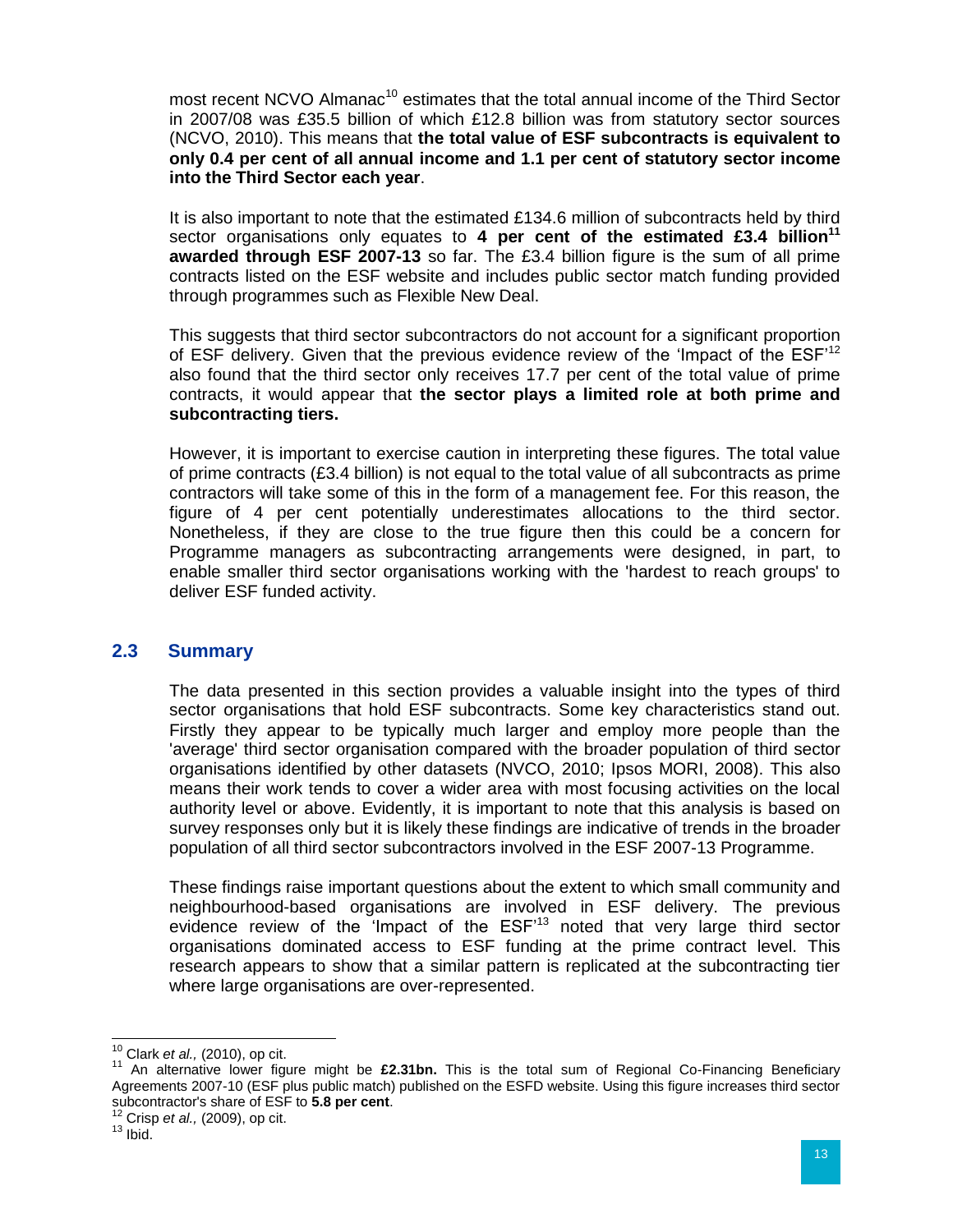One important caveat is that this research does not consider Community Grants and is not able to comment on whether this scheme provides an important alternative source of ESF for smaller third sector organisations. Nonetheless, Community Grants are capped at £12,500 which is significantly below the average subcontract value (£87,000) and perhaps only appropriate for the smallest organisations. The finding remains, therefore, that small to medium-sized third sector organisations are perhaps being 'squeezed out' in the competition for ESF subcontracts by larger providers, including those from the Third Sector. Such findings could be a concern for practitioners and policymakers alike as the third sector, including smaller organisations, are often recognised as having particular expertise in engaging 'harder-to-reach groups'<sup>14</sup>.

Whilst larger Third Sector organisations are more successful than their smaller counterparts in winning ESF contracts, **the Third Sector as a whole does not appear to secure substantial proportions of total ESF funding available**. This is particularly the case at subcontracting level where the Third Sector is estimated to receive only 4 per cent of all ESF funding awarded. Even allowing for the management fees of prime contractors, this appears to show that only a small amount of ESF funding filters down to third sector organisations operating at this tier.

 $\overline{\phantom{a}}$ 

<sup>14</sup> See for example House of Lords European Union Committee (2010: 23) *Making it Work: the European Social Fund, Volume 1: Report. London; The Stationery office.*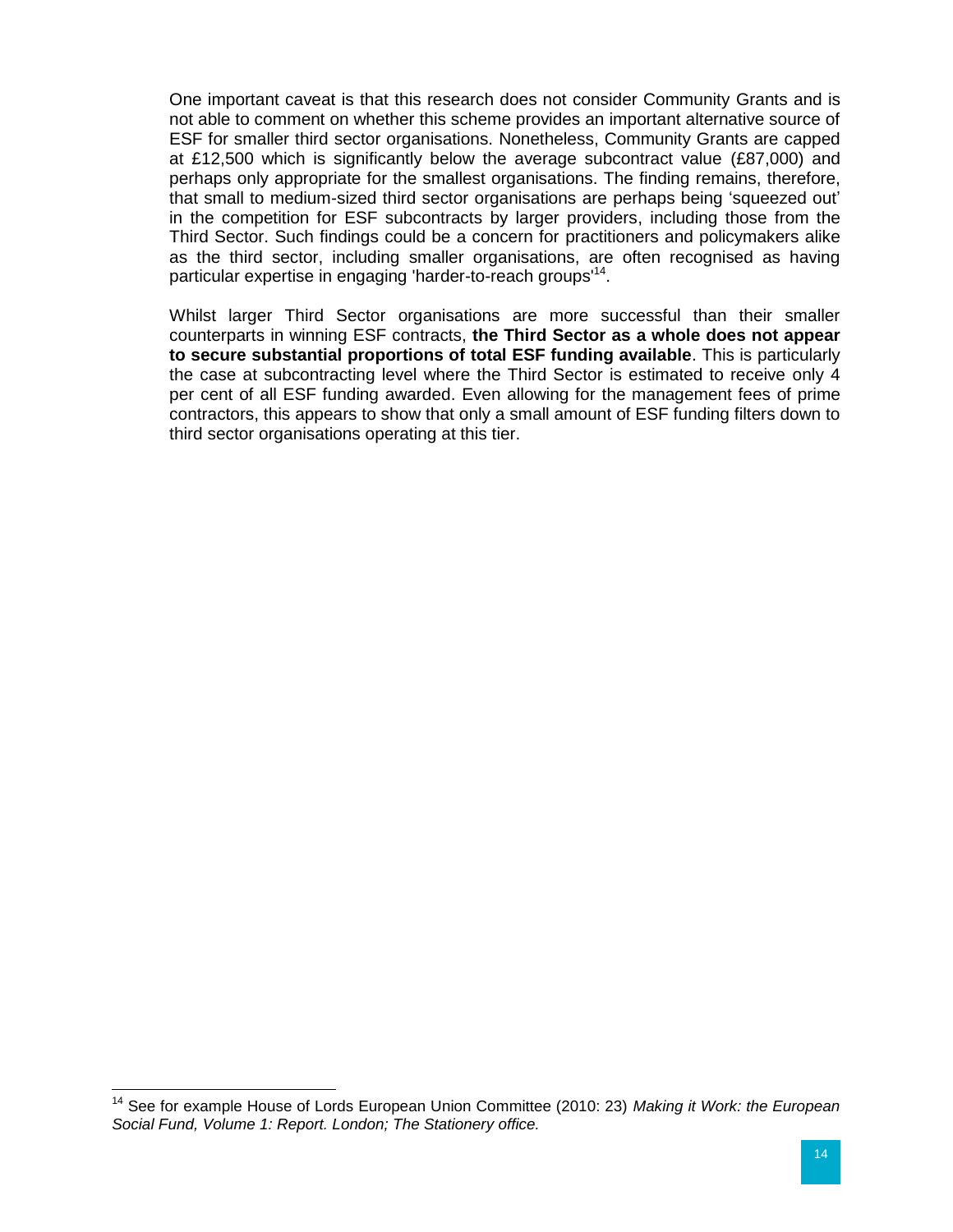

# <span id="page-20-0"></span>**3. Bidding**

This section considers experiences of bidding for ESF contracts.. It considers a number of themes including:

- **PERCEPTIONS** of the level and complexity of paperwork
- **F** reasons given for successful and unsuccessful bids
- **the impact of failing to secure any ESF funding in the 2007-13 Programme**
- views on the adequacy of feedback provided on unsuccessful bids.

#### <span id="page-20-1"></span>**3.1 Paperwork**

There were **mixed views among Third Sector organisations interviewed on the ease of submitting bids and the level of complexity and paperwork involved**. Some third sector organisations interviewed found the process straightforward, describing it variously as '*lengthy but not unduly bureaucratic'* and '*nice and simple'*. By contrast, other third sector organisations describing the process of contributing to bids as slow or, in the following case, as involving excessive paperwork:

*I can't help thinking it's a sledgehammer to crack a nut. It must be easier to simplify the contract. The amount of money that is tied in writing them and reviewing them on our side* [is excessive].

Such comments may explain some of the reasons why a majority of subcontractors surveyed (53 per cent) felt the process was '*overly bureaucratic'*. This figure rose to 77 per cent for 'unsuccessful' or 'discouraged' applicants.

Another organisation also suggested the process could **discourage first-time applicants** because, ''*the way you have to write bids is formulated and strict. If you are not familiar with the jargon you would be at a disadvantage'.* They had a previous bid rejected because, among other things, that had not observed rules regarding margin sizes. Such findings are supported by the survey result that 45 per cent of all respondents and 69 per cent of 'discouraged' or 'unsuccessful' bidders felt that the application process placed new applicants at a disadvantage. It was also the case, however, that only 37 per cent of third sector organisations that identified themselves as new applicants did not think the process disadvantaged new entrants. The perception, therefore, appears to be more widespread than the actual experience of facing barriers as a new applicant.

## <span id="page-20-2"></span>**3.2 Explaining successful bids for subcontracts**

All interviewees with ESF subcontracts were asked to reflect on why bids were successful. By far the most commonly cited factor was **a track record of successful**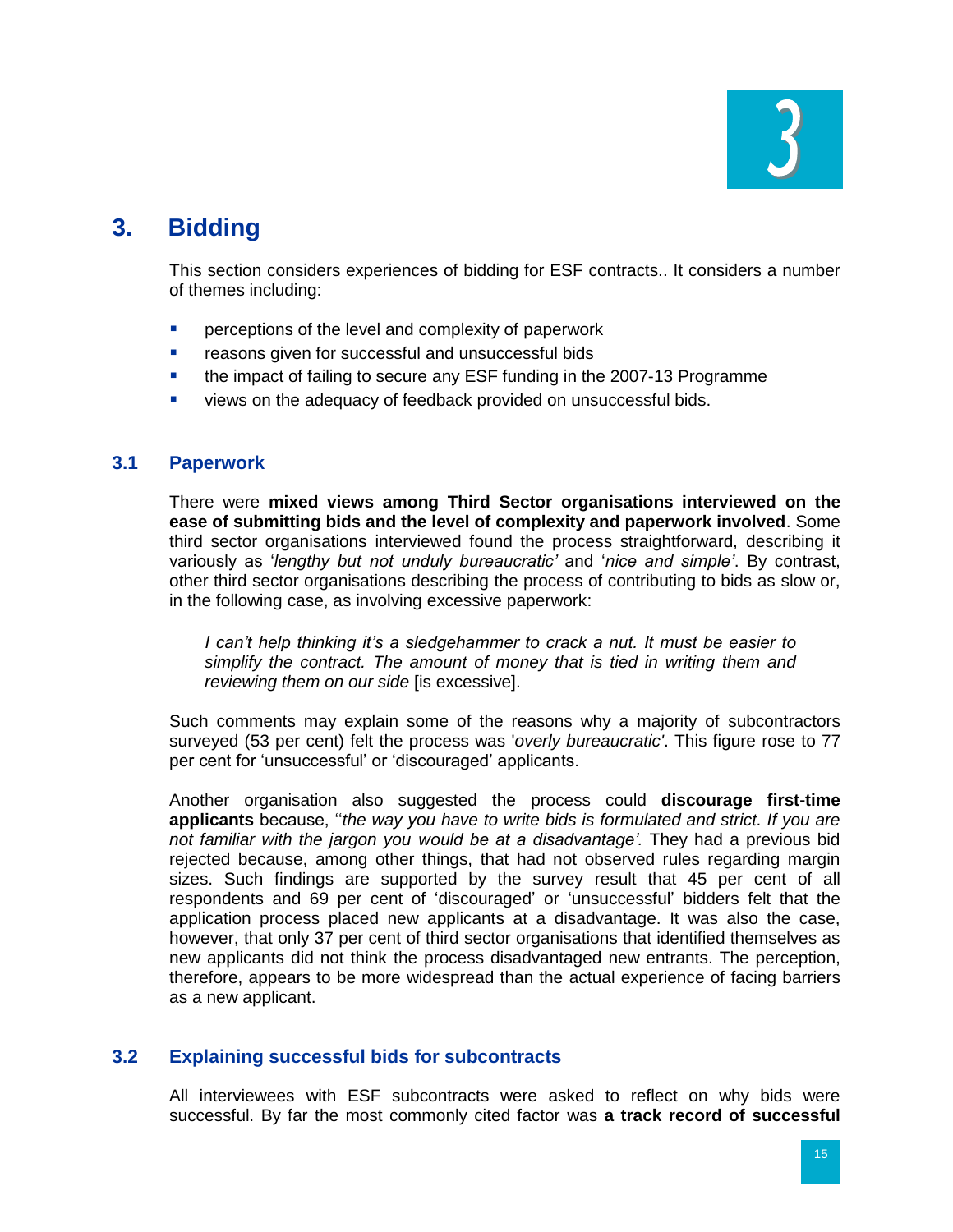**delivery** of both ESF and other contracts. One third sector organisation with two contracts for ESOL and basic skills services noted, for example, '*We have a track record. You've got be able to show delivery on target'.* Other elements identified as contributing to successful bids included:

- a demonstrable **capacity to engage** target groups: one third sector organisation observed they had both the existing client base and well-established referral routes
- a **focus on hard outcomes:** one employment service provider described how '*we don't write pink fluffy outcomes. We are target driven and innovative, we do things differently'.*
- **appropriate expertise**: one third sector organisation felt their specialist skills in numeracy and literacy gave them an advantage as there was less competition in this particular area of skills provision.

Whilst the variety of reasons offered suggests there is no 'magic bullet' for winning bids, there was a consensual view that a demonstrable track record of effective delivery of ESF was often a critical factor in success. One implication is that this could disadvantage first-time applicants who cannot demonstrate past experience of delivering ESF, as some of the survey results discussed in section 3.1 suggest.

#### <span id="page-21-0"></span>**3.3 Explaining unsuccessful bids for prime contracts**

Four organisations interviewed that held subcontracts had bid unsuccessfully for prime contracts – three as prime contractors and one as a lead partner within a consortium. Explanations given for rejections included:

- **inadequate systems:** two organisations had tenders turned down by CFOs on the grounds they lacked, respectively, appropriate management and quality or health and safety systems**.**
- **fierce competition:** one organisation attributed an unsuccessful application to ESOL being a '*very competitive'* area of funding where a number of other organisations have appropriate expertise.
- **lack of capacity:** one CFO provided feedback that the third sector organisation was too small to deliver the subcontract as the prime provider and recommended re-bidding as a subcontractor, which they subsequently did successfully.

It was notable that third sector organisations were largely **unsatisfied with the feedback provided by CFOs on unsuccessful bids**. In one case, an organisation challenged the view that their health and systems were inadequate and claimed to have evidenced them fully by submitting their health and safety policy and risk assessment. More frequently, third sector organisations complained of **a lack of transparency and clarity** in the feedback process. One small community organisation providing employment services to ethnic minorities noted, for example, that **'***no reason* [was given] *why we didn't get* [contracts]. *I wouldn't mind if they said the others are better*'. Another organisation suggested the lack of clarification bred '*mistrust'*, especially when other third sector organisations perceived to be less well qualified were awarded contracts. These findings were also confirmed by the survey which showed that only 8 per cent of organisations that had bids rejected reported they received sufficient feedback from the CFO.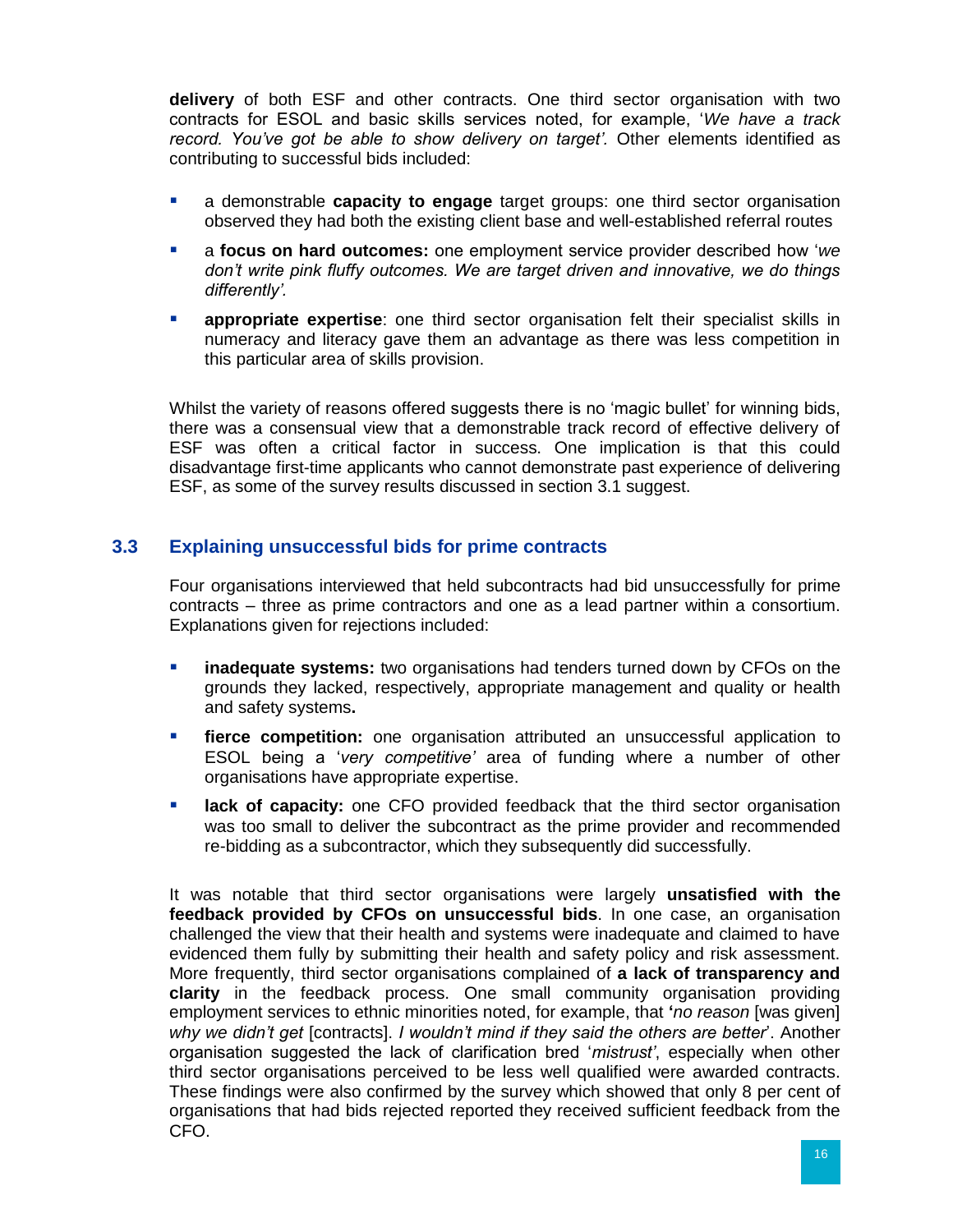In all cases where bids as prime contractors or lead partners were rejected, third sector organisations subsequently made successful applications as subcontractors or partners in a consortium led by an organisation. This contributed to **a perception that bidding for subcontracts was the only viable way for smaller organisations to access ESF**. One charity supporting women facing multiple disadvantage with an annual turnover of £500,000 suggested '*it is almost impossible to get funding in any other way'.* This view was echoed by an organisation with an annual income of approximately £100,000 providing employment services to a disadvantaged BME group. They expressed frustration at the perceived inability of '*grassroots'* organisations like themselves to access prime contracts. They felt ESF primarily benefited the '*big boys'* and did not filter down to organisations '*in the community they serve'*.

Evidently, it is not possible to comment directly on the quality of bids submitted by third sector organisations relative to those of competing providers. There is certainly a **consensual view, however, that ESF systematically directs smaller organisations down the route of subcontracting**. This may be a fair reflection on the inadequate capacity or quality of systems of these organisations to deliver larger prime contracts. It also indicates that smaller organisations are not systematically excluded from the entire Programme because bidding for subcontracts does reap success. This includes consortia bids which, as the survey evidence also indicates (see section 2.1), do appear to provide one route to access ESF for organisation too small to bid for prime contracts. Nonetheless, it does suggest that smaller organisations are being 'squeezed out' of the prime contract tier. This supports the finding of the previous evidence review on the impact of the ESF which concluded *'that small and medium-sized third sector organisations may be 'squeezed out' by the demands made on subcontractors*'.<sup>15</sup>

## <span id="page-22-0"></span>**3.4 Experiences of third sector organisations that had not secured any ESF**

Interviews were also undertaken with four organisations that had not secured *any* ESF funding. Three of these had considered bidding in the current round but had not, in the end, submitted a formal application with a prime contractor or as part of a consortium. The fourth organisation submitted two bids for subcontracts but these were both unsuccessful. Of these four organisations, two had secured ESF funding in the previous round (2000-06). In terms of the size of organisations interviewed, two had annual incomes in the most recent financial year of below £250,000 whilst the other two had incomes in excess of £20 million pounds.

**Reasons given for not making a formal approach** to secure ESF funding included:

- **expertise no longer aligned with Programme priorities:** one third sector organisation that provides support services for women who had experienced domestic violence felt its remit no longer aligned with the two priorities of skills and employment: '*the contracts being financed don't match with what we do.'*
- **a breakdown in negotiations with the prime contractor** at the bidding phase in the case of one charity providing employment and training services to the disabled.

Reasons given for **unsuccessful bids** included:

 $\overline{a}$ <sup>15</sup> Crisp *et al.,* (2009), ibid, piii.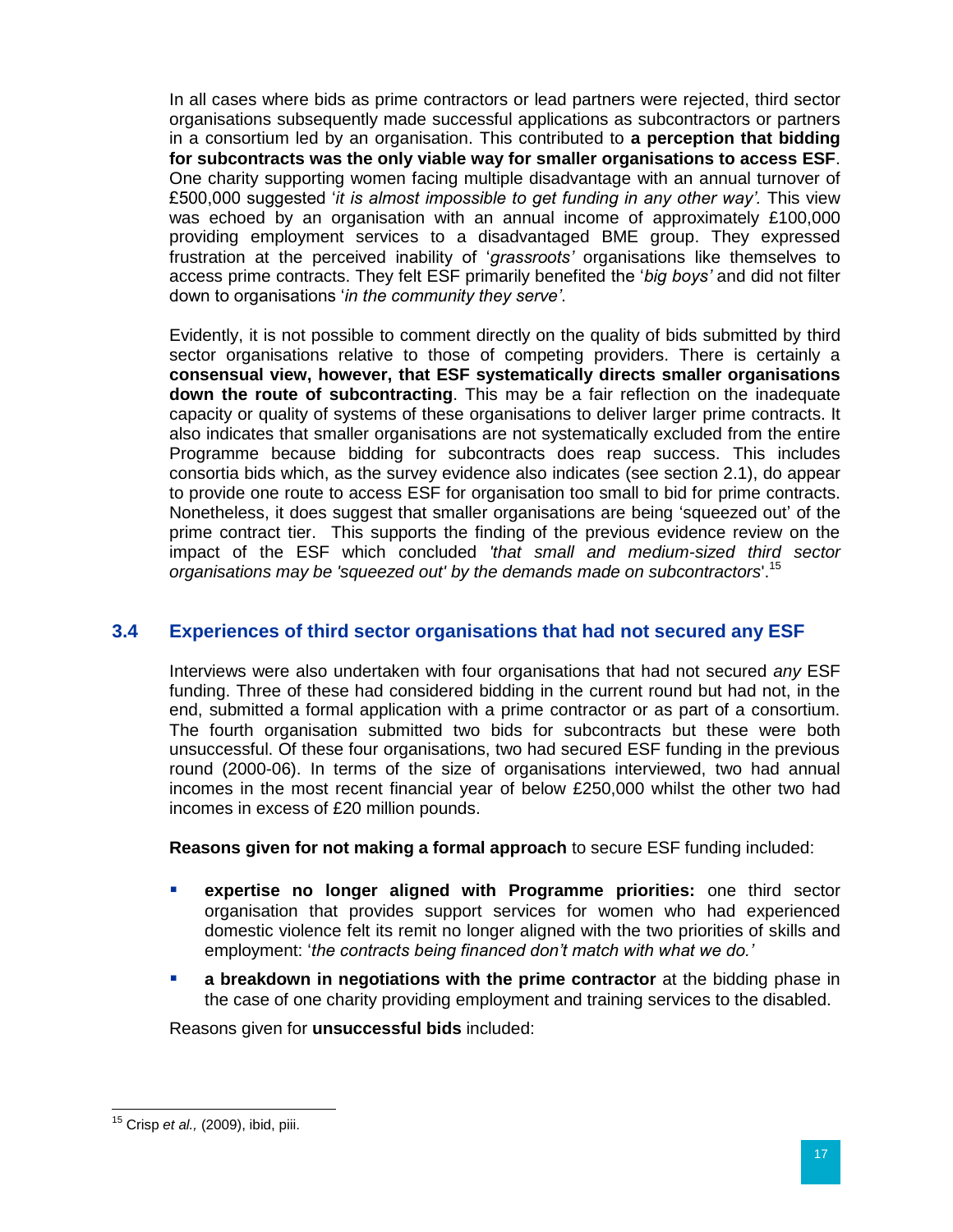- **disqualification on the basis of size:** one new, smaller third sector organisation that provides employment services to BME groups was turned down on the basis that the funding applied for was greater than their annual income
- **not being informed of bid outcomes by prime contractors:** one larger third sector organisation reported being invited to join bids by prime contractors who then never informed them of outcomes
- **not being offered a subcontract even when named on successful bids for prime contracts** (see below).

All four organisations expressed **dissatisfaction with the process of bidding for ESF**. One small organisation expressed concern about the unfairness of using organisational income as a '*benchmark'* to determine the maximum level of ESF that could be applied for. They felt this discriminated against them as a new third sector organisation established three years ago and did not recognise their capacity to grow and secure further income. The two larger third sector organisations also outlined frustrations about working with prime providers on bids including poor communication and a lack of interest in genuine partnership. Both gave examples of being involved in bids but subsequently dropped without explanation or of not being informed of outcomes. Such practices may be widespread given the relatively large number of third sector organisations that returned the postal survey stating they had been named on successful bids but not awarded contracts.

Organisations also discussed **the impact of failing to secure ESF** on both income and the service they provide. In terms of income, the two smaller third sector organisations observed that the inability to access ESF could have a critical effect on organisational capacity or sustainability. One of these expressed particular fears for their future viability because the funding environment had become '*more severe'* and, at the same time, one of their two non-ESF contracts to deliver employment services had come to an end.

Another organisation that provides support services to women had managed to find alternative funding sources after four ESF contracts awarded in the previous round came to an end. Nonetheless, they observed that the loss of ESF had a detrimental effect on the quality of the service delivered. In particular, they had lost funding for courses that were not directly employment or skills-related but, nevertheless, had sometimes proved a '*watershed'* in rebuilding the confidence of victims of domestic violence. Moreover, these courses had sometimes provided the necessary boost in selfesteem to later engage in training or contemplate a return to work.

Overall, discouraged or unsuccessful organisations interviewed were highly dissatisfied with their experience of trying to secure ESF. This is also backed up by the survey. Unsuccessful or discouraged applicants who had not won any bids were particularly dissatisfied with their overall experience of applying for ESF subcontracts, with only 25 per cent saying they were satisfied and 67 per cent saying they were dissatisfied.

## <span id="page-23-0"></span>**3.5 Summary**

Both the survey and interview data highlighted a number of concerns about the process of bidding. Dissatisfaction centred on the volume and complexity of paperwork involved as well as inadequate feedback on successful bids. A track record of past delivery was considered one of the most important factors in explaining successful bids. This could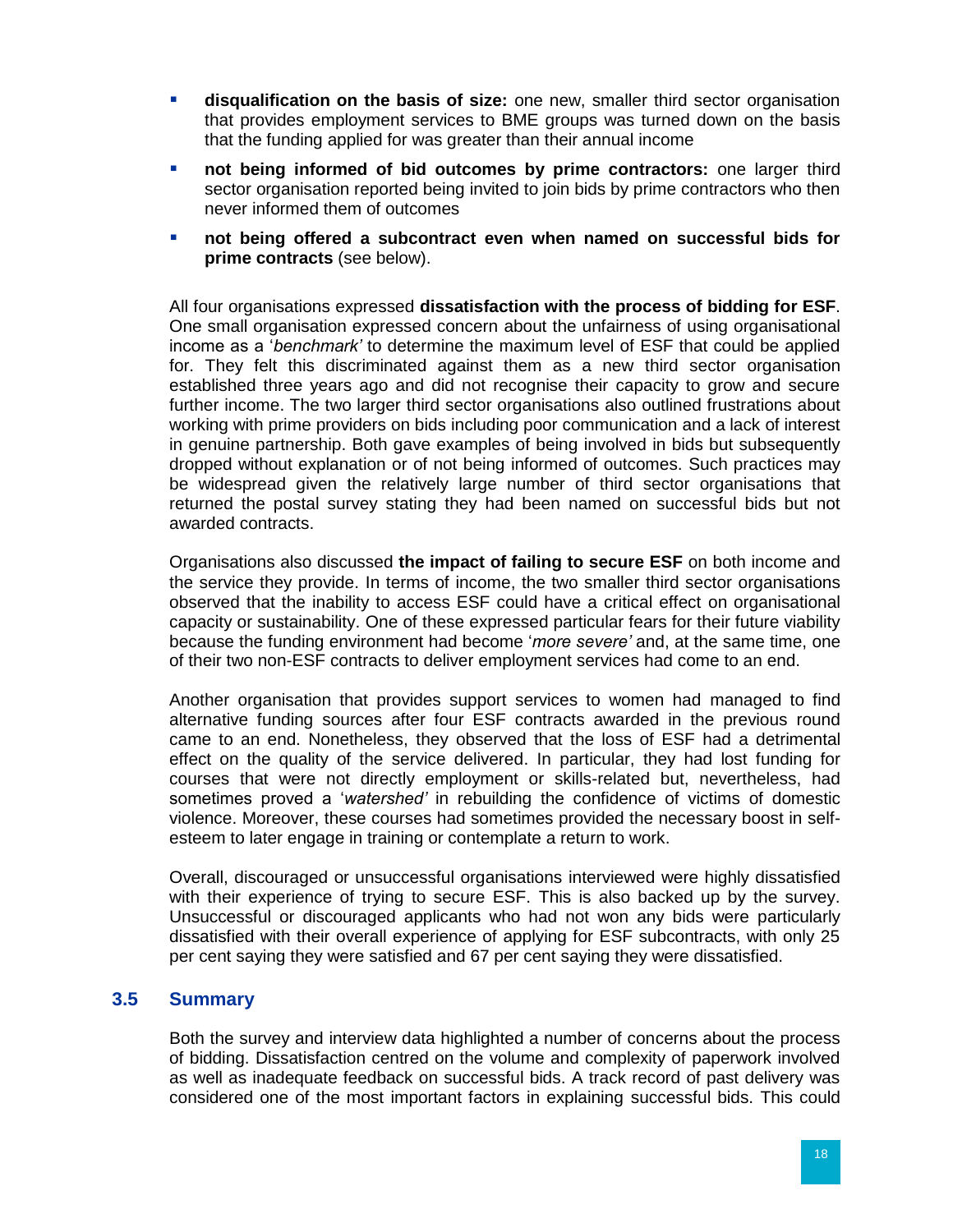explain why a large proportion of survey respondents felt that new entrants were disadvantaged in the bidding process.

One important finding was that third sector organisations had often submitted unsuccessful bids for prime contracts. This may provide qualitative evidence to confirm the suggestion from the previous evidence  $review^{16}$  that small to medium -sized organisations are 'squeezed out' at this tier. Subsequent success in securing subcontracts, including through consortium bids, suggests this does provide an alternative route for accessing ESF, albeit for contracts of lower value. It must also be remembered, however, that survey evidence presented in a section 2.1 also indicated that the smallest third sector organisations may still find it difficult to secure funding opportunities at this subcontracting level. Furthermore, interview data detailed above also suggests that third sector organisations may effectively be deterred from bidding entirely if their remit does not align with core Programme priorities. In combination, these factors could impact on the capacity of the Programme to engage and support some of the 'hardest-to-reach' clients if these processes exclude smaller, more specialised third sector organisations that see themselves as effective in working with marginalised groups.

 $\overline{a}$ 

<sup>16</sup> Crisp *et al.,* (2010)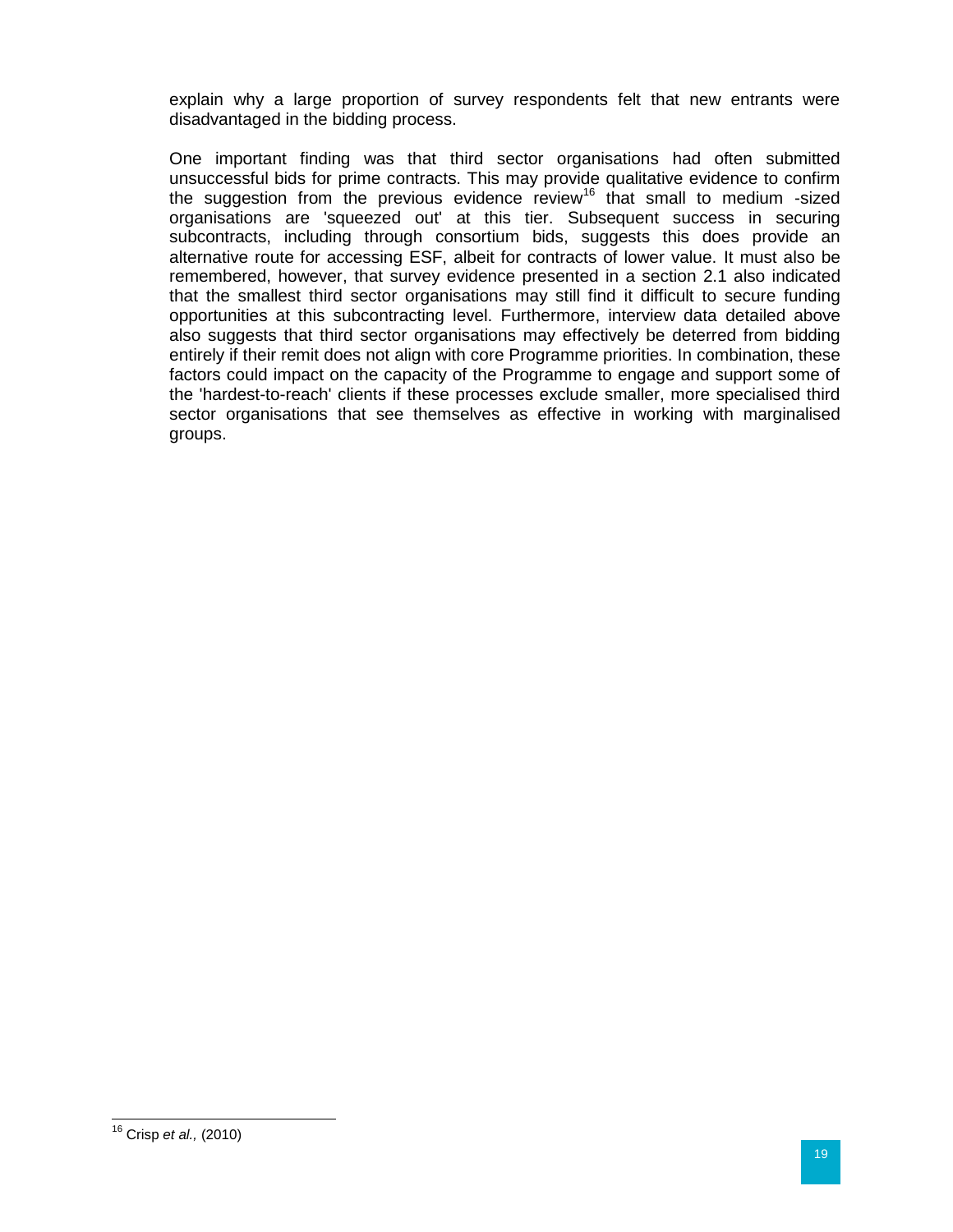

# <span id="page-25-0"></span>**4. Delivery**

This section considers experiences of delivering ESF subcontracts. Key themes explored include:

- **PEDITE:** programme factors supporting or constraining effective delivery
- scope for flexibility or innovation in service delivery
- **EXTERGER 12 EXTERGER 12 EXTERGER** EXTERNAL EXTERNAL **EXTERNAL EXTERNAL EXTERNAL EXTERNAL EXTERNAL EXTERNAL EXTERNAL EXTERNAL EXTERNAL EXTERNAL EXTERNAL EXTERNAL EXTERNAL EXTERNAL EXTERNAL EXTERNAL EXTERNAL EXTERNAL EXTERN**

## <span id="page-25-1"></span>**4.1. Factors affecting delivery**

Overall, there were **mixed views on the extent to which delivery had proceeded as planned**. Only just over half of survey respondents agreed delivery had proceeded as planned. By contrast, the 14 organisations interviewed seemed more inclined to suggest the contract had been delivered as intended but, clearly, this is a less representative sample. These interviews do provide an opportunity, nonetheless to reflect on factors affecting delivery, with the two- sub-sections that follow contemplating factors that supported and constrained delivery respectively.

## <span id="page-25-2"></span>**4.2. Factors supporting effective delivery**

Some third sector organisations interviewed reported factors that had contributed to effective delivery including:

- **EXEDEE FIRE 2018 12 and 13 and 13 and 13 and 13 and 13 and 14 and 15 and 15 and 16 and 16 and 16 and 16 and 16 and 16 and 16 and 16 and 16 and 16 and 16 and 16 and 16 and 16 and 16 and 16 and 16 and 16 and 16 and 16 and 1** the importance of having the '*the right paperwork'* upfront and credited their prime contractor with organising this in advance of delivering the project.
- **EXTERGIVE 2018 IN EXECT FEET STATE:** this was highlighted as critical by a number of third sector organisations (see section 6.2).
- **support from the prime contractor to trial innovative** approaches (see box 2 in section 4.4).
- **high quality delivery staff** that have the expertise to engage and support the target group including the 'hard-to-reach'.
- a **focus on outcomes:** one trainer provider suggested it was also important that staff were outcome focused rather than '*do-gooders, pink or fluffy, social workers'* although this was view was not widely shared.

On balance**,** however, there was no **consensual view on the 'success factors'**  contributing to effective delivery.What worked seemed to vary significantly across the organisations interviewed with no 'magic bullet' identified.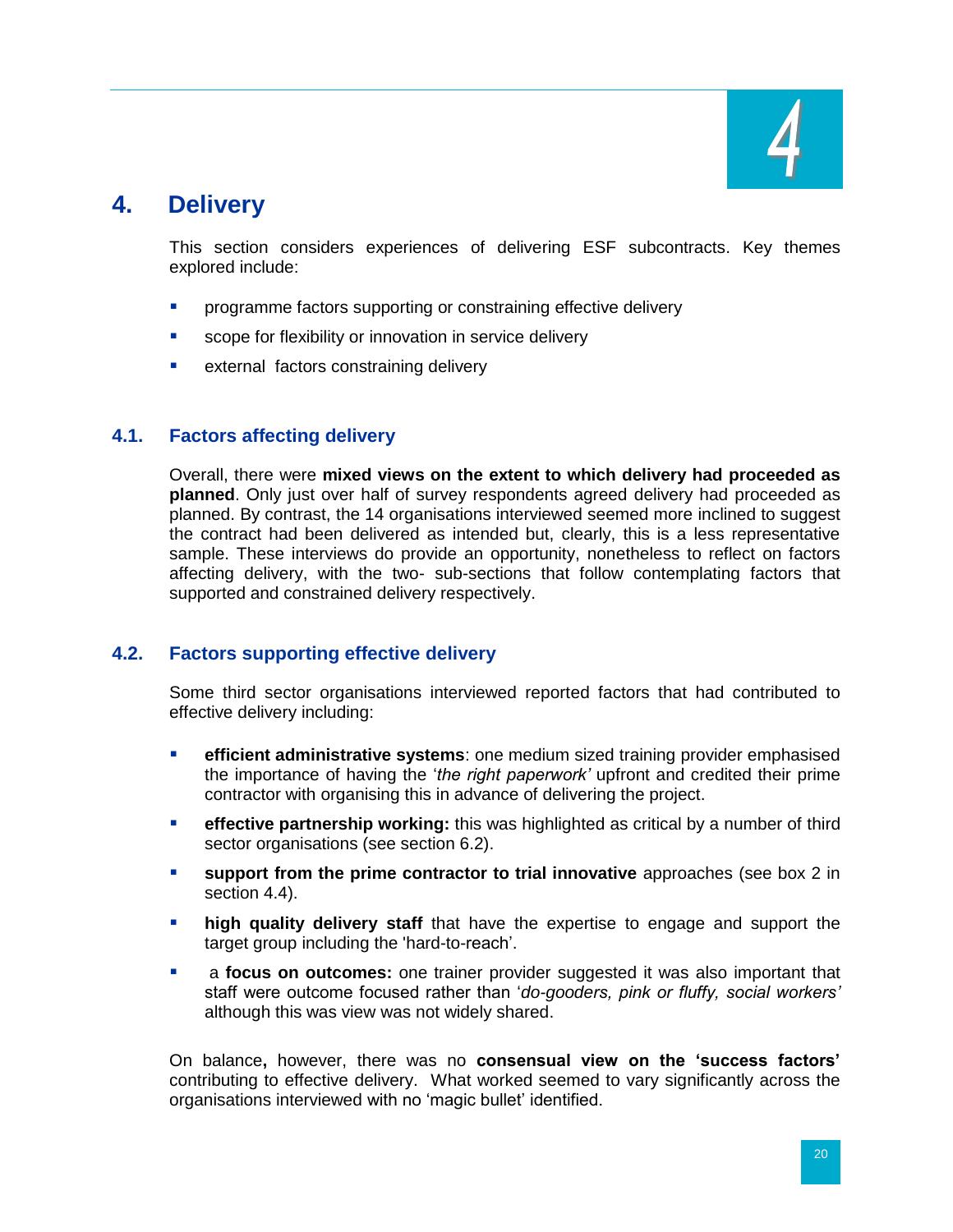#### <span id="page-26-0"></span>**4.3. Factors constraining effective delivery**

The third sector organisations interviewed also identified a number of factors that constrained effective delivery. These broadly fell into four categories relating to:

- **delays** in starting contracts
- the **level of paperwork or administrative burden** involved in starting projects, signing up clients, recording outcomes or making claims
- the **lack of flexibility** within contracts with particular concerns voiced about eligibility criteria, delivery requirements and contract length
- **external factors** including the impact of the recession (detailed separately in section 4.5)

Taking each in turn, two third sector organisations experienced **delays** in the project start date caused by administrative hold-ups or staff changes on the part of their respective CFOs. This did not have too negative an impact, however, for one of the subcontractors concerned as it was a new area of activity for which they only needed to put new resources in place at the point of starting delivery. They noted, though, that such delays could be an issue for organisations using existing staff and resources that remain unfunded during the period of delay. The second subcontractor affected by delays was forced to deliver an 18 month contract in 11 months. Whilst they suggested it did not affect the quality of service they provided, it had required them to work with a level of intensity they had not anticipated: *'it was not a nice leisurely process'.*

Of far more concern to a number of third sector organisations interviewed was **the level of paperwork or administrative burden involved in enrolling clients or recording outcomes**. This manifested itself in two key ways. Firstly, some respondents expressed frustration at the **excessive volume of paperwork** they had to complete. Typical descriptions include that it '*gave us huge headaches*', '*was ridiculous'* or proved the '*main difficulty'* in delivering the service. One provider estimated it was three times the level demanded by mainstream contracts awarded through national programmes.

At times, this was seen to impose an unnecessary and intrusive burden on clients, with one training provider describing how participants became *'sick and tired of filling in forms'*. It was also noted that there was sometimes **duplication** in recording outcomes as in the case of one organisation providing employment support for lone parents. They observed that paperwork filled in by outreach workers who engaged clients was replicated by keyworkers who subsequently delivered training

A second issue raised by respondents in relation to paperwork concerned **changes in administrative requirements**. One provider working with vulnerable young people described how extensive paperwork had to be resubmitted because of changes in rules regarding acceptable evidence of NEET status. Another large third sector organisation that used sport as a '*hook'* to engage marginal groups such as ex-offenders in literacy and numeracy courses described how *'the changing requirements* [of the prime contractor] *have been a nightmare'*. This included inconsistent guidance on whether client forms could be handwritten or had to be typed as well as a sudden decision that photocopied forms were ineligible. Responding to these changes was seen to impact adversely on quality service as *'it takes time away from clients when you're redoing paperwork'.* Moreover, it was seen to affect staff morale in that *'it causes angst and*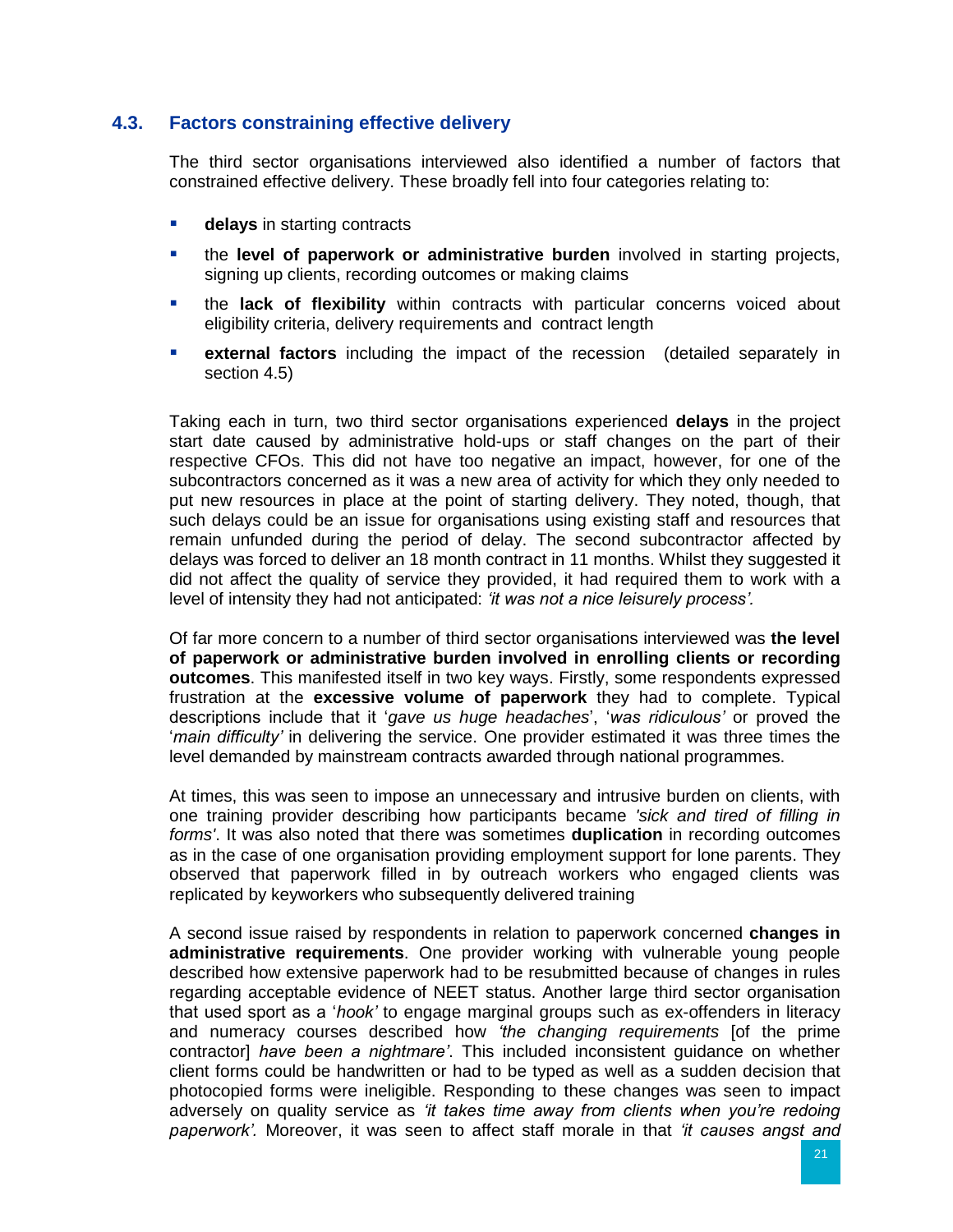*distress. It demotivates the team in terms of interactions with clients and I don't think people understand how important that is.'*

It should be noted, however, that **not all organisations viewed administrative requirements as excessive or unduly bureaucratic**. One larger basic skills provider described the process of recording outcomes as *'straightforward'.* In other cases, prime contractors seemed to shoulder a significant amount of the paperwork with one third sector organisation describing how they were *'absolutely brilliant in taking the pressure off'.* These were largely atypical accounts, however, as the evidence overwhelmingly supported the view that **the level of paperwork was unreasonably high to the possible detriment of the time available to provide frontline services**. This is not to suggest that third sector organisations did not acknowledge the legitimacy of contractual requirements to record client engagement and outcomes. One described it as '*essential'* whilst another recognised that the ESF Programme needed to be '*rigorous in managing public money'*. Nonetheless, there was a consensus that the volume and complexity of paperwork exceeded what was necessary to ensure transparency.

A final concern identified by third sector organisations was the **lack of flexibility** within contracts in terms of three main factors:

- **Length of contract**
- **eligibility criteria**
- **delivery specifications**

Taking each in turn, the **length of contract** was raised as an issue by a small number of third sector organisations who felt that it was insufficient to enable them to try out innovative approaches. One organisation using sports activities to engage disadvantaged groups in basic skills classes found that the 18 month timescale **limited the scope for innovation** because '*you don't have time to claw* [losses] *back'* by redesigning services if initial approaches do not prove financially sustainable. This may be one reason why only just over half (58 per cent) of survey respondents felt that subcontracts were of sufficient length of time to enable effective delivery.

A second concern highlighted by a small number of third sector organisations was the way in which **restrictive eligibility criteria** affected their capacity to engage clients. This seemed to particular affect organisations delivering ESOL courses because of the requirement to demonstrate entitlement to reside and study in the UK. One ESOL provider suggested that it was onerous and intrusive to the point where *''I'm not sure it's appropriate. Morally, I don't think it's right to have to fill it in'*. Another organisation felt that it forced them to play a role they were not comfortable with: '*we are not detectives'.* Whilst neither of the two organisations indicated that it impacted on the quality of the service delivered, they did suggest that these requirements has **deterred some potential students** who lacked the necessary documentation or were '*suspicious'* about the motives for demanding this amount of personal information. It would seem, therefore, eligibility requirements may have the effect of excluding some individuals from accessing ESOL through the ESF Programme.

A third issue highlighted by third sector organisations regarding the lack of flexibility was **tightly prescribed contract specifications** that constrained their ability to deliver services. Specific issues identified included: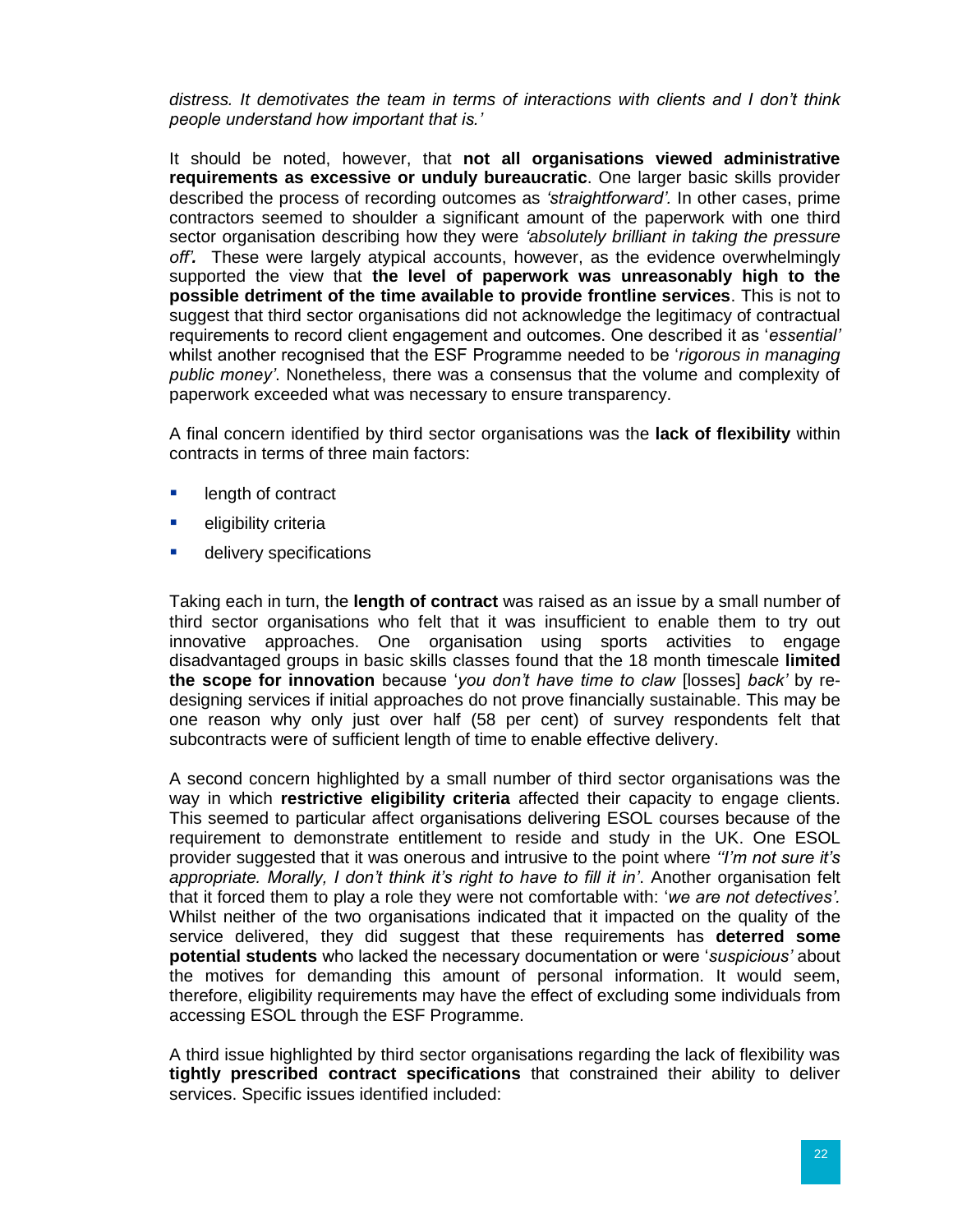- **limits on the number of contact hours:** one provider delivering ESOL courses, for example, suggested that 36 hours of learning was insufficient for clients who can '*barely grasp English'*
- **inappropriate targets:** two third sector organisations suggested targets for equipping individuals with lower-level skills or qualifications were inappropriate given the nature of demand in the area they worked. One of these organisations provided accredited and non-accredited training to enable individuals to work in the creative industries. They found the NVQ Level 1 and 2 targets imposed by the CFO restrictive because 'the *workforce is made up of practitioners with degree level plus qualifications and they aren't interested. We also have to deliver basic skills, which is just not relevant'.*

In many cases, these inflexibilities were seen to be derived from the obligations of prime contractors to meet targets imposed by CFOs. This led to tightly prescribed subcontracts that were inappropriate given subcontractors' expertise and the demand from, or needs of, their target client group. The possibilities for addressing such constraints would seem limited, however, given that the survey found that only 35 per cent of subcontractors were able to negotiate aspects of the subcontract once it had been awarded. Third sector organisations seemed bound to deliver contracts as specified even when inappropriate.

Individual organisations sometimes experienced a number of inflexibilities that constrained service delivery, as outlined in Box 1 below:

#### **Box 1: Restrictive delivery specifications – a case study**

One medium-sized third sector organisation with three ESF contracts to provide ESOL, skills development and employment support identified a number of inflexibilities within contract specifications. Firstly, they felt the 30 hour limit placed on working with NEETs was insufficient to meet the intensive needs of clients. Indeed, they sometimes exceeded this by providing additional hours subsidised through other funding sources.

In one case, they worked with a young person in danger of becoming NEET who gained his literacy qualification with them. They helped him to re-engage with school and also found him work experience with a local estate agent who eventually employed him and he is now enrolled at college. However, this required them to exceed the 30 hours of support for which they are funded, but they were willing to do this to help him realise his ambitions – *'we're so happy for him'* .

A second concern raised was the tightly prescribed pathways for individuals engaged on the NEETs project: '*we have very, very little flexibility'*. The subcontract specified that the 14-16 year-old group could only be assisted into further education whilst the 16-19 year-old group had to be placed in employment. There was no '*crossover'* which meant, for example, that a 17 year-old helped to enrol to college would not be funded through the ESF contract.

The organisation suspect this is why are they are currently struggling to attract clients aged over 16 as they can '*only offer to fill in gaps in personal skills'* rather than the opportunity to study for formal qualifications. They believe that if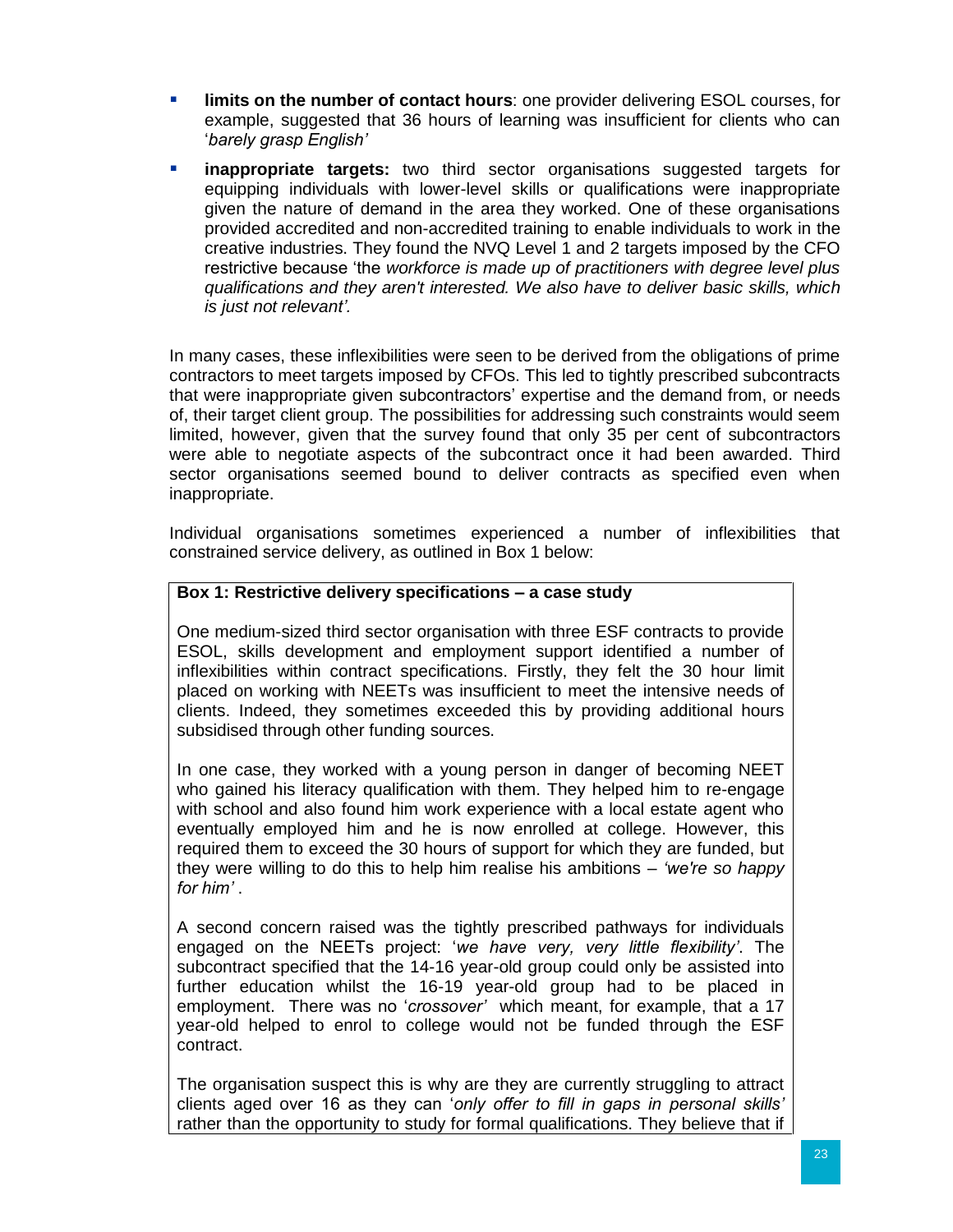they were not '*tied'* to the Work Pathway for 16-19 year-olds, they could offer Level 1 and 2 Basic Skills courses that would enable learners to subsequently access FE courses. This might prove more attractive in that they '*we would have something more solid to offer'* than basic employment support.

Overall, the third sector organisation felt that a less tightly specified contract would enable them to support more individuals: '*If funding was a little bit more flexible, more holistic, you would get better outcomes'*. They also feel there should be more scope for *'befriending and mentoring'* as this helps to build the trust and rapport that later makes it easier to encourage participants to engage in formal learning or consider work.

On balance, there was a strong view that narrowly prescribed specifications within contracts sometimes constrained the ability of third sector organisations to provide the scope or intensity of service they felt clients needed. Moreover, it was sometimes those with the greatest learning and support needs that appear to be disadvantaged or excluded by the limits placed on subcontractors, particularly in terms of contact hours.

## <span id="page-29-0"></span>**4.4. Scope for innovation**

 $\overline{a}$ 

This is not to suggest, however, that there was no scope for flexibility. The survey indicated that 63 per cent of third sector organisations felt their subcontract provided flexibility in how they delivered services to their client group. In addition, some third sector organisations interviewed **identified areas where they had been able to innovate** even when contracts were considered inflexible:

- One third sector organisation providing ESOL and qualification conversion courses for migrant workers offered learners the opportunity to '*pick and choose'* when and for how long they studied so long as they attended for at least six hours a week. They were able to provide this flexibility despite frustrations about rigid limits on total contact time.
- Another organisation with two ESF contracts to deliver skills training noted that whilst eligibility targets were '*inflexible'*, they had found ways to innovate in delivering services. For example, they delivered some courses on-site at other institutions where it made sense to do so such as children's centres that had childcare facilities. The ESF contract made no provision for childcare<sup>17</sup> so this provided one avenue for delivering services to parents who would otherwise have not been able to attend.
- One subcontractor designed an innovative project that used sport to engage individuals facing multiple disadvantage in basic skills provision (see Box 2 below).

 $17$  Contracts issued through previous rounds of ESF before 2007 did provide additional funding to support 'wraparound' services such as childcare. The removal of this element in the current Programme means that subcontractors have had to innovate or cross-subsidise childcare from other contracts if they still want to offer childcare services to beneficiaries.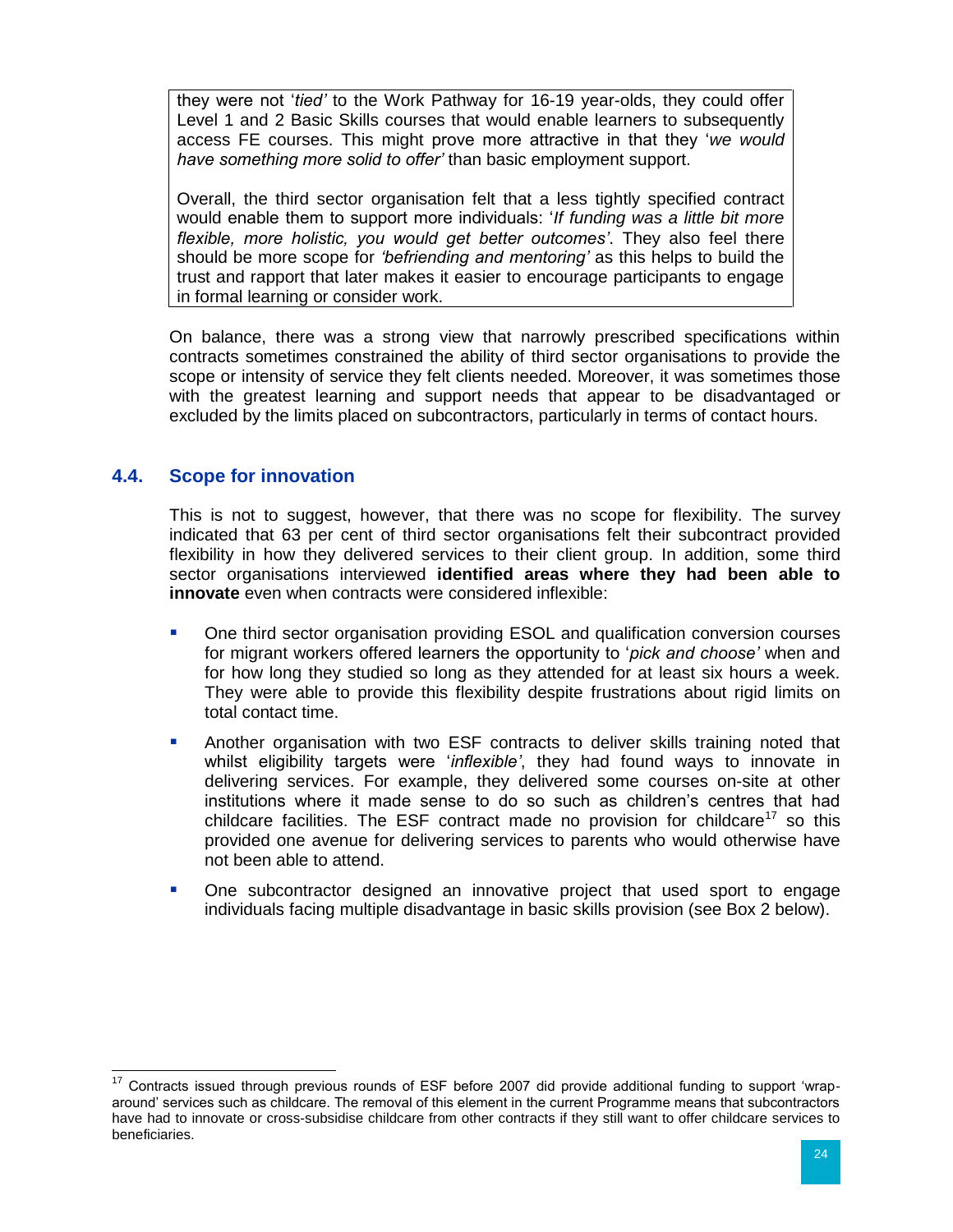#### **Box 2: Innovation in delivery - Big Issue in the North**

Big Issue in the North (BIITN) devised a project to engage marginal groups in basic skills provision by using sport as a '*hook'.* They took the idea to Working Links, a large private sector prime contractor, who agreed to fund BIITN for 18 months to deliver the service. It currently provides Football Level 1 and level 2 coaching alongside literacy, numeracy and employability support. The project targets individuals with significant barriers to employment such as those staying in hostels for the homeless or referred through the Criminal Justice system and social care agencies.

BITTN believe Working Links were willing to fund their proposal because *'they were interested in innovating, attracted by the idea, they liked our brand and thought we had the right structures and processes'*. They had discussions with several organisations about funding the football project but it was ultimately Working Links who '*picked it up and ran with it'*.

Another third sector organisation explained that they bid for ESF because it was *'less prescriptive about how to meet the needs of the client group'* relative to other mainstream funding. This was a minority view nonetheless, with most third sector organisations highlighting inflexibilities in contract specifications. Where innovation was possible, as in some of the examples above, this seemed to be achieved *in spite of*  Programme rigidities. There was **little sense that the ESF Programme systematically encouraged third sector organisations to deliver services in the way they felt most appropriate for clients.** Rather, subcontractors had to work within, or around, the parameters laid down by contractors to deliver services as best they could.

## <span id="page-30-0"></span>**4.5. External factors constraining delivery**

Finally, subcontractors highlighted a series of **external factors** that constrained their capacity to deliver services including:

- **a lack of employer commitment:** one subcontractor found employers reluctant to release migrant workers for ESOL lessons .
- **a lack of support from other agencies:** one organisation described how they successfully found a college course for a young man who had been '*on the verge of going to court'*, only to find the educational authorities refused to release the necessary funds to support his attendance.
- the **recession** which made it harder to meet targets: one smaller third sector organisation providing employment services to BME groups observed that '*the project has come at a time when the labour market is tight. We have to work hard to lobby for clients. It has been an uphill struggle. It's very hard.'*

Of all the external constraints identified, only the recession was seen to be one in which CFOs or prime contractors had scope to make adjustments in terms of setting realistic targets. Otherwise, external factors were, by their very nature, considered beyond the control of those in charge of programme delivery.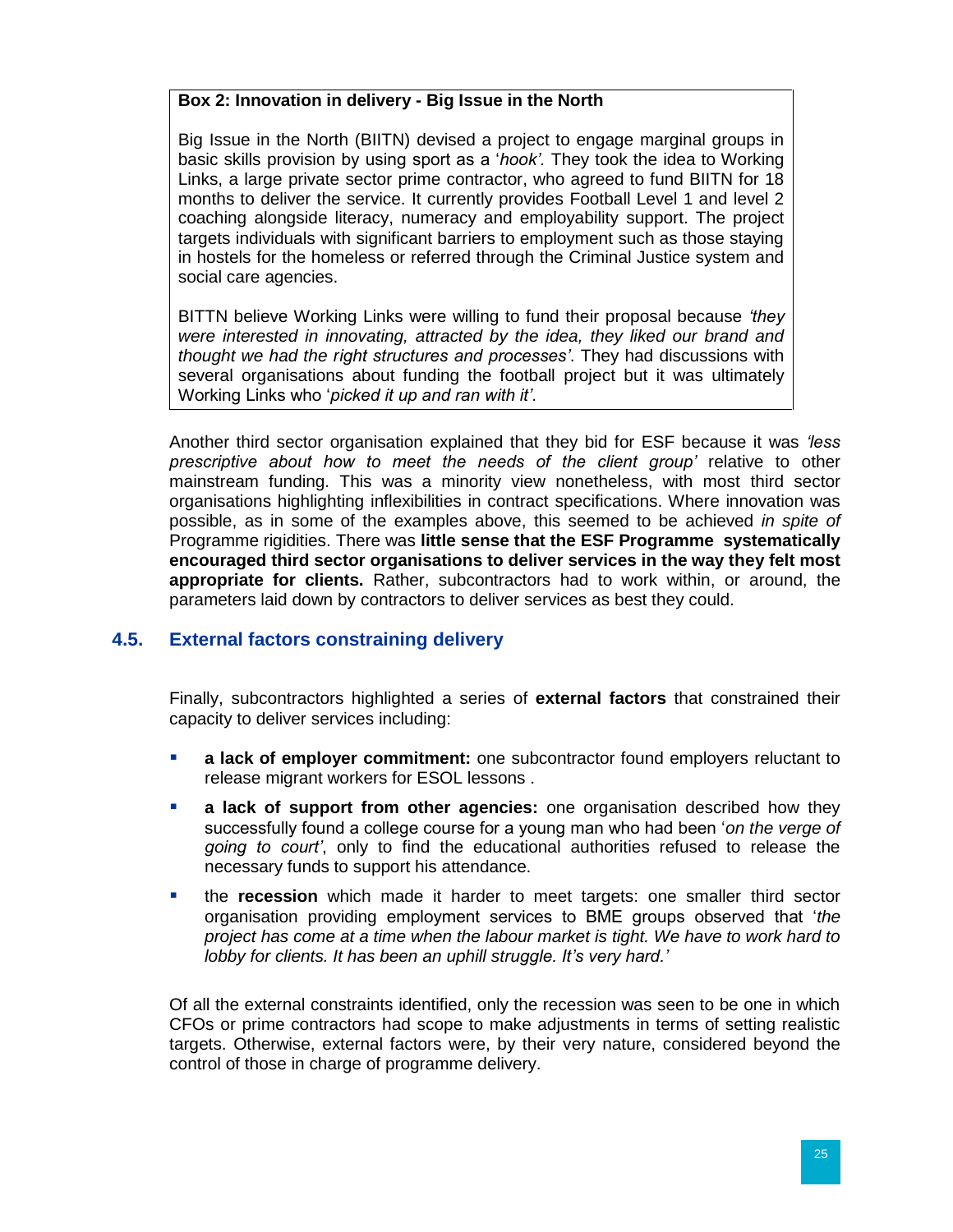#### <span id="page-31-0"></span>**4.6. Summary**

Both the survey and interview data indicated mixed views about the extent to which the ESF programme enabled third sector organisations to deliver subcontracts effectively. Whilst a majority of survey respondents felt delivery had proceeded as planned, the interview data highlighted a number of factors that constrained their capacity to use their organisational strengths to meet the demands or needs of clients. Those attributable to the Programme itself included delays, administrative burdens or inflexible contract requirements.

Not all experiences of delivery were negative however. Third sector organisations interviewed highlighted a number of factors that improved their capacity to deliver a quality service including efficient administrative systems, partnership working, support from prime contractors and appropriate expertise among staff. Furthermore, there appeared some scope for innovation in delivering subcontracts. On balance, however, the evidence suggests that the design and specifications of subcontracts often limited the ability of third sector organisations to innovate or deliver services to their full capability.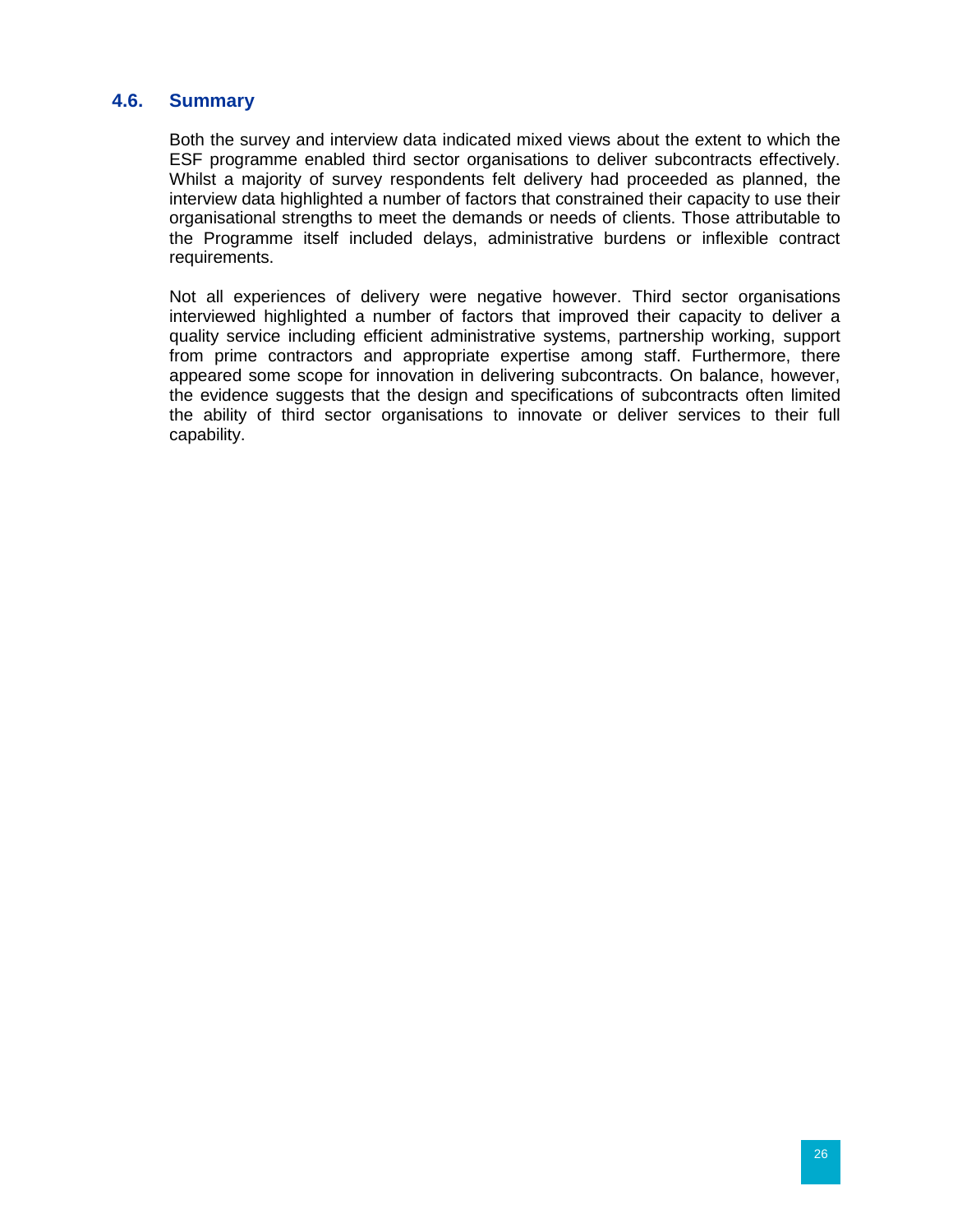

# <span id="page-32-0"></span>**5. Outcomes and rewards**

This section draws primarily on the evidence from in-depth interviews to reflect on a number of themes relating to outcomes and rewards including:

- **neeting targets**
- soft outcomes
- **payments**
- **E** engaging and supporting hard-to-reach groups

#### <span id="page-32-1"></span>**5.1. Meeting targets**

Most of the subcontractors interviewed felt that the targets set were demanding. Whilst some expressed a view they were '*realistic'*, one third sector organisation claimed they '*over ambitious'* even though they had managed to meet them. Another subcontractor observed that they had to '*negotiate hard'* with their prime contractor to get achievable targets agreed. Only one third sector organisation suggested that they were not '*tough enough'* and was critical of the way there is a '*a lot of payment for process and not enough for rewarding employability outcomes. The whole sector is riddled with that'*.

In terms of performance, the majority of subcontractors had met or were on course to meet targets. Indeed, a small number of third sector organisations had significantly exceeded targets with one provider awarded a further tranche of funding when it became clear they could achieve far higher outcomes with additional resources. Other subcontractors found meeting targets less straightforward. One organisation described the process of achieving specified outcomes as a '*struggle'* whilst another observed that, whilst meeting targets, they had not engaged as many clients *'as hoped'.* In one case, targets had been re-negotiated when it became clear that ESOL learners were unlikely to reach the Leitch target of Level 2 due to the very low levels of existing skills. A proportion of targets were subsequently set for entry-level achievement. This did not appear a common experience, however, with none of those struggling to meet targets (see below) suggesting it was possible to revise targets in the light of emerging demand.

Four organisations reported **difficulties in meeting targets.** In three cases, projects are still live but unlikely to achieve specified outcomes by completion whilst a fourth subcontractor pulled out when it became clear they could not deliver the contract. Reasons given for difficulties in meeting targets including: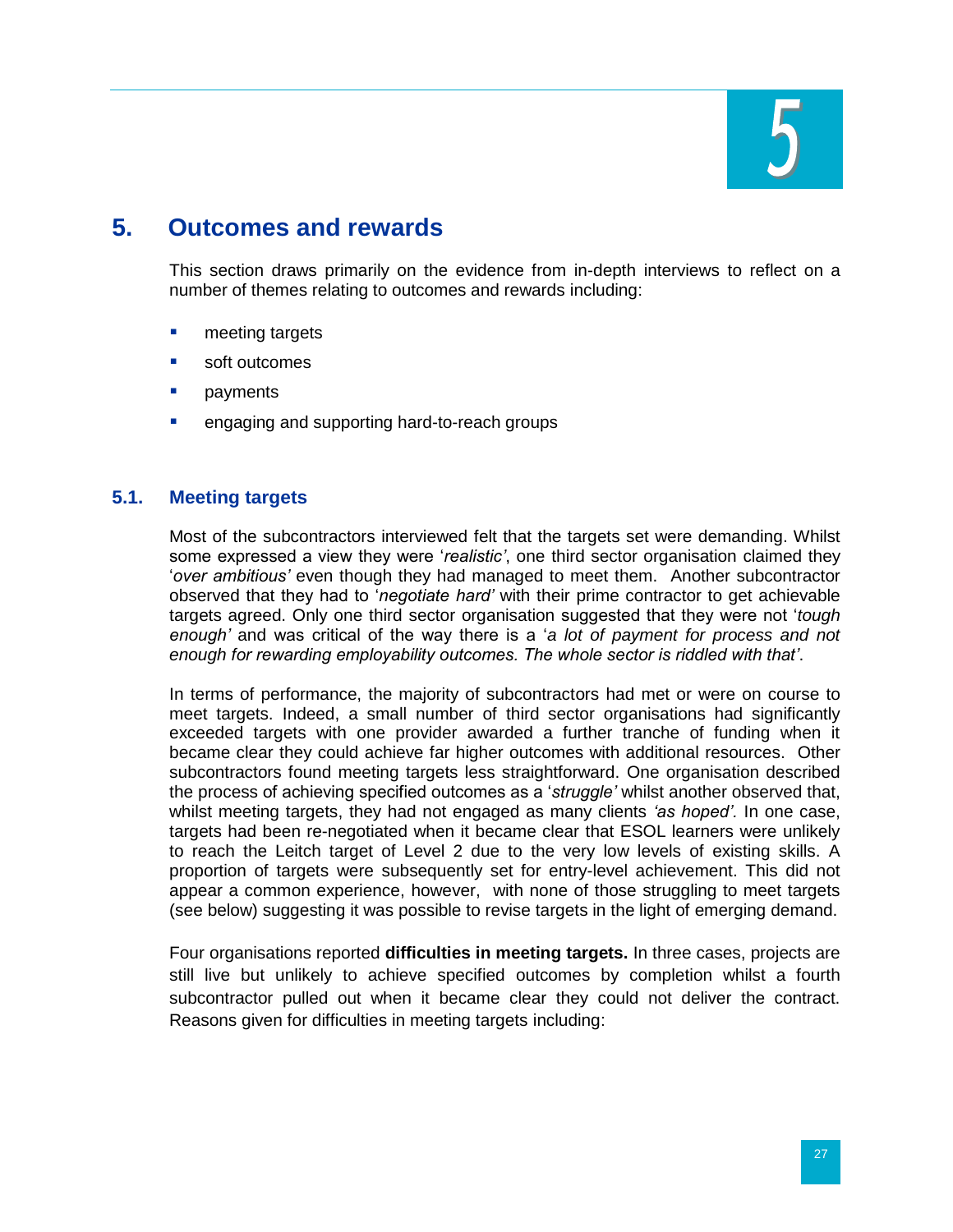- **the recession** which made it harder to place clients in employment in the case of one smaller provider working with BME groups<sup>18</sup>
- the **failure of prime contractors to provide adequate support** to one third sector organisation subcontracted to engage disadvantaged groups with Jobcentre Plus (see Box 3 in section six for more details), particularly in terms of promised referrals
- the **difficulties in engaging the target group** of NEETs described as '*a very, very difficult target group'* by the subcontractor concerned.

The failure to meet targets had two main implications. Firstly, it meant that some providers **lost money** on the project. Two reported estimated losses of £15,000 and £12-15,000 respectively. A third organisation who terminated a subcontract they could not deliver saw organisational income fall by 50 per cent which forced them to implement a pay cut of 40 per cent for all staff (see Box 3 in section six).

These financial losses are perhaps all the more significant given that the proportion of annual income provided by ESF ranged from 36 to 98 per cent among these four subcontractors. Clearly, organisations with high reliance on ESF funding are particularly vulnerable to any inability to meet the targets on which payments are based.

A second implication highlighted by one project is that they may have to work with less disadvantaged clients because of the difficulties they experienced in engaging NEETs. These difficulties were attributed, in part, to the limit placed on contact hours with clients, which they considered inadequate to work with a group that requires intensive, long-term support. Again, this suggests that inflexibilities in contract requirements can constrain the ability of providers to work with some of the hardest-to-reach.

One final observation about the third sector organisations that struggled to meet targets is that they were all small to medium-sized providers with the largest receiving an annual income of £600,000. This suggests that it is smaller third sector organisations who find it harder to meet the targets laid down in subcontracts.

## <span id="page-33-0"></span>**5.2. Soft outcomes**

Some organisations monitored soft outcomes internally but these were not rewarded through contracts. Soft outcomes monitored included:

- confidence
- self-esteem
- **notivation**

 $\overline{a}$ 

Most subcontractors who expressed a view suggested **soft outcomes should be rewarded** financially through ESF contracts, otherwise important milestones go unrecognised. Given this view of the importance of soft outcomes, it is disconcerting that the only 36 per cent of respondents to the survey felt that their subcontract rewarded these 'soft outcomes' in some way.

<sup>&</sup>lt;sup>18</sup> This echoes concerns in a separate report by Auriga Consultants (2009, p26) on Third Sector access to European structural funds which noted: *'organisations running ESF programmes in the current round felt that linking outcomes to payments created the risk of their organisation not being able to recover full costs, particularly in the current labour market'.*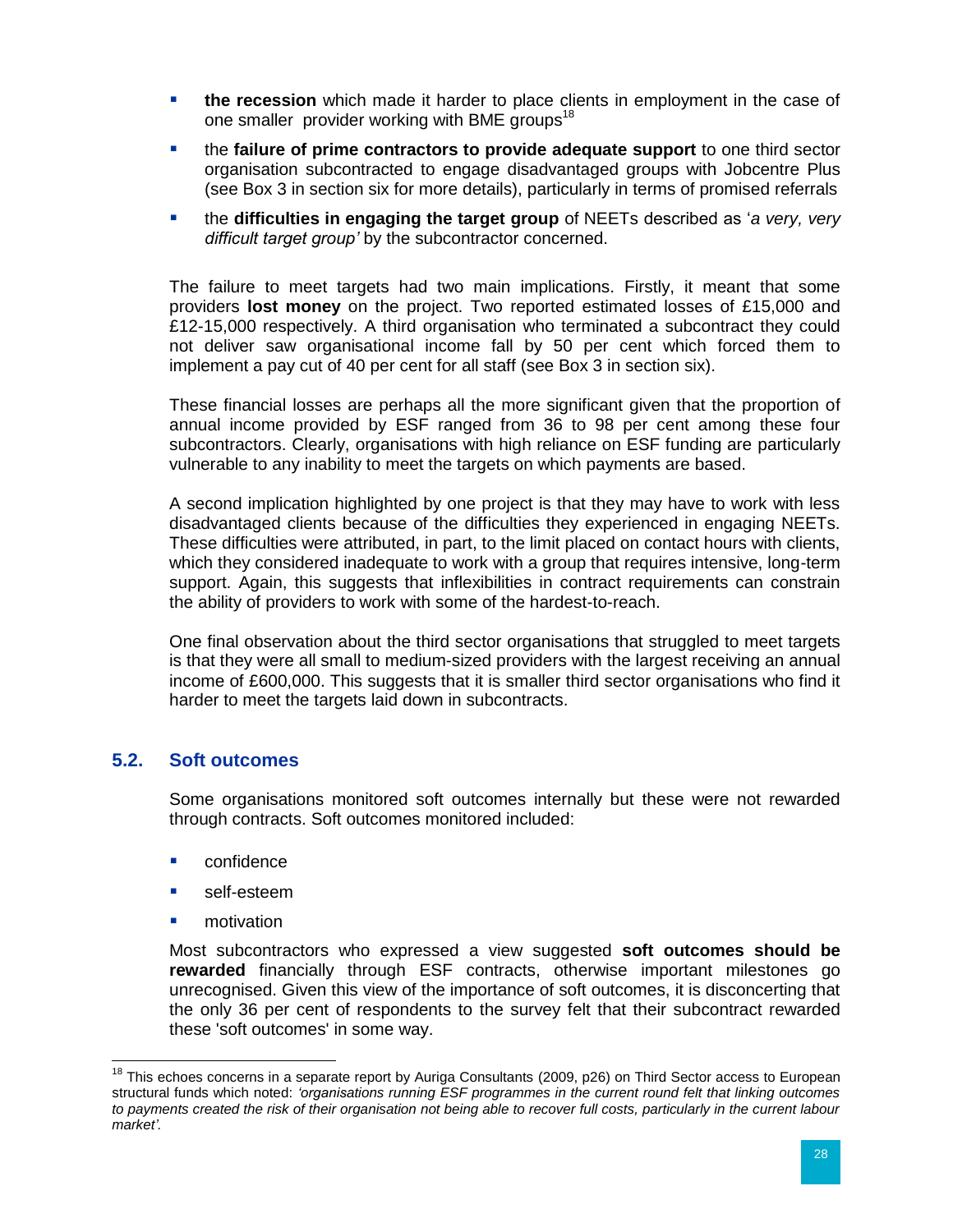It was acknowledged by one third sector organisation that this could be a '*challenge'* as identifying soft outcomes was '*very subjective'*. Only one third sector organisation suggested that rewarding soft outcomes is not necessary as these were invariably realised as clients progressed through the stages specified within the contract*: 'if you have got someone from point A to Point B, you will have achieved soft outcomes'.*

#### <span id="page-34-0"></span>**5.3. Payments**

Subcontractors interviewed were, on balance, more likely to suggest they had experienced complications in receiving payments than report that all claims had been processed efficiently. Those that experienced no problems suggested variously that the process was *'fine', 'worked well'* and that had payments had been timely *'on the whole'.* Two of the subcontractors that were positive about payment processes also noted that the sequencing of payments worked to their advantage. One organisation described how a 100 per cent upfront payment had been very important in enabling them to recruit an adviser to advise disabled people on welfare rights. Another third sector organisation delivering ESOL noted that staged payments for outcomes (starts, IAG, enrolment, completion and feedback) gave ESF *'an advantage'* over other types of mainstream contract: *'you are paid as you go along and not at the end. It is one of the biggest assets of ESF.'*

It was more common, however, that subcontractors experienced **difficulties in receiving payments** including :

- **delays in prime contractors signing off reported outcomes** and making payments: one third sector organisation observed, for example, that it took 12 weeks for enrolment claims to be rewarded.
- **end-loading** where most funding was awarded on the basis of final outcomes**:** one subcontractor, for example, was paid 10% for enrolling students and the rest on completion of qualifications (NVQ level) which took up to six months to obtain. This concern was also echoed by the survey which found that 44 per cent of subcontractors felt that the timing of the subcontract payments placed a disproportionate amount of risk on their organisation.
- **a failure of standard payments to reflect the different levels of support required by clients** at different stages of learning or returning to work.

It was notable that a number of organisations experiencing cash-flow problems as a result either of delays or the end-loading of payments could only manage these through drawing on other non-ESF resources. One third sector organisation described themselves as '*fortunate'* to be able to do this whilst another provider felt they similar they were '*lucky'*, in having a '*very understanding trustee board'* prepared to cover the temporary shortfall in cash flow by drawing down from organisational assets. One implication of these findings is that smaller organisations who do not have access to other significant income streams or assets may experience difficulties in accommodating delays or payment structures.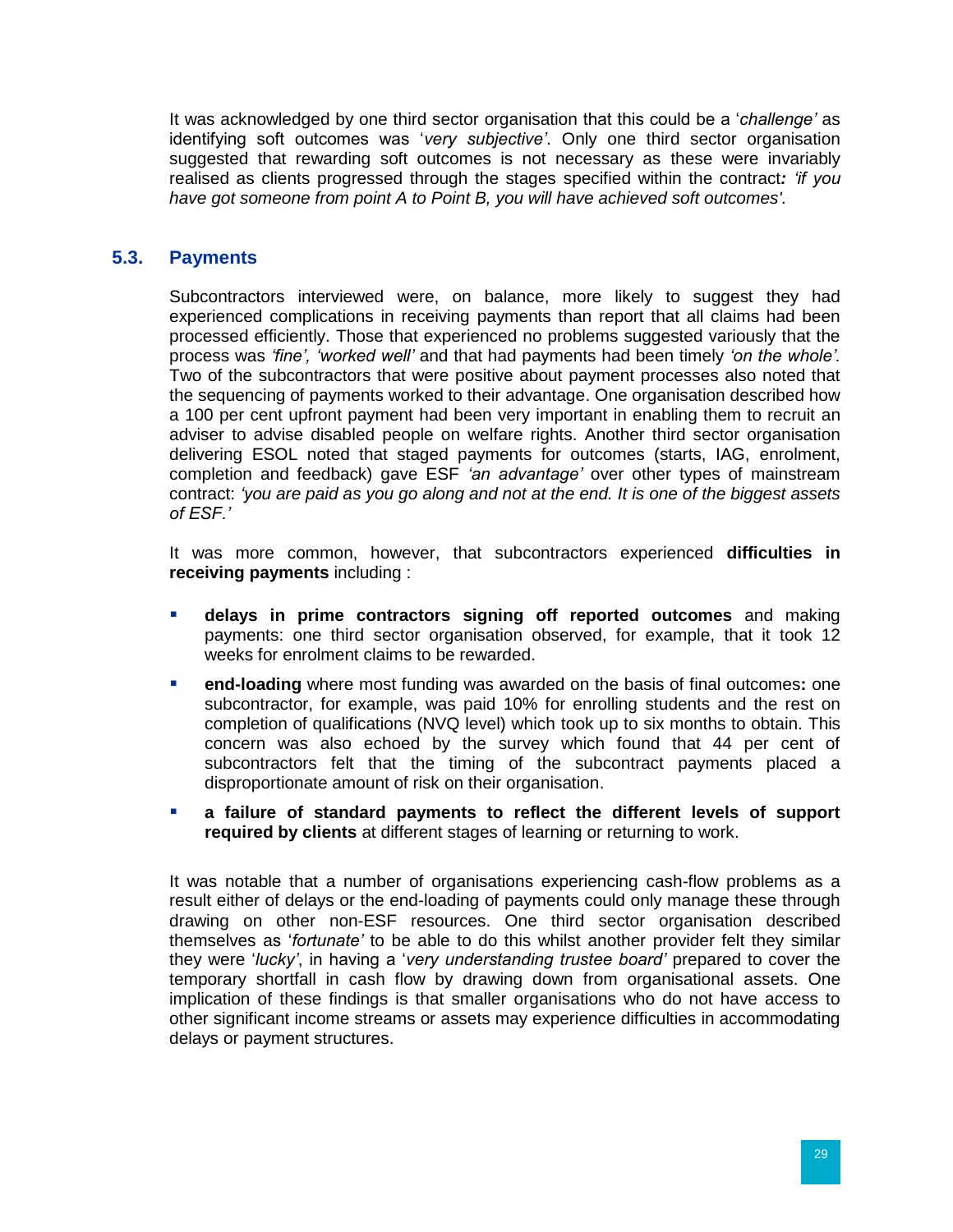# <span id="page-35-0"></span>**5.4. Engage and supporting 'hard-to-reach' groups**

There were mixed views among third sector organisations interviewed about the extent to which the subcontract enabled them to engage 'hard-to-reach' clients. Subcontractors who felt that **ESF enabled them to support more disadvantaged individuals**  volunteered two explanations:

- Their **existing client base was 'hard-to-reach' by definition** so ESF funding simply increased their capacity to support this group: one provider working to help a specific BME community into employment noted, for example, that all participants *'live in impoverished areas and have all kinds of problems',* including those suffering from the psychological trauma of fleeing civil war.
- The **level of funding was generous enough to support work with hard-to-reach groups:** one provider with three ESF contracts to deliver employment support to disabled individuals suggested that ESF paid more per client than other mainstream programmes and, therefore, enabled them to work more with 'harder-to-reach' clients requiring more intensive support.

An equal number of subcontractors, however, expressed a view that they had **not been able to engage fully with 'hard-to-reach' individuals**. Reasons given included:

- **targets encouraged 'cherry-picking':** three organisations indicated that the need to meet targets had already led them to target less disadvantaged clients or would encourage them to do so in the remaining phase of delivery. One provider seeking to engage marginalised groups such as the homeless and young offenders in basic skills courses described how they struggled to meet targets because referrals had come through '*difficult agencies'* including bail hostels and other parts of the Criminal Justice System. This discouraged them from recruiting through these routes in the future: *'Would we go for the most in need in the future? We would be wary of it and that's not ideal as we work with the hard-to-reach'.*
- **subcontracts did not provide adequate funding:** one third sector organisation contracted to engage and refer workless individuals to Jobcentre Plus felt that the £900 per client made available was inadequate. They claimed it forced them to provide a '*Mickey Mouse'* service that was insufficient to support individuals to move off benefits: **'***we can't do our work on a shoestring'.*
- *inadequate time to engage and support clients: one provider delivering ESOL to* migrant workers suggested they had had to turn people away who were unlikely to achieve set outcomes in the time available: '*you can't take someone on with no English and get them an entry-level certificate in 30 hours. You could do it six months'.*
- **Partner agencies engaged in cherry-picking**: one third sector organisation contracted to engage and refer lone parents and women to another provider for employment support suggested this agency only wanted those who were job-ready.
- **Partner agencies lacked expertise**: one organisation found that partner agencies could not accommodate the language needs of BME clients they referred for employment support.

These finding suggest that **cherry-picking is not an isolated phenomenon among subcontractors but a fairly widespread practice**. This is not to suggest providers are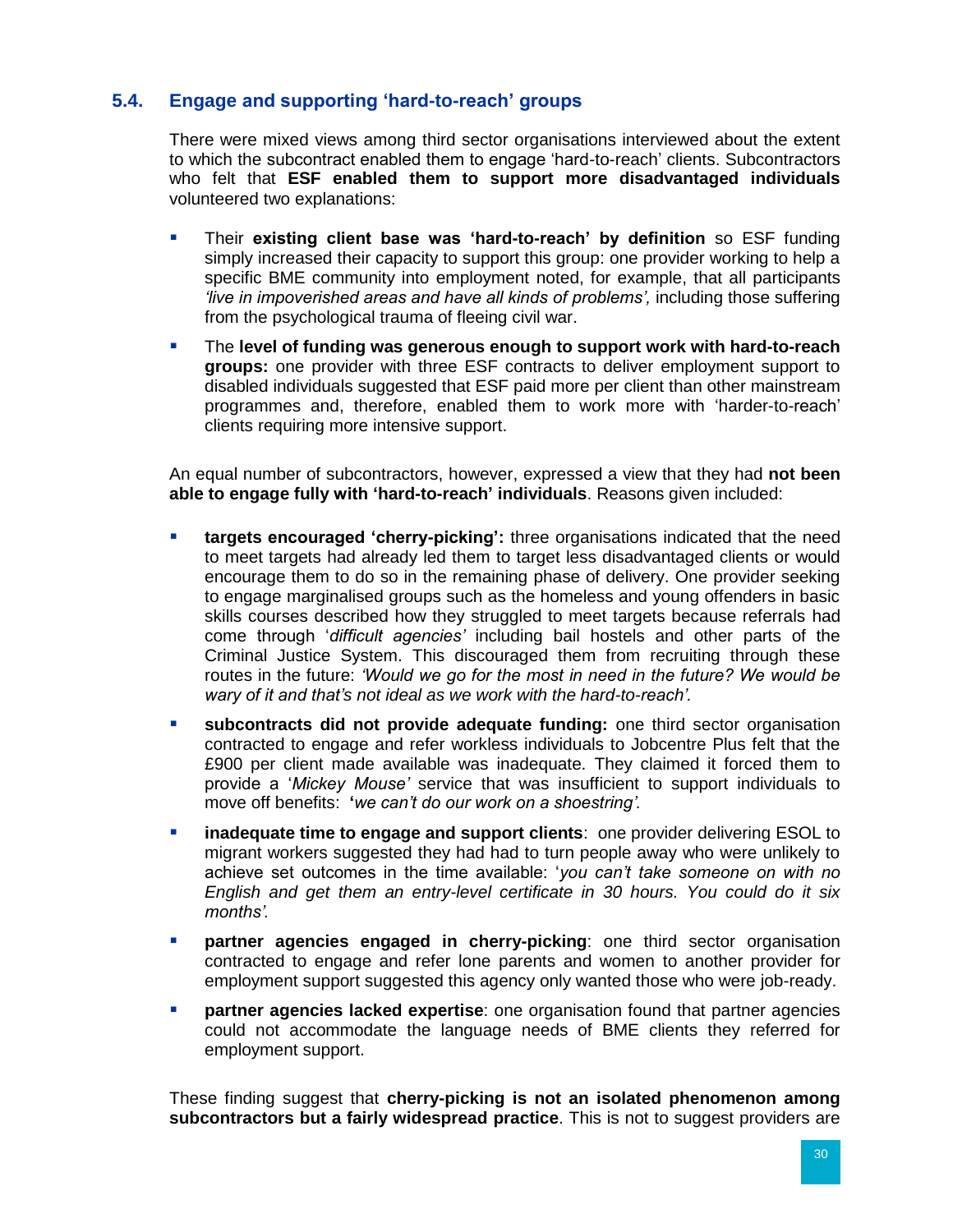doing anything underhand but merely that pressures to meet targets or fulfil contractual requirements do, in some cases, encourage third sector organisations to pursue 'quickwins'. In addition, the evidence shows that subcontractors may also be compromised in their ability to engage the hard-to-reach by the approach and attitude of partners.

These findings **raise issues, therefore, about the extent to which the ESF programme can realise its objective of supporting disadvantaged groups**. The way targets are set and contracts are designed can, in some cases, constrain the ability of third sector organisations to work with some of the most disadvantaged within the potential client group. Again, this evidence must be set against the accounts of subcontractors who express satisfaction with their ability to support the hard-to-reach using ESF funds. Moreover, one third sector organisation also raised the issue that *'the very, very hard-to-reach will always be a challenge for any funder'*. There is clearly a question about what it is reasonable to expect *any* large-scale Programme to address. Nonetheless, the difficulties highlighted above suggest that there are areas of contract design and the setting of targets that could be addressed to improve the capacity of providers to engage and support more disadvantaged groups.

#### <span id="page-36-0"></span>**5.5. Summary**

Most of the subcontractors interviewed felt that the targets set were demanding although the majority had met or were on course to achieve the outcomes specified. A small number of third sector organisations did report challenges, however, in meeting targets, due to factors including the economic downturn, a lack of support from prime contractors and difficulties in engaging hard-to-reach clients. This had severe financial implications for some of the smaller subcontractors affected who relied heavily on ESF as a source of funding.

Most organisations interviewed felt that soft outcomes should be rewarded although survey results indicated this only occurred in minority of cases. Further concerns were raised about payments. Whilst some third sector organisations had experienced no difficulties, others had encountered delays or been forced to shoulder risks upfront where contract payments were end-loaded. One implication of these findings is that smaller organisations that do not have access to other significant income streams of assets may experience difficulties in accommodating delays or payment structures.

Finally, the research found that some third sector organisations felt able to engage 'hard-to-reach' groups but also uncovered evidence of 'cherry-picking' or, at least, concerns that organisations facing difficulties meeting targets may have to resort to 'quick-wins'. This indicates that the way contracts are designed and rewarded can restrict the ability of third sector organisations to engage some of the most disadvantaged individuals that could potentially benefit from services provided.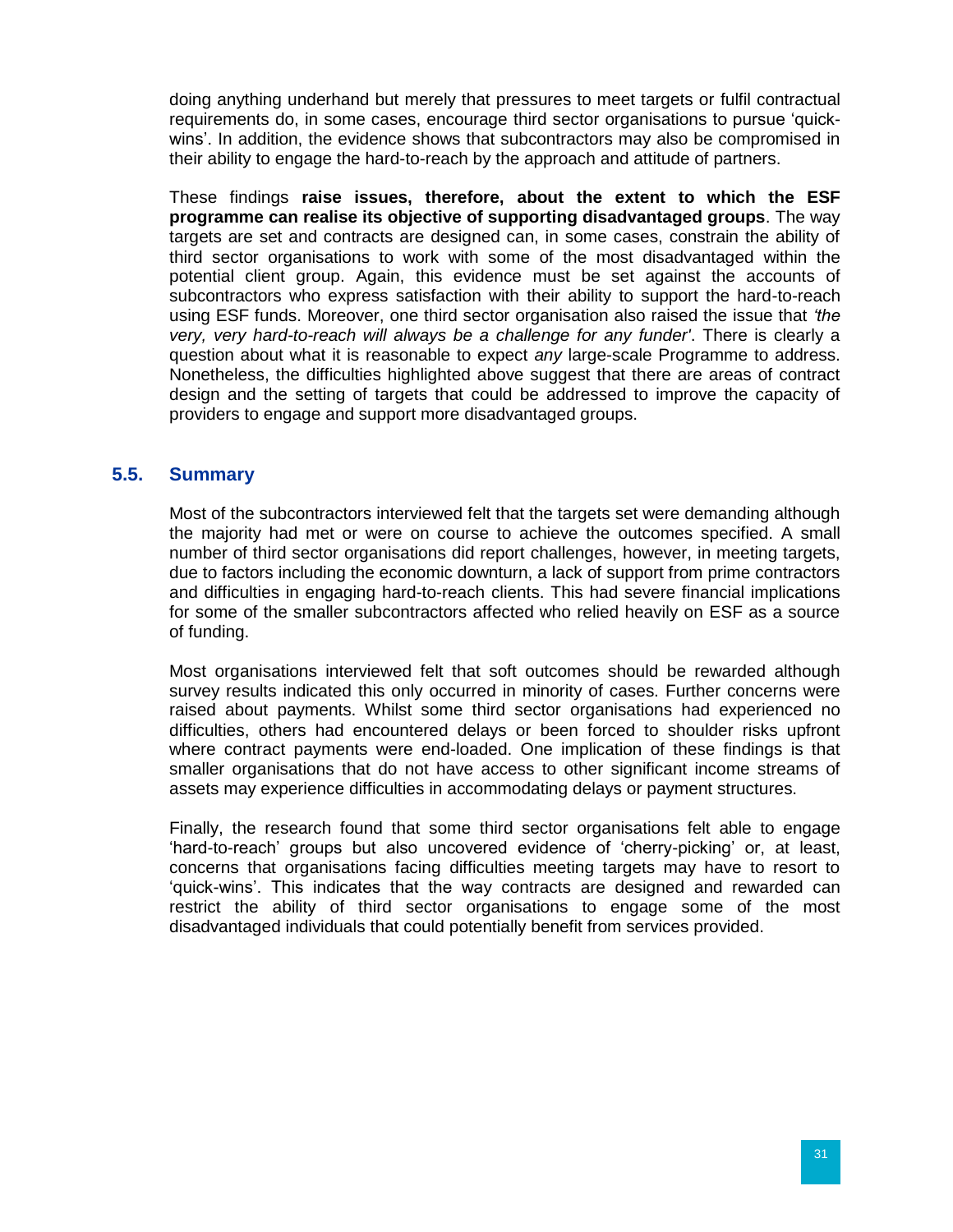

# <span id="page-37-0"></span>**6. Relationships**

This section looks at the relationship of subcontractors with prime contractors or lead partners as well as other subcontractors within consortia. It considers both survey and interview data in relation to a number of themes:

- the nature of relationships with lead organisations (prime contractors and lead partners in consortia)
- **Part of sepects of good relationships with lead organisations**
- **negative aspects of relationships with lead organisations**
- **understanding of needs**
- **the responsiveness of lead organisations**
- the nature of relationships with other subcontractors in consortia

#### <span id="page-37-1"></span>**6.1. Relationships with lead organisations**

Survey respondents were largely positive about relationships with lead organisations. Most subcontractors felt that there was effective communication and the support and information they required was available:

- 75 per cent said they had clear lines of communication with the prime contractor
- 64 per cent felt that the prime contractor provided appropriate support and guidance and 62 per cent felt that they provided sufficient information and updates in relation to the sub-contract
- 79 per cent reported that they had a good relationship with the individual from the prime contractor with responsibility for managing the sub-contract.

These survey findings were largely confirmed by the evidence from interviews. Nearly all subcontractors stated that they had a good relationship with their lead organisation. Comments included:

*'The relationship with* [the prime contractor] *has been generally positive..generally constructive'.*

*'They are very good, helpful…very supportive'.*

*'The relationship 'worked well'.*

*'They have been superb. We have been really lucky'.*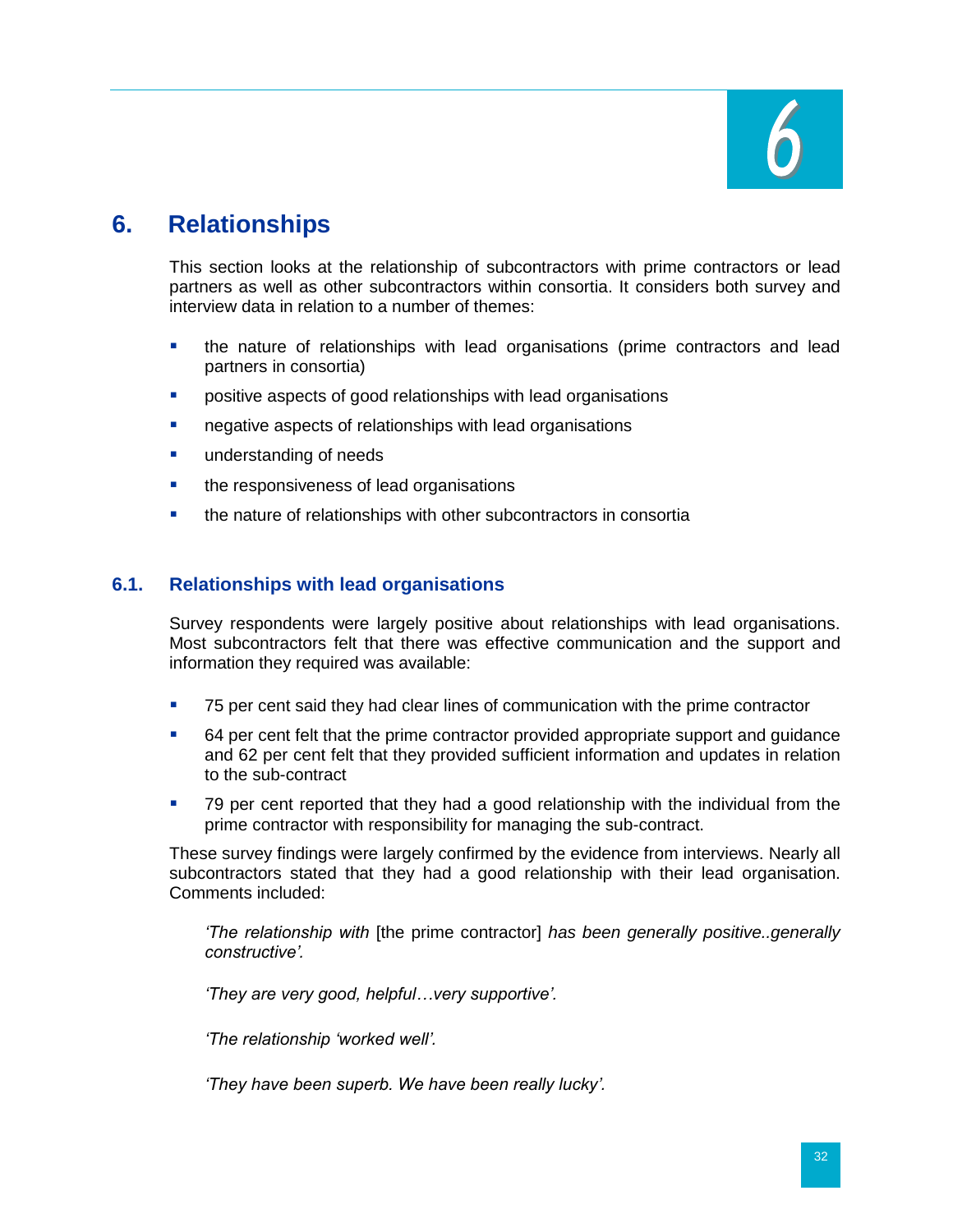# <span id="page-38-0"></span>**6.2. Positive aspects of relationships with lead organisations**

The interviews undertaken with subcontractors explored some of the factors underpinning good relationships with lead organisations. These comprised:

- **support in managing administrative demands:** one subcontractor valued the work the prime contractor had put into making sure their system was compliant with ESF and CFO requirements. This has meant that *'we don't have to develop any paperwork ourselves – they provide us with templates'* .Another organisation described how '[the lead partner's] *paperwork is fabulous..they had all the forms ready at the beginning with 'step-by-step instructions'.*
- **effective communication**: one third sector organisation described their provider as *'brilliant at keeping people informed with regular meetings'.*
- **an understanding of local context:** having a prime contractor based in the region was seen as critical by one organisation because they understood particular issues in working with rural and dispersed populations.
- **responsiveness of prime contractors to concerns or queries** (see section 6.5) below).
- **efficiency in processing claims**

 $\overline{\phantom{a}}$ 

 **a genuine sense of partnership:** one provider contracted to deliver specialist employment provision described how '*we sit round the table on an equal basis. They recognise we are the specialists in disability. If I could describe it one word it would be equal. The fact they lead is neither here nor there.'*

Of all the above factors, support in devising and administering monitoring systems seemed particularly valued. This suggests that **prime contractors or lead partners can play an important role in mitigating some of the concerns about the level or complexity of paperwork** highlighted in section 4.3 above.

## <span id="page-38-1"></span>**6.3. Negative aspects of relationships with lead organisations**

The survey suggested that there were a number of **areas where the relationship with the prime contractor could be improved:**

- only 52 per cent felt that the monitoring requirements were proportionate to the purpose and value of the subcontract
- 55 per cent reported that the prime contractor made changes to aspects of the subcontract after it had been awarded.

Moreover, **there was evidence that the principles of the Compact<sup>19</sup> were not being fully implemented:**

<sup>&</sup>lt;sup>19</sup> Commission for the Compact (2009). *The Compact on relations between the government and the third sector in England.*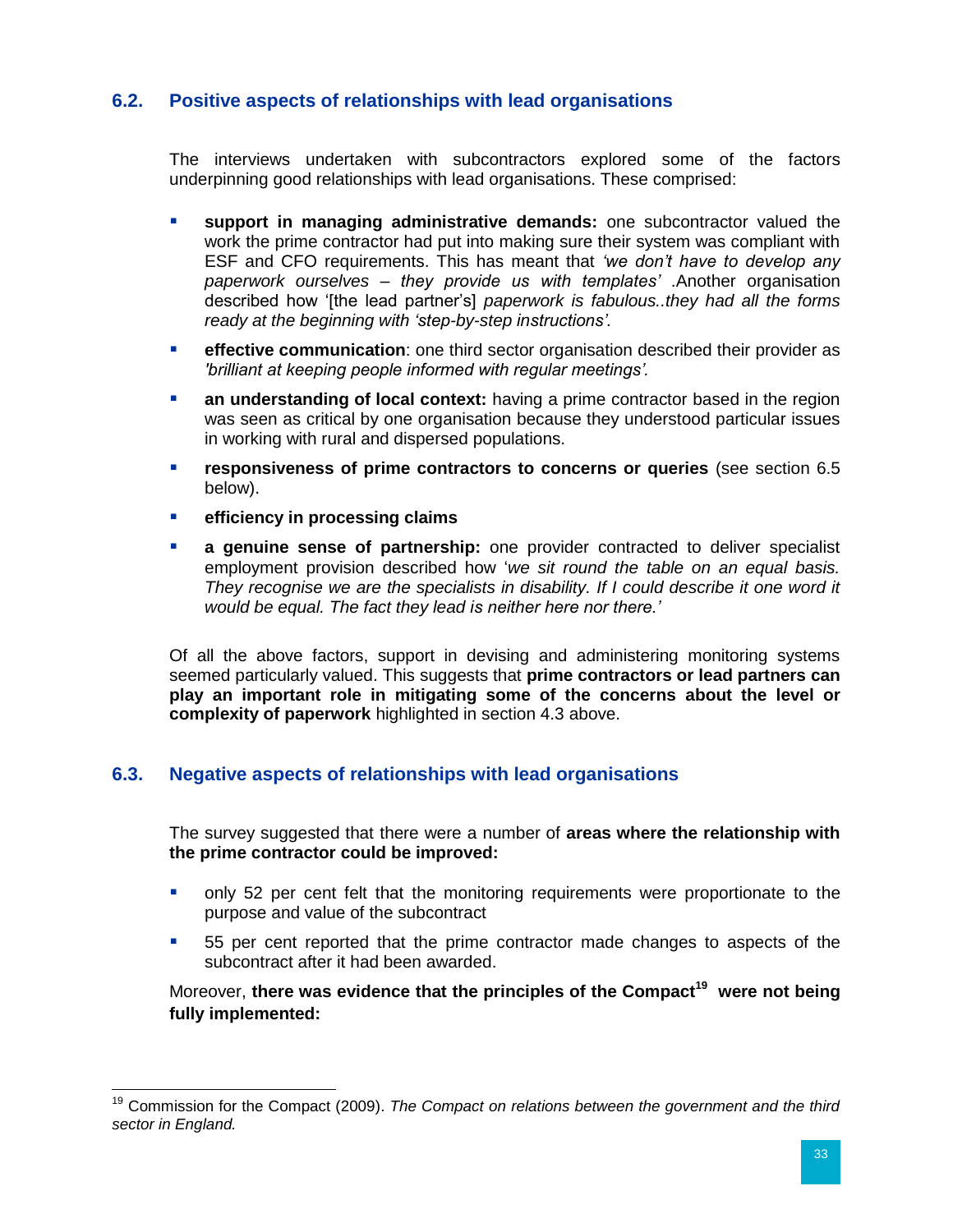- **The mean contract length was only 1 year 11 months while 58 per cent of contracts** were for less than three years.
- Only 42 per cent of respondents reported that the principles of full cost recovery (FCR) had been adhered to by their prime contractor.

This compares unfavourably with government commitments within the Compact to **funding periods of at least three years** and the principle that it is appropriate to include relevant **overhead and administrative costs in applications (i.e. FCR)**. Longterm contracts provide third sector organisations with a degree of security regarding their income and enable more effective planning in areas such as staffing and volunteers. Meanwhile, FCR ensures that the true cost of delivering a service is recovered to ensure the third sector organisation does not make a loss. Both are important factors in ensuring that third sector organisations can deliver the service in the most effective and efficient way.

Whilst interviews with subcontractors indicated they were largely positive about relationships with their lead organisation, they also highlighted a small number of issues about the practices of lead organisations including:

- **a lack of flexibility in setting contract targets** with one subcontractor criticising the inappropriate focus on basic skills within a contract designed to support people to find employment in the creative industry.
- **prime contractors repeatedly changing administrative rules and requirements** (see section 4.3 above).
- **a series of changes in project managers** on the part of the lead partner initially caused difficulties for one third sector organisation but this was resolved, enabling them to develop a more '*stable'* relationship.

However, these concerns were expressed as minor difficulties within an otherwise positive relationship. It was notable that only one organisation had an overwhelmingly negative experience of working with their prime contractor as outlined in Box 3 below: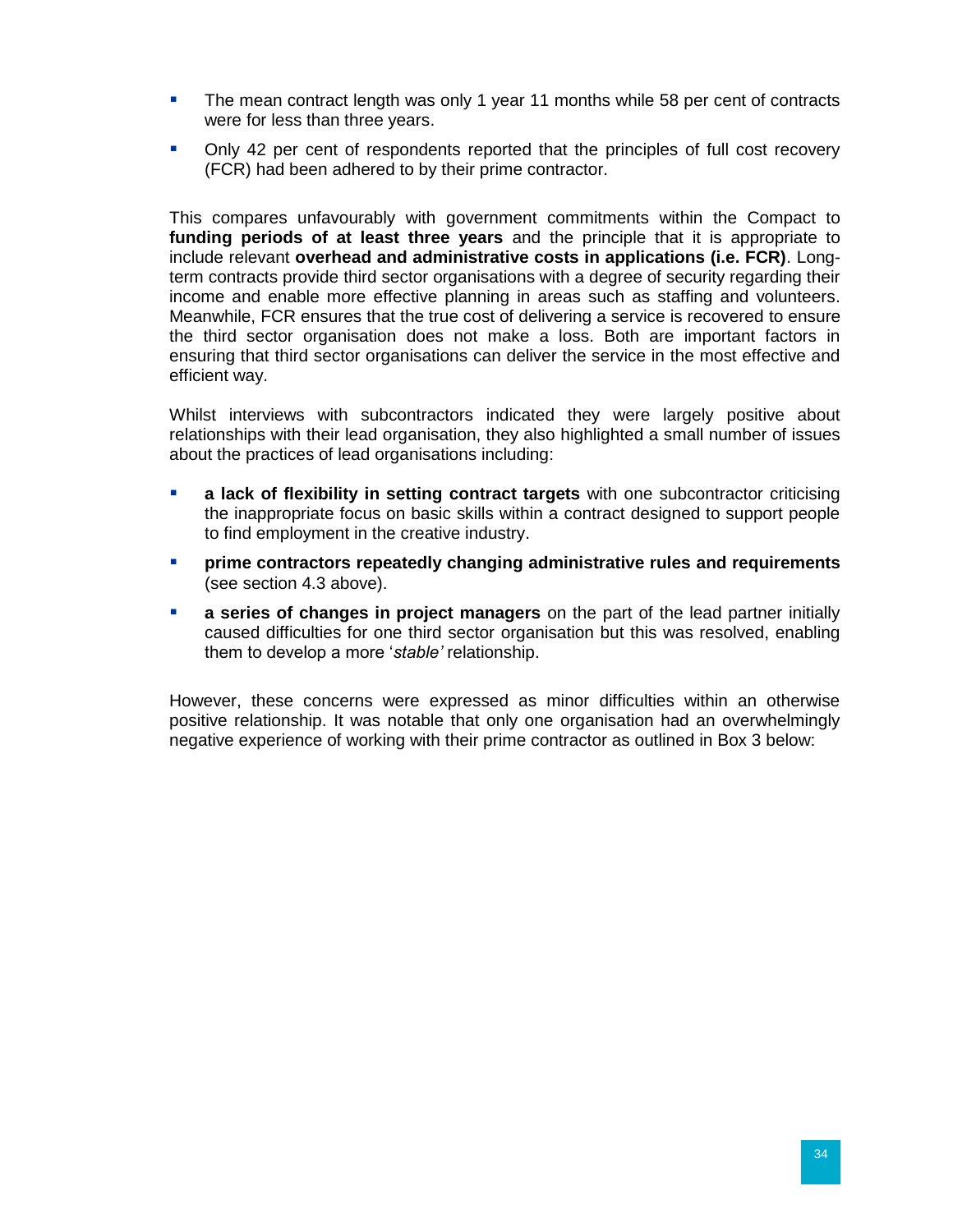#### **Box 3: Negative experiences of working with a prime contractor**

One organisation interviewed specialised in proving employment services to disabled people including support to become self-employed. They were offered a subcontract by a private sector prime contractor to engage people who had no previous contact with employment services in order to encourage them to access Jobcentre Plus (JCP).

The subcontractor had several initial reservations about this activity because this was *'an area they had no knowledge about'* and did not fit with their core strength in helping disabled people into work. They also felt that the target group had been poorly conceived as few workless individuals had never had any contact with JCP. Once the contract got under way, they felt the prime contractor did not offer adequate funding to enable them to support clients and, contrary to initial promises, did not provide any referrals: '*They never made one referral. After five months of horrendous bureaucracy we hadn't seen one client'*. Moreover they claim support was '*non-existent'* with the prime contractor failing to answer emails or phone calls.

Having failed to engage a single client, the subcontractor pulled out of the contract. This withdrawal coincided with another ESF contract ending with the sum effect that income fell 50 per cent. This forced them to implement 40 per cent pay cuts for all staff members.

The subcontractor firmly believes that the failure can be attributed to the poor design of the project and the lack of support provided by prime contractor rather than their own organisational capabilities. They have a track record of successfully delivering ESF contracts which includes achieving two years worth of targets in 14 months when delivering a previous contract for JCP. Indeed, their performance was acclaimed by the CFO: *'JCP piled glory on us. We were flavour of the month and nominated for rewards'.* 

This account shows that the relationship with prime contractors can, from the perception of subcontractors, play a critical role in the capacity to provider services. Where the relationship breaks down, so too does the ability to deliver the subcontract. Fortunately, this was a rare example amongst an otherwise positive set of accounts.

## <span id="page-40-0"></span>**6.4. Understanding of needs**

The research explored the degree to which third sector subcontractors felt their lead organisation understood the needs and priorities of:

- **E** clients
- **their own organisation (i.e. that of the third sector subcontractor)**
- $\blacksquare$  the Third Sector as whole

Taking each in turn, there were **mixed views on the extent to which lead organisations** had a good understanding of the client group supported through the ESF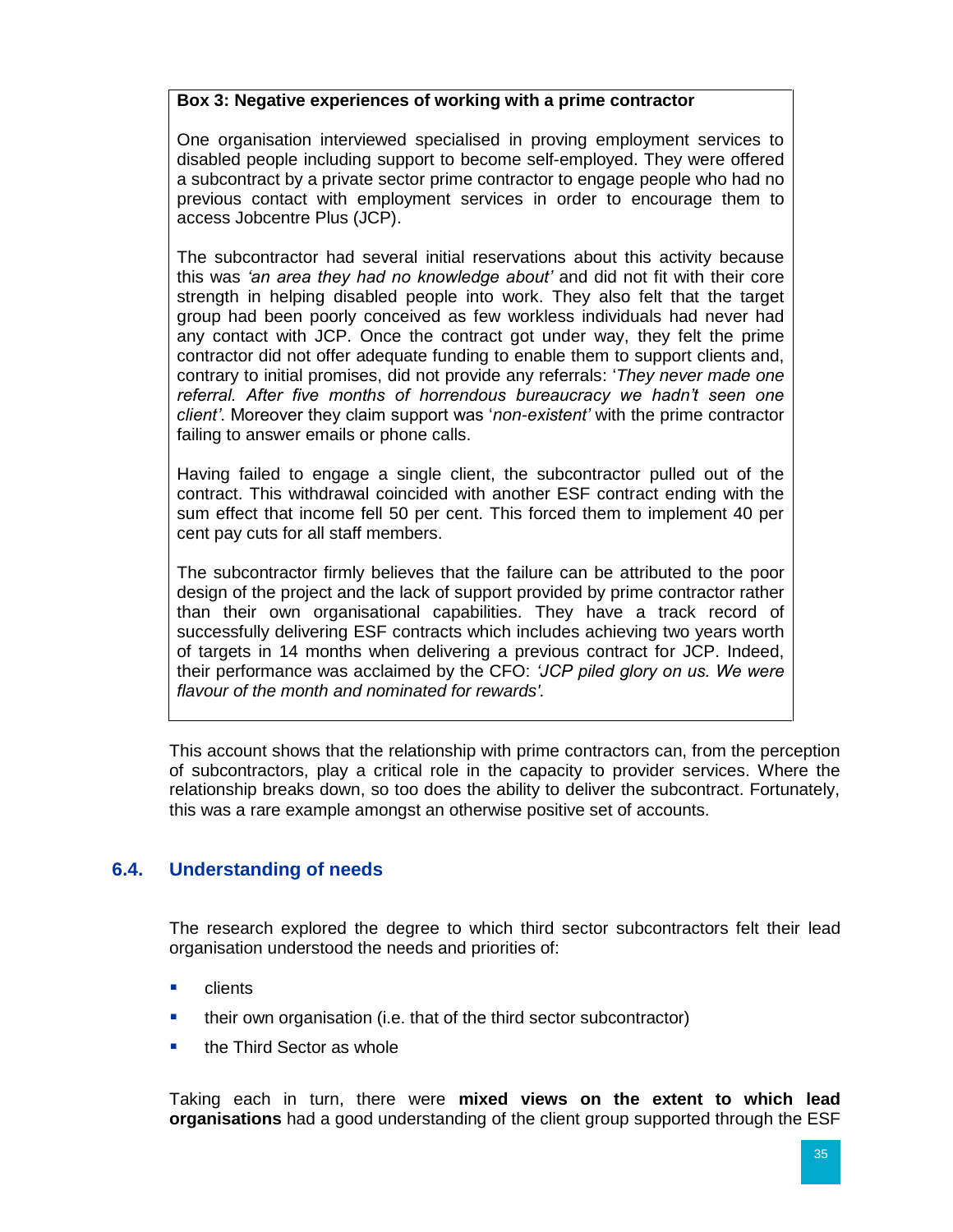subcontract**.** Some third sector organisations interviewed reported that lead organisations did have an awareness of the needs of clients, particularly if the lead organisation had previous experience of working with this group. Survey results were also generally positive with 71 per cent of subcontractors agreeing lead organisations had a good understanding of client needs. Moreover, only 37 per cent felt that the lead organisation was focussed on targets ahead of the needs of the client group.

It was also the case, however, that some third sector organisations interviewed felt that lead organisations did not appear to understand the needs of clients. One described, for example, an inability to appreciate the kind of outreach work that was necessary to engage individuals living in disadvantaged areas. Another noted the inability of the prime contractor to understand the intensity of support needed to work with the most marginalised of the workless population: *'they couldn't grasp that people are on benefits for years and years and need to take baby steps to get back into work'.*

There was a more positive consensus, though, that prime contractors or lead partners **understood their organisational needs**. This was attributed to three main factors:

- **a relationship that had built over time** despite, in one case, the '*steep learning curve'* initially described by one third sector organisation
- **good commissioning** where subcontractors had been invited onto bids precisely in recognition of organisational strengths
- the willingness to build the relationship around what one third sector organisation labelled '*genuine partnership'* **.**

These findings are supported by survey data showing that show that a majority of subcontractors (55 per cent), albeit not a substantial one, felt that the objectives and values of the prime contractor were aligned with those of their own organisation.

Finally*,* the majority of organisations felt their lead organisation had a good **understanding of the third sector** as a whole. One organisation delivering two ESF skills contracts suggested, for example, that the public sector lead partner was committed to working with the third sector in recognition of its strengths in delivering employment-related projects. This included an ability to support clients from disadvantaged areas into work: *'they look at the need and who's best to fit that need'.*

There were some criticisms however*.* One third sector organisation suggested their private sector prime contractor had a good understanding of their organisational need because of a shared business-like approach. As a large charity that included social enterprises they were '*reasonably commercial'* and could '*meet* [the prime contractor] *on a level playing field'.* Nonetheless, this did not necessarily extend to an understanding of the sector as whole: *'I'm not sure I'd like to be a small charity'*. Another subcontractor felt that although they had a good relationship with the public sector organisation leading their consortium, they still failed to understand that the Third Sector could not always subsidise activities using volunteer time.

Only one subcontractor, though, suggested their prime contractor had no understanding of the Third Sector at all. They felt this private sector organisation was reluctant to refer clients and '*give money to* [the subcontractor]. *In business that doesn't work, why should they pay someone else?'* This was a minority view, however. There was **little evidence**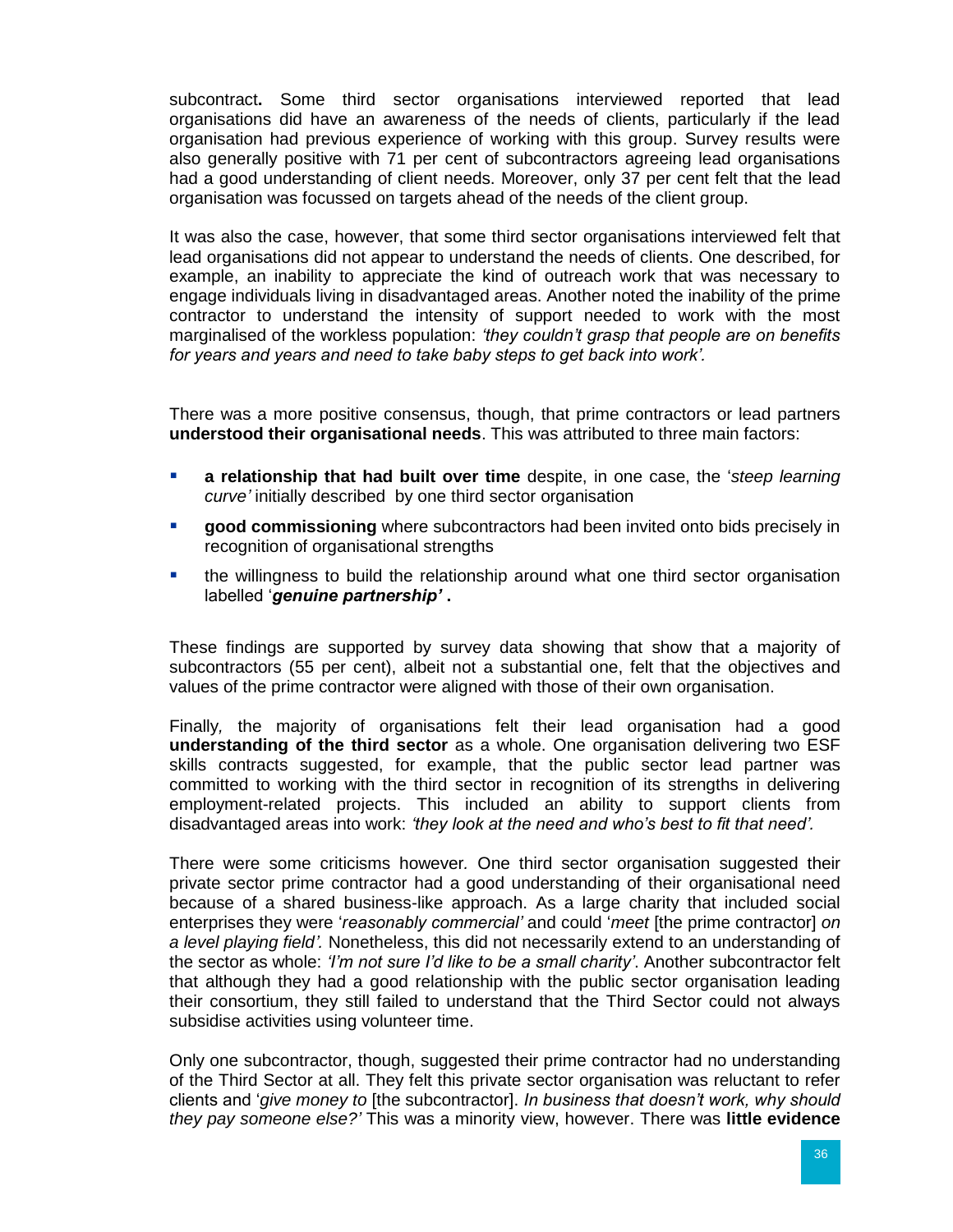**overall that prime contractors or lead partners from others sectors did not have at least some understanding of the needs and strengths of the third sector.**

#### <span id="page-42-0"></span>**6.5. Responsiveness**

Third sector subcontractors were asked how responsive prime contractors or lead partners were in terms of:

- **EXECONSULTERIGHT CONSULTATION CONSULTATION** consultation on the design and delivery of projects
- **Providing feedback**
- **EXECUTE:** responding to queries

The majority of subcontractors who expressed a view felt there had been adequately consulted**. Consultation appeared to take place at a number of stages including:**

- **bidding:** one third sector organisation described the value they placed on having the opportunity to comment on bids drawn up by the prime contractor before submission.
- **Contract negotiation:** a handful of third sector organisations spoke of the ability to negotiate targets and delivery requirements when contracts were being drawn up, although one noted that this could be difficult for organisations who lack the confidence or experience to assert themselves.
- **design of systems for recording outcomes:** some third sector organisations spoke of the willingness of prime contractors or lead partners to jointly develop administrative or management systems.
- **on-going delivery**: one subcontractor noted for example, that the lead partner invited them to comment on the design of the website and reflected that **'***they are very good at giving us a chance to input and taking on board our comments'.*

Only a minority of third sector organisations expressed reservations about the adequacy of consultation arrangements. This included comments such as *'there have been intensive meetings but it has not always felt like a consultation'.* Another partner observed that the lead partner in their consortium was '*strict'* about using forms which had led to '*glitches'*. Nonetheless, these comments were largely exceptions and even where there were concerns about consultation, these rarely seemed to have a significant impact of the perceived quality of relationships with lead organisations.

There was a consensus that prime contactors or lead partners undertook regular reviews and were **largely responsive to any feedback**. Two subcontractors noted, for example, that service improvements identified through reviews were subsequently adopted as good practice. In one of these cases, a prime contractor took on board the process and paperwork used by the subcontractor to observe staff involved in frontline delivery.

Finally, there was a common view that prime contractors and lead partners were **responsive to concerns and requests** for information or advice. Comments included: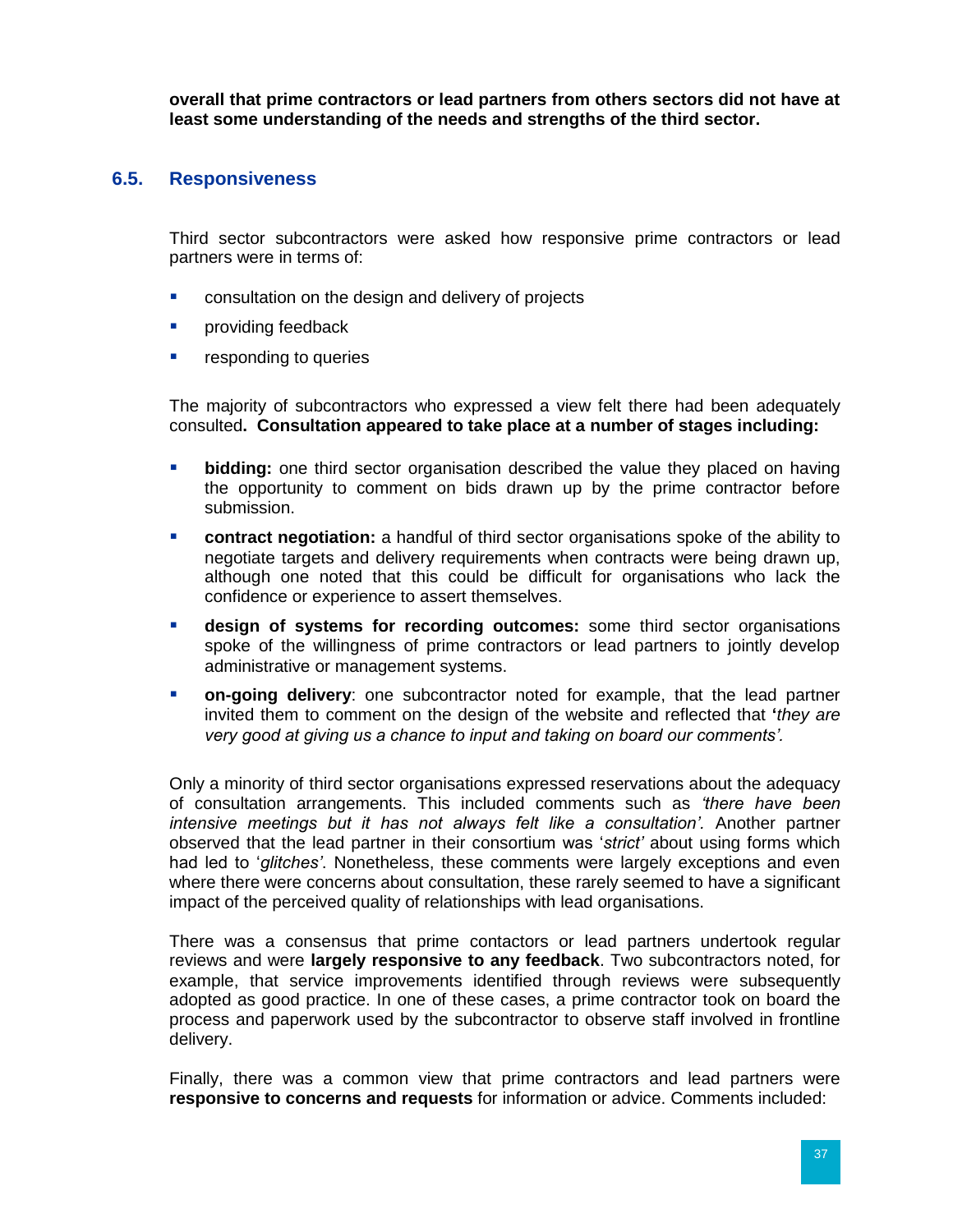*'We have only got to ring them up with a problem and the answer is there.'*

*'Where they can help or change something, they have been good.'*

One example included a lead partner who intervened with a CFO on a subcontractor's behalf when targets proved unachievable. The subcontractor had found they could not make claims for ESOL learners receiving IAG as advisers did not have the language skills necessary to support this group of learners. The CFO subsequently agreed to devise a more appropriate target.

#### <span id="page-43-0"></span>**6.6. Relationship with consortium partners**

Third sector organisations involved in consortia were **overwhelmingly positive about their relationship with other partners in the consortium**. The benefits identified of working as a consortium included:

- drawing **on the respective strengths of each organisation** to support others: one third sector organisation spoke of how *'if we are strong in certain areas, we can benefit other organisations'.*
- **sharing good practice** through, for example, regular meetings.
- providing **opportunities for both themselves and others to bid jointly for funding they could not secure alone** (see section 3.3 above).
- **supporting smaller partners** by inviting them to join consortium bids: one large third sector organisation, for example, reflected how they helped other organisations with particular specialisms to become involved '*that wouldn't stand a chance'* of accessing ESF funding otherwise.
- **receiving referrals** from other partners or utilising the contacts of partners to find employers who might place project participants.
- **allocating targets** across each consortium partner to reflect individual organisational strengths: one organisation noted, for example, that their targets for placing 16-19 year olds in employment were reallocated to another partner better equipped to achieve this outcomes.

Criticisms of consortia partners were rare. One third sector organisation felt other partners were too inclined to encourage them to cherry-pick but otherwise considered the relationship to work well. There was one notable case, however, where a subcontractor **suffered considerable financial losses** when a lead partner became insolvent. The third sector organisation was forced to take out a £70,000 loan to cover the shortfall and only narrowly avoided insolvency themselves. They regard the CFO as culpable for failing to intervene despite early warnings. The third sector organisation affected has since entered a new consortium that has won ESF funds but now regards it as a high risk activity: '*we are very careful about how we do things and extra vigilant about keeping on top of payments*'.

This experience appeared an exception, however, in view of the largely positive experiences of working as part of a consortium. Nonetheless, it highlights the risks involved in working with other organisations from any sector as part of a consortium, particularly in the present economic climate when many organisations are facing financial difficulties. This suggests that third sector subcontractors need to think about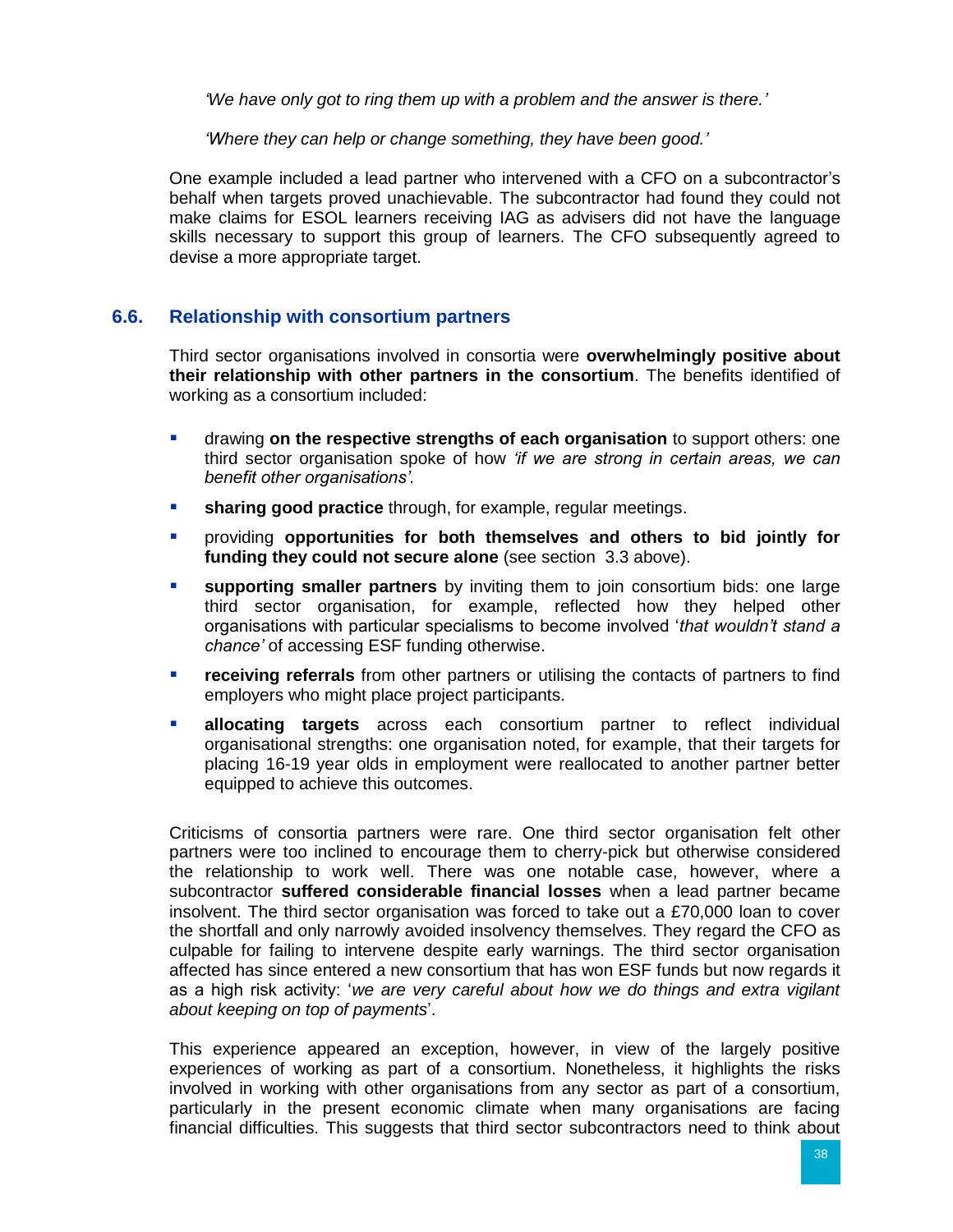how they can mitigate such risks. Requiring partners to demonstrate due diligence may be one way of doing this, albeit one that also increases the level of bureaucracy involved in delivering ESF subcontracts.

#### <span id="page-44-0"></span>**6.7. Summary**

Third sector organisations were largely positive about relationships with lead organisations. Key factors underpinning good relationships included support with administrative requirements, effective communication, an understanding of local context and efficiency in processing claims. Whilst there were concerns about some aspects of the relationship, particularly with regard to inflexibility or changing administrative requirements, this rarely seemed to seriously undermine the perceived quality of relationships.

In the main, lead organisations were considered to have a good understanding of both organisational and sector-specific concerns although there were mixed views on the extent to which they recognised the needs of clients. They were also identified as responsive in terms of opportunities for providing consultation, undertaking adequate reviews and addressing feedback from subcontractors. Finally, the evidence suggested that third sector organisations involved in consortia enjoyed a good relationship with other subcontracting partners.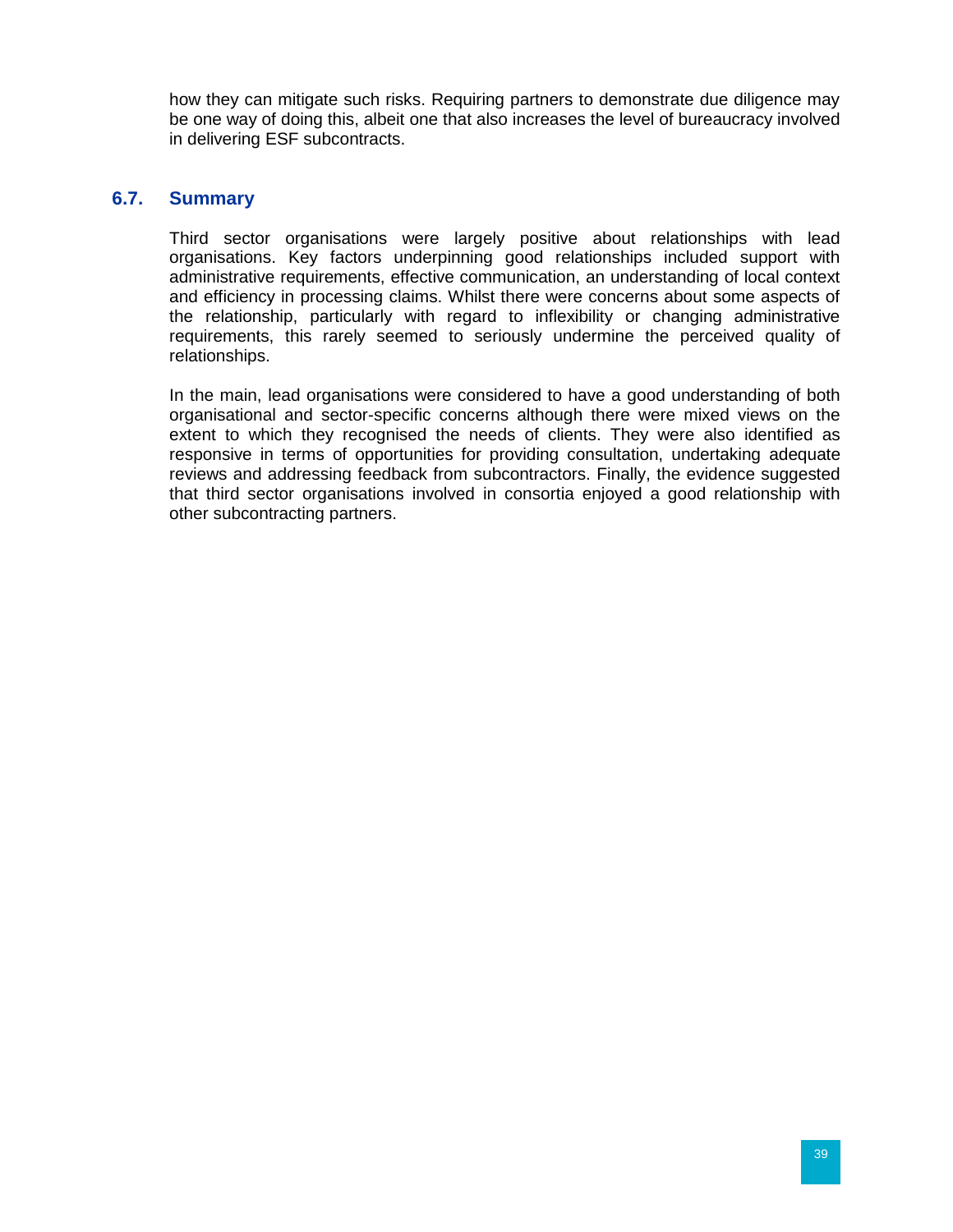

# <span id="page-45-0"></span>**7. Overall experience**

This section considers evidence on the overall experience of delivering ESF using both survey and interview data. Themes explored include:

- **Overall satisfaction with experiences of delivering ESF**
- **EXECT** factors that impact on levels of satisfaction
- **F** reflections on the quality of service delivered

#### <span id="page-45-1"></span>**7.1 Overall satisfaction with experiences of delivering ESF**

Survey respondents were asked about their overall level of satisfaction with their experience as a subcontractor for the ESF 2007-13 Programme. They were g**enerally, if not overwhelmingly, positive** with 63 per cent of respondents describing themselves as satisfied and 20 per cent dissatisfied. Similar or, indeed even more positive views emerged in interviews with subcontractors. Most subcontractors interviewed were positive about their overall experience of delivering subcontracts through ESF which was described respectively as '*very good', 'very valuable' and 'a fantastic source of funding'.*

Evidently, it is important to set satisfaction levels in context. How significant, for example, is an overall satisfaction level of 63 per cent? On the one hand, it indicates that a majority of subcontractors were satisfied with their overall experience of the ESF 2007- 13 Programme. On the other hand, it does compare unfavourably with other benchmarks such as data collected through the National Survey<sup>20</sup> of third sector organisations. This survey asked respondents how satisfied or dissatisfied they were with local statutory grant funding/contract bidding arrangements (question 16). Responses to this question can be broken down according to whether or not the respondent was successful. This shows that 91 per cent of 'very successful' respondents and 88 per cent of 'fairly successful' respondents were satisfied with arrangements. In this context it would appear that the overall experience of third sector ESF subcontractors does not compare particularly well with those of third sector organisations in receipt of funding from other statutory bodies at a local level.

## <span id="page-45-2"></span>**7.2 Factors influencing levels of satisfaction**

Further analysis of survey data to explore **factors that might influence levels of satisfaction** (see Table 7.1 below) uncovered few significant variations:

 Satisfaction levels **did not vary greatly by income size** but satisfaction was highest amongst the smallest providers.

 $\overline{\phantom{a}}$ 

<sup>&</sup>lt;sup>20</sup> Ibid (see footnote 9)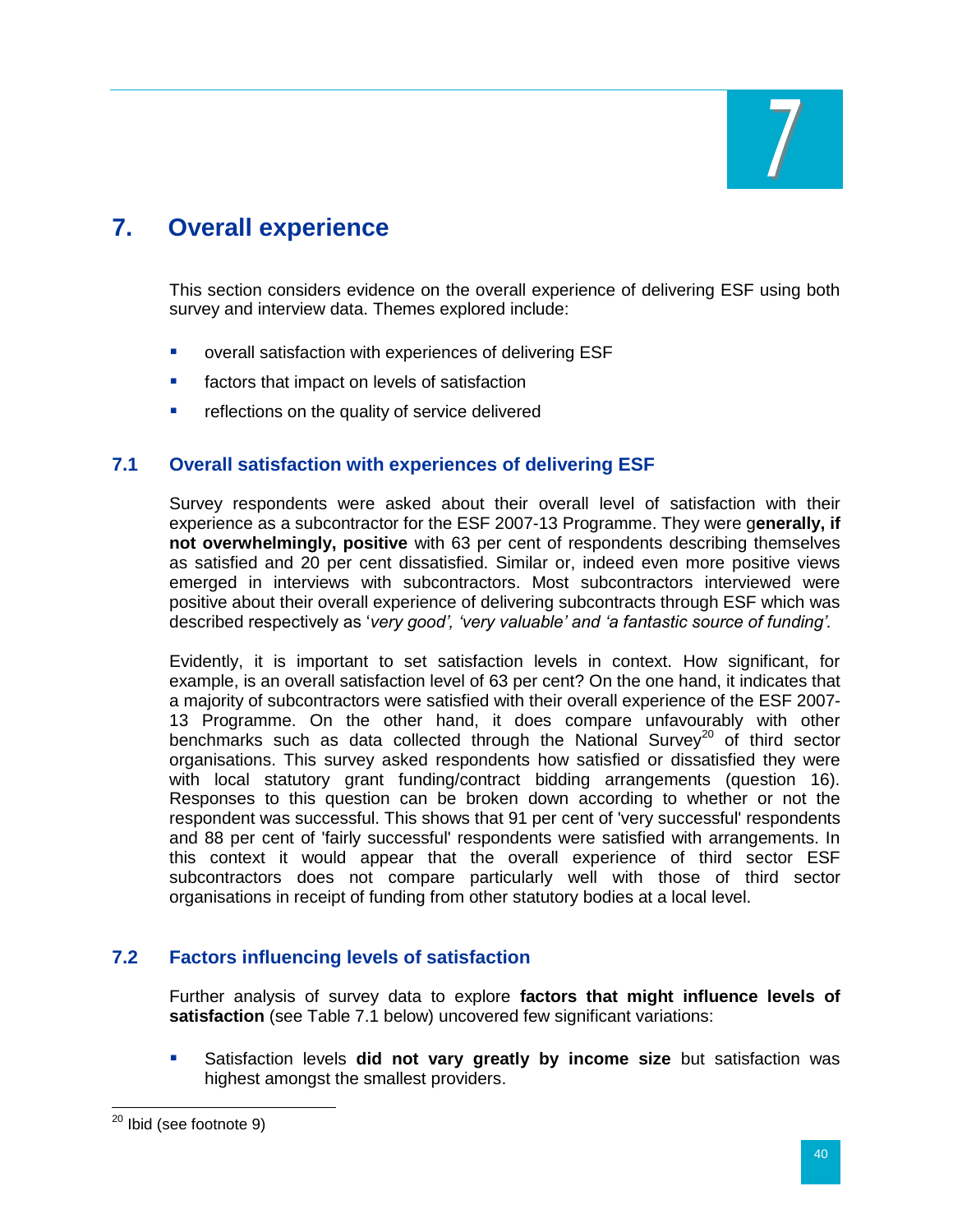- **Organisations working with a prime contractor from the third sector were less likely to be satisfied** than those working with public and private sector organisations. It should be noted that it this does necessarily mean that satisfaction levels are directly influenced the type of prime contractor. However, at the very least, it does seem to indicate that **third sector prime contractors are no better at mitigating challenges facing third subcontractors** than prime contractors from the public and private sectors.
- **Consortia working did not appear to influence overall satisfaction a great deal,** but consortia members were slightly more likely be satisfied overall.



**Table 7.1: Levels of satisfaction with experience as a subcontractor in ESF 2007- 13**

Whilst the analysis above provides little evidence of significant differences around the criteria explored, a number of interesting themes did emerge when looking across the data. Firstly, **smaller organisations did not seem to have a more negative experience:**

**Smaller organisations (i.e. those with an annual income of less than £250** thousand) have not had a worse experience than larger organisations despite the fact it appears harder for these organisations to access ESF funding in the first place. For example, 76 per cent of small organisations said the prime contractor provided appropriate support and guidance compared to only 61 per cent of other respondents.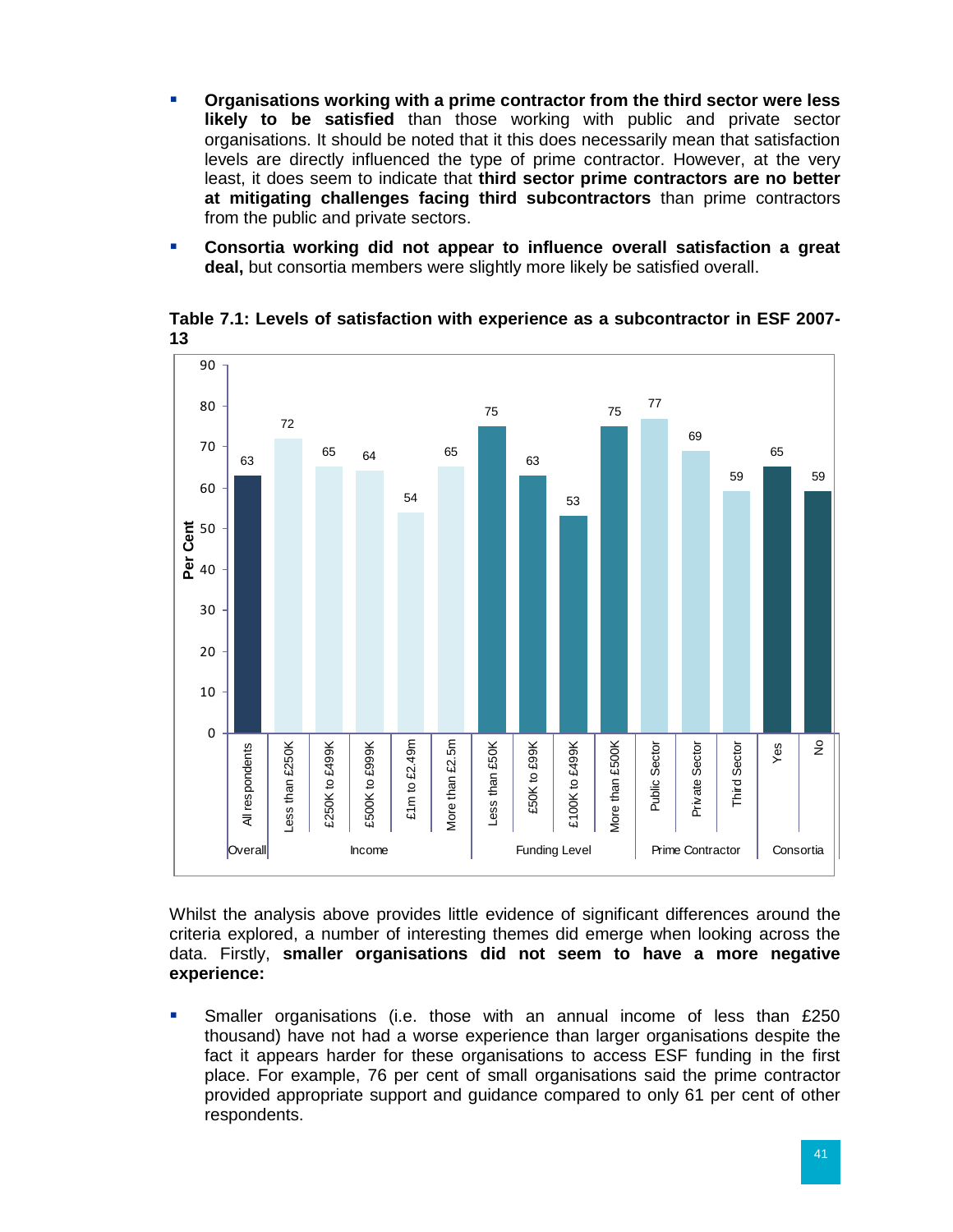Organisations with the lowest value subcontracts (i.e. less than £50 thousand) appear more likely to reflect positively on their experience than those in receipt of larger amounts. For instance, 90 per cent of organisations with the lowest value subcontracts said the prime contractor had a good understanding of their work compared to only 67 per cent of other respondents.

These findings suggest that whilst the smaller third sector may organisations experience difficulties in accessing ESF at both prime and subcontract levels (see sections 2.1 and 3.4), those that make successful bids are generally positive about the experience. This may reflect the value they place on the service it enables them to deliver as explored more fully in section 7.2 below.

Secondly, there were also interesting findings about **variations in experiences by sector of lead organisations**:

- Although private sector prime contractors appear less likely to share a similar ethos with third sector subcontractors this does not appear to have significant negative impact on the overall experience of the subcontractor. Only 38 per cent of respondents with private sector prime contractors felt they shared similar objectives and values. Despite these differences, 72 per cent of respondents with private sector prime contractors said their prime contractor had a good understanding of their clients' needs.
- **Third sector subcontractors appear more likely to enjoy a positive relationship with** public sector lead organisations than those from the private and third sectors. For example, 73 per cent of respondents with public sector prime contractors said the prime contractor provided sufficient information and updates necessary for delivery compared to 55 per cent working with prime contractors from the private and third sectors.

These findings suggest that **shared sector origins are not necessarily the most important elements of a good relationship**. Lead organisations from the third sector do not seem to provide a 'natural home' for third sector subcontractors. Moreover, whilst there may be differences in ethos and values with lead organisations from the private sector, this does not necessarily affect the overall experience of delivering ESF contracts. This is no strong suggestion of difficulties in working with private sector partners. One possible explanation is that differences in ethos are not significant barriers to partnership working if systems and processes work smoothly. One third sector subcontractor interviewed that worked with a private sector lead organisation observed that: '*they are very good, very efficient, very professional. We can learn a lot from them.'*

## <span id="page-47-0"></span>**7.3 Reflections on quality of service delivered**

Survey respondents were **generally positive about their ability to deliver positive outcomes for clients** through their subcontracts**:**

- 76 per cent reported that the subcontract enabled them to use their organisation's strengths when working with the client group
- 66 per cent felt that the subcontract enabled their organisation to work with the most disadvantaged members of their client group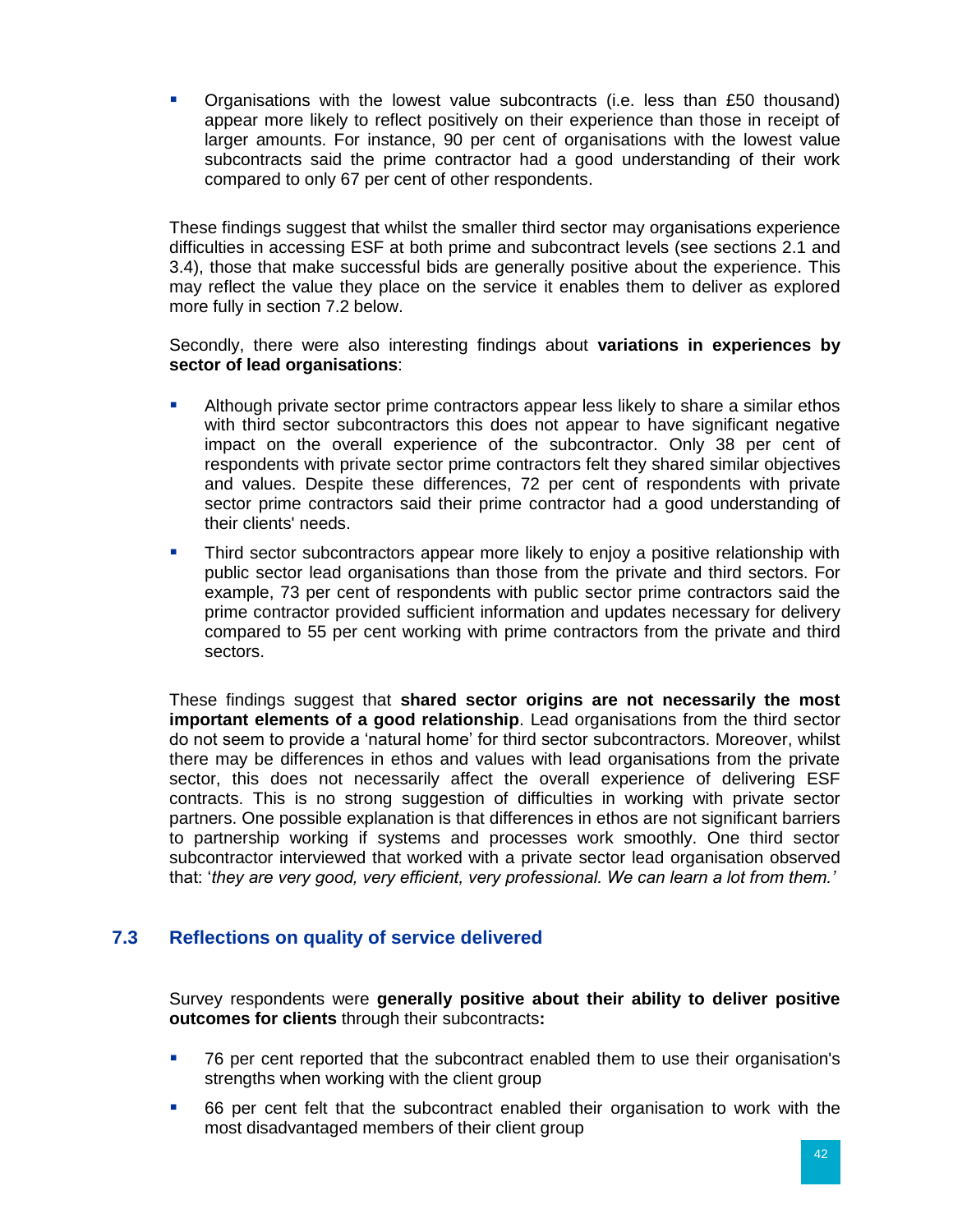66 per cent said that the subcontract enabled their organisation to deliver a high quality service to its clients.

It is notable, however, that there is some variation in the strength of views, with third sector organisations less inclined to say that they felt able to work with the most disadvantaged groups or provide a high quality service. Clearly, these statements still apply to a majority of subcontract holders but, equally, they are not unanimous endorsements.

The qualitative evidence provides an insight into precisely how third sector organisations felt that ESF enabled them to deliver a valuable experience. Positive experiences were attributed to a number of factors including the:

- ability to use ESF to **address genuine needs** among disadvantaged client groups: one organisation working with women facing multiple disadvantage described how '*It has enabled us to meet the needs of the client group and has had great impact on addressing the needs of some BME communities'.*
- opportunity to **provide unique services** that might not have been supported through other mainstream funding sources.
- capacity to **support clients who would might not otherwise have been able to access support**: one organisation observed, for example, that ESF '*helped us to help 10 people find employment that would not have found work otherwise'.*
- the fit with **organisational remit and strengths** which meant ESF enabled organisations to extend the coverage of existing services.
- opportunity to get involved in **new areas of delivery**: one provider spoke of how it enabled them to fulfil an ambition to expand services to include training for volunteers and voluntary organisations.

It should be noted that organisations that were largely positive about the ESF Programme still felt that **certain elements could be improved.** Most notably, some third sector organisations spoke of how they managed to deliver an effective service *in spite* of the onerous level of paperwork. One subcontractor also suggested that the level of '*risk'* for third sector subcontractors was underestimated. Moreover, as section four above shows, there were a number of concerns relating to the design of contracts that seemed to constrain effective delivery.

Nonetheless, most third sector organisations did not perceive these factors to fundamentally affect their organisational capacity to deliver a valuable service that met an important need. In other words, recipients of ESF felt that funding enabled them to draw on organisational strengths to deliver a service that mattered. Indeed, some organisations considered themselves **reliant on ESF** to deliver significant proportions or their services. One third sector organisation reflected, for example, that '*it enables us to do what we are doing. Without the funding, we couldn't do it. It sounds like I am grumbling but we absolutely need it and depend on it'.*

At the same time, it is important to note that a minority of providers interviewed were **highly critical of the Programme**. This was particularly notable in relation to those who had previous experiences of securing and delivering ESF contracts under direct bidding arrangements. One third sector organisation suggested, for example, the move to cofinancing saw them lose the ability to bid for and deliver their own contracts alone: *'we*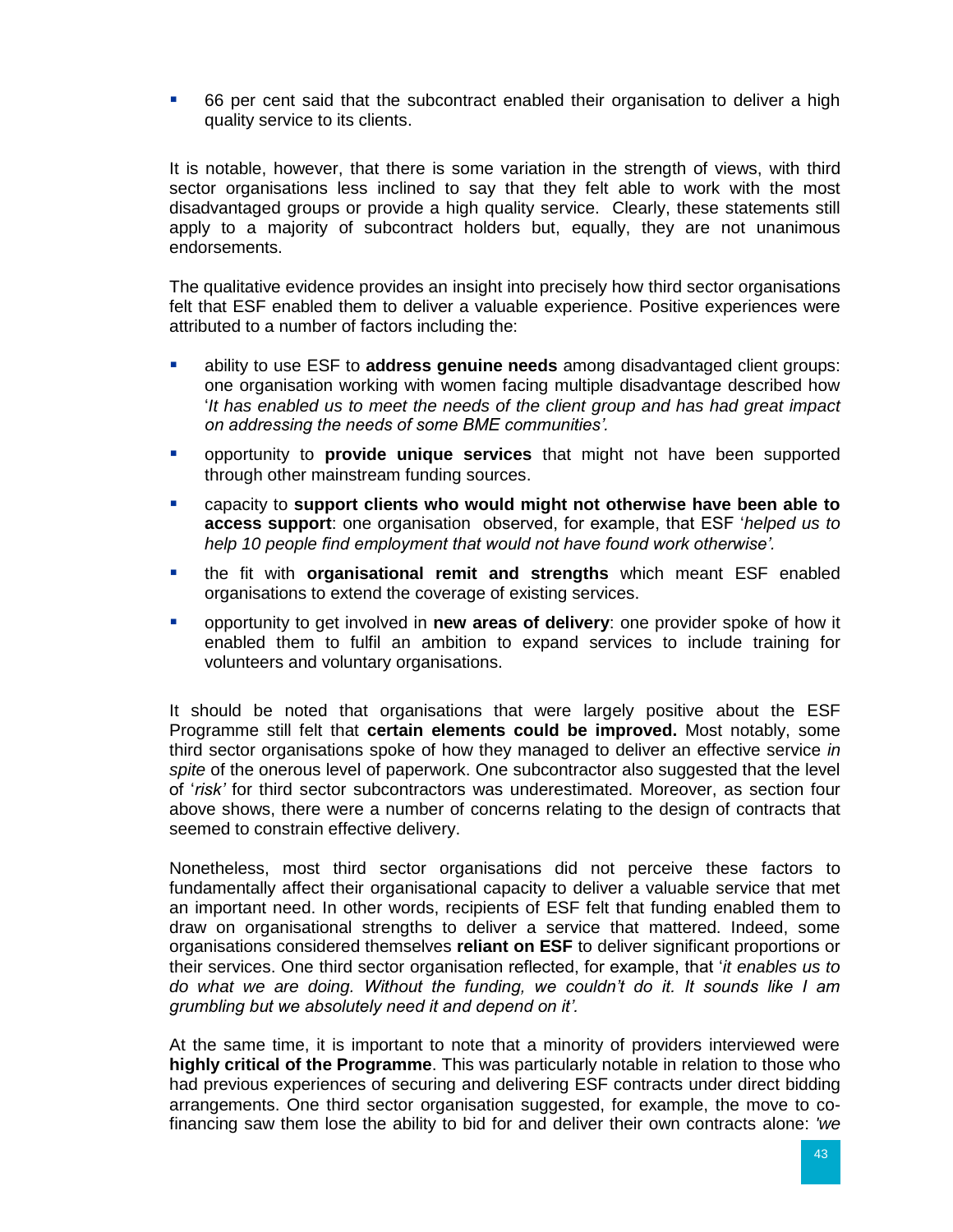*were very successful and we overachieved. Now you have to be such a big organisation to bid and we are not in that league'*. Another organisation working with women facing disadvantage observed that direct bidding '*made sense'* as it meant that 'we *could get smaller amounts of funding locally and we could provide the extras to meet people's needs*'. Furthermore, one smaller subcontractor described themselves as '*sad'* that the Programme no longer supported capacity building unlike previous rounds of ESF.

These comments provide evidence that some third sector organisations feel they have been adversely affected by the move to co-financing which is associated with **a loss of independence, flexibility and control.** Nonetheless, this remained a minority view amongst respondents. Most organisations felt that ESF enabled them, to some degree, to deliver what they do best.

## <span id="page-49-0"></span>**7.4 Future Intentions**

Survey participants were asked if they expected their organisation to apply for future rounds of ESF funding:

- 92 per cent said they would apply to ESF again: 34 per cent would apply on their own and 59 per cent would apply as part of a consortium
- 8 per cent said they would not apply again: 6 per cent said this was because of their experience of ESF 2007-13 and 2 per cent cited other organisational reasons.

There was a clear correlation between respondent's future intentions and their satisfaction with their experience of ESF 2007-13:

- 96 per cent of 'satisfied' respondents expected to apply to ESF again
- 80 per cent of 'dissatisfied' respondents expected to apply again.

Surprisingly, a large proportion of unsuccessful applicants that had secured no subcontracts said that they expected their organisation to apply for ESF funding again in the future:

- 83 per cent said they would apply again: 33 per cent would apply on their own and 50 per cent would apply as part of a consortium
- 17 per cent said they would not apply again as a result of their experience of applying to the 2007-13 programme.

Overall, these findings suggest that a large majority of organisations with ESF subcontracts from the 2007-13 programme are likely to apply to ESF again should further funding programmes be introduced in the future. Even most unsuccessful applicants said they were likely to apply again. This is perhaps **evidence of the importance of ESF funding to subcontract holders** and the way it enables them to support the needs of their clients. These survey findings were corroborated by evidence from interviews in which a clear majority of third sector organisations stated that they would bid again if a suitable opportunity arose.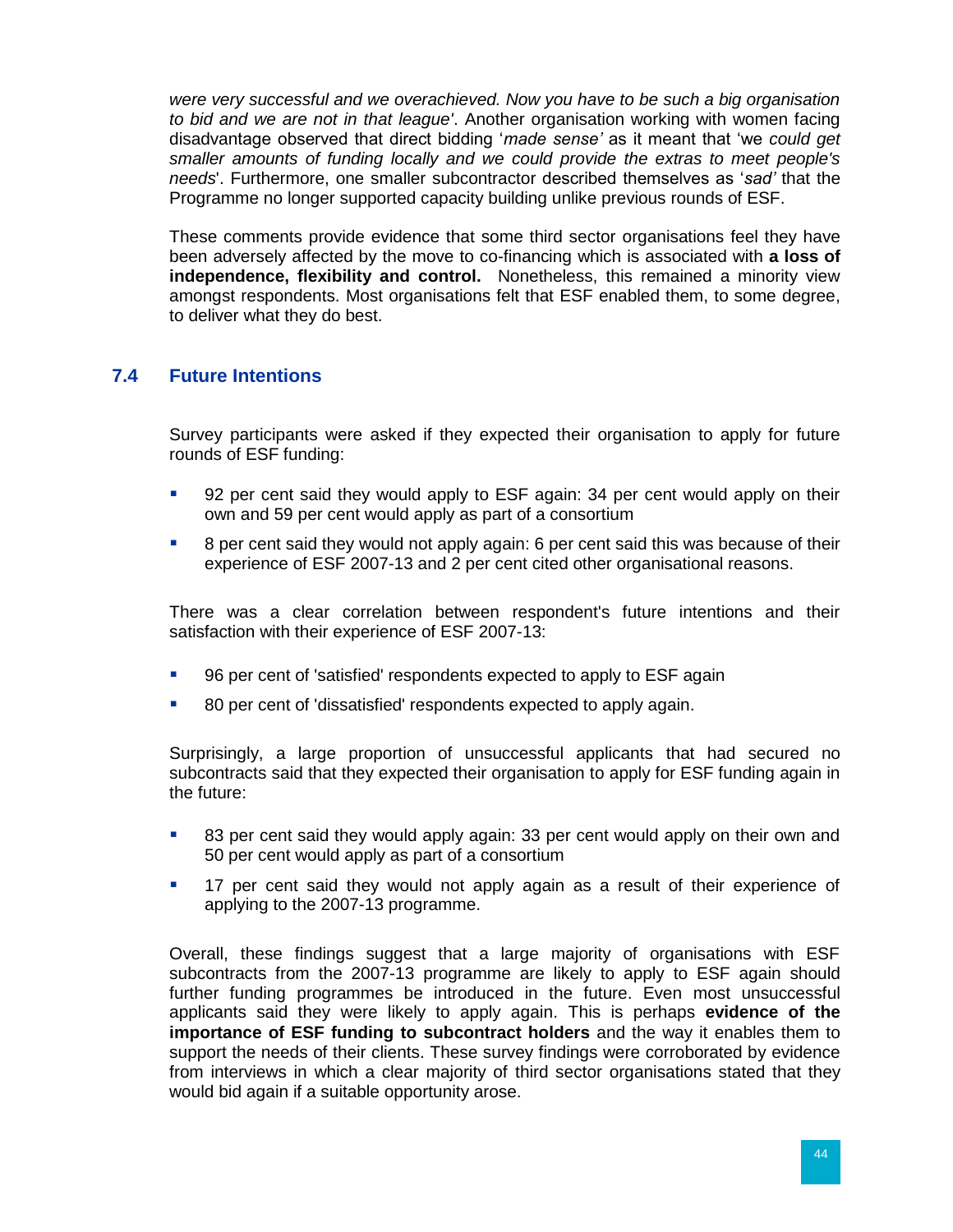#### <span id="page-50-0"></span>**7.5 Summary**

Subcontractors were **largely if not, overwhelmingly, positive about their experience of participating in the ESF 2007-13** Programme although these satisfaction levels were not particular high compared with other benchmarks. Similarly, a majority of survey respondents felt subcontracts enabled them to draw on organisational strengths, work with disadvantaged clients and deliver a high quality service. Interviews also showed that, on the whole, subcontractors felt that the Programme enabled them to address a genuine need and to support individuals that might not otherwise have received this assistance.

At the same time, the 2007-13 Programme was compared less favourably with previous rounds. In particular, **co-financing arrangements seemed associated with a loss of independence, flexibility and control.** Such concerns, however, did not seem to deter organisations from contemplating bidding again. This perhaps indicates the importance of ESF as an income stream as well as the perception that it does, in the main, enable organisations to deliver a valuable service.

The data also revealed some interesting trends about the experiences of organisations by size and by sector of lead organisations. Smaller organisations were more positive about their experiences than larger organisations. This suggests that whilst smaller third sector organisations may experience difficulties in accessing ESF at both prime and subcontracting levels, those that make successful bids fare well. The data also indicated that shared sector origins are not necessarily the most important elements of a good relationship. Lead organisations from the third sector do not seem to provide a 'natural home' for third sector subcontractors.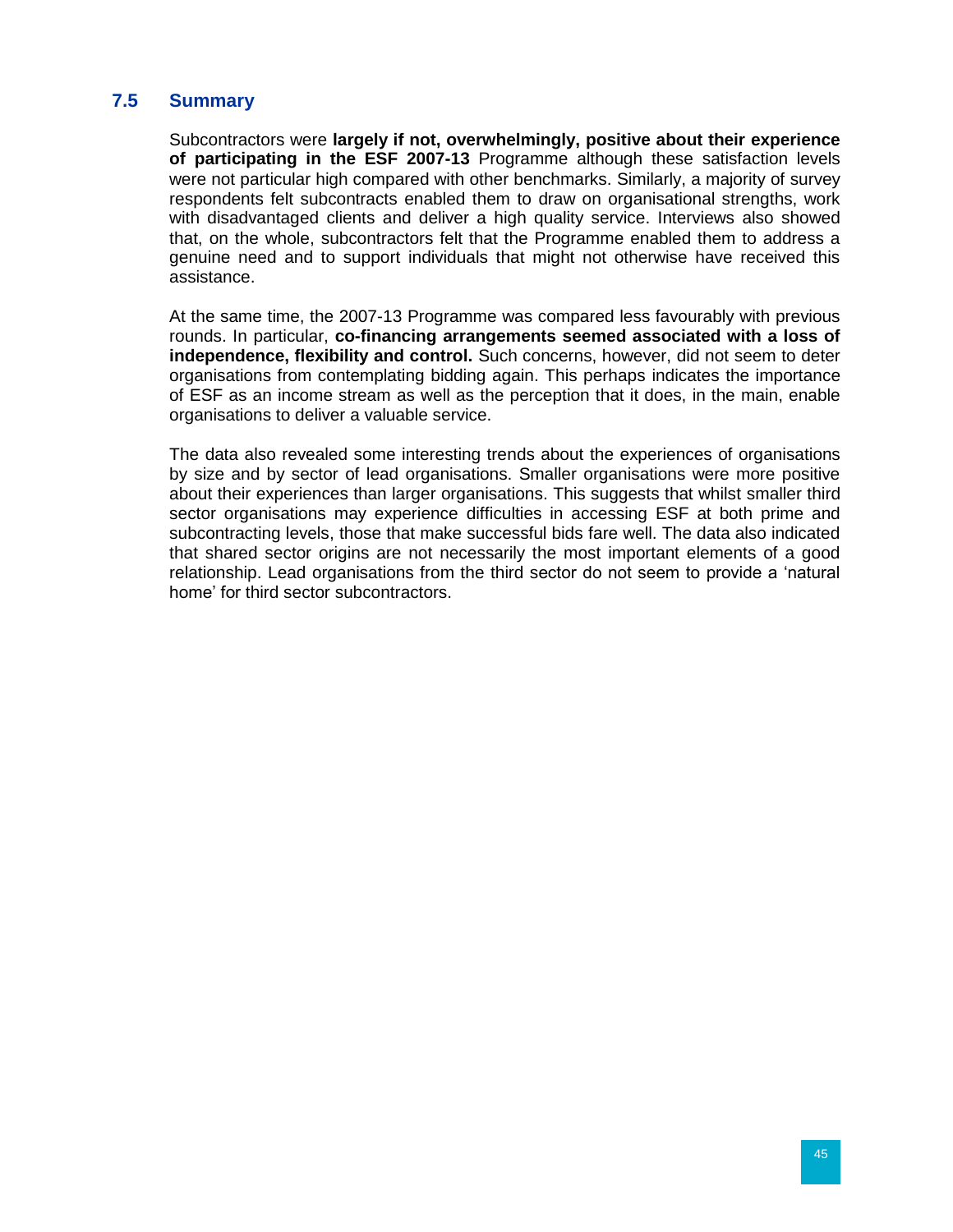

# <span id="page-51-0"></span>**8. Final reflections**

This concluding section reflects on the main implications of the findings and also suggests potential improvements to the Programme. The purpose is not to summarise all findings as this is done in both the executive summary and individual section summaries.

# <span id="page-51-1"></span>**8.1 Key findings and implications**

What emerges from the both the survey and interviews undertaken is a picture of a Programme that works on the whole. Third sector organisations that have delivered or are currently delivering subcontracts are **largely positive about their experience**. They also generally believe they are delivering a valuable service that addresses the needs of disadvantaged client groups. Subcontractors seemed particularly positive about their relationships with lead organisations which are mostly regarded as genuine partnerships that provide the support they require.

**The Programme is not an unqualified success** however. There are **recurrent and often severe criticisms** of the way the bidding and delivery process operates. Many subcontractors feel that excessive levels of bureaucracy or inflexible contracts constrain their ability to deliver the highest quality of service possible. Rigid contractual requirements or challenging targets appear to hamper the ability of organisations to fully realise their strengths in working with clients. There was even evidence that this encouraged cherry-picking, a finding supported by the recent House of Lords Committee report on the  $ESF<sup>21</sup>$ .

What are the implications of these findings? One important consideration is that the ESF Programme positions itself as a Programme that targets '*people who are at a disadvantage in the labour market, including those who experience multiple*  disadvantages [author's emphasis]<sup>22</sup>. The evidence in this study suggests, however, that the way in which subcontracts are designed and awarded may limit the degree to which it can realise these objectives. Narrowly prescribed eligibility criteria or tightly defined targets, for example, appear to restrict the scope of some third sector organisations to engage and support some of the most marginalised individuals. This may confirm the concern raised in the previous evidence review<sup>23</sup> that the focus on hard outcomes does embed **a programmatic tendency to design and deliver contracts that target those closer to the labour market<sup>24</sup>** .

One further observation is that profile data suggests that larger third sector organisations appear to find it easier to access ESF funding than smaller organisations. This may **limit the ability of the Programme to achieve its objectives of supporting individuals** 

 $\overline{\phantom{a}}$ 

<sup>&</sup>lt;sup>21</sup> House of Lords European Union Committee (2010) Making it Work: the European Social Fund, Volume 1: Report. London; The Stationery office.

<sup>22</sup> DWP/DIUS (2007: p12) England and Gibraltar European Social Fund Convergence and Competitiveness and Employment Programme 2007-13. TSO: London

<sup>23</sup> Crisp *et al.,* (2009)

<sup>24</sup> Crisp *et al.*, (2009)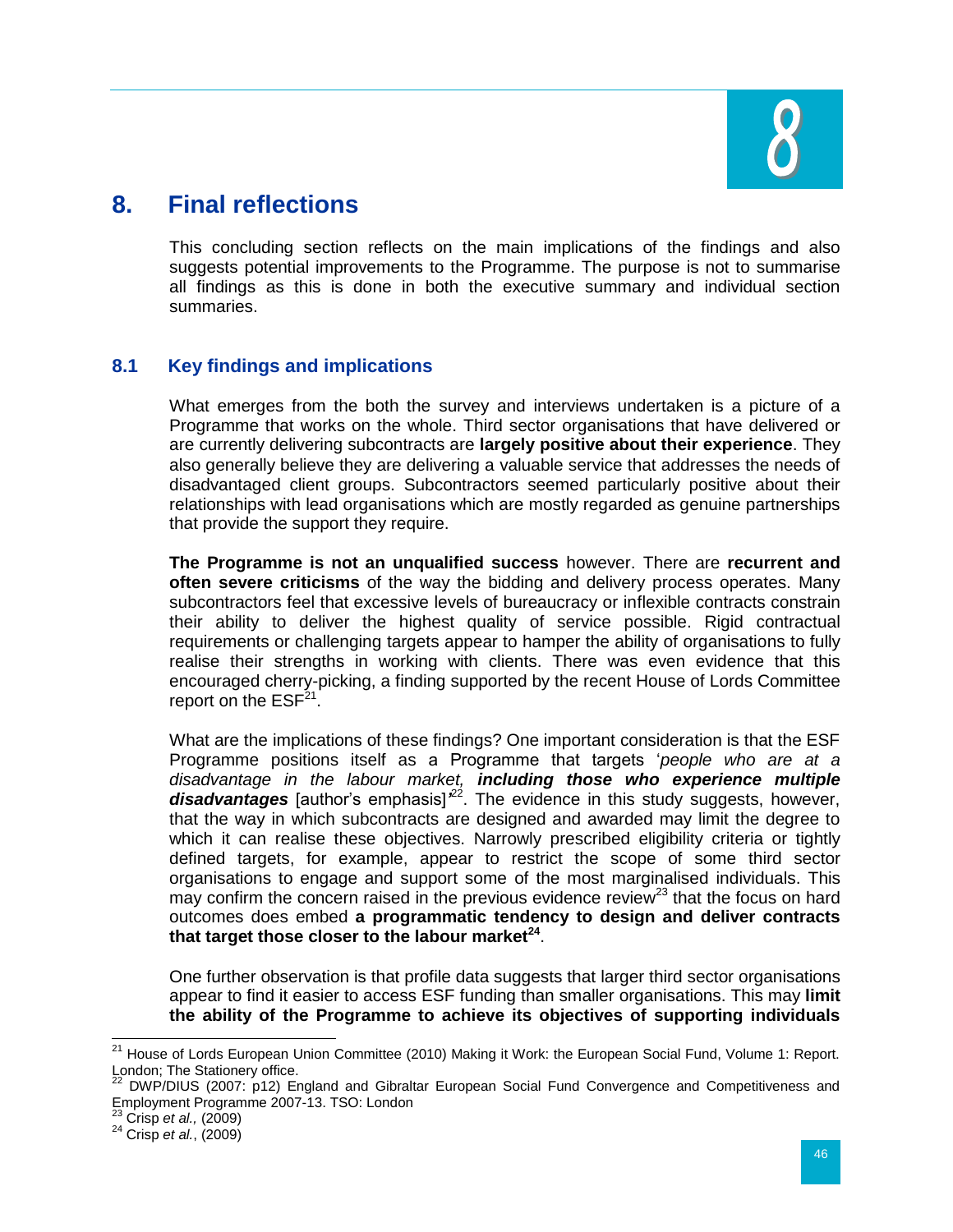**facing multiple disadvantage** given the recognised strengths of smaller, third organisations in working with the hardest-to-reach. The House of Lords Committee report concluded, for example, that:

*'No particular sector has a right to funding…We acknowledge, though, the special value that the Third Sector can bring to the programme and therefore conclude that it is important that 'small operators' have a fair opportunity to innovate and to be involved* [author's emphasis]*'.*

The estimate that the Third Sector as whole only secures 4 per cent of all available ESF funding may also be of concern to policymakers. It suggests the Programme is systematically disadvantaging a sector whose strengths and experience would seem to fit closely with ESF core priorities.

One final reflection is that **these findings may also have implications for other national Programmes** that also subcontract third sector organisations such as the forthcoming Work Programme. It suggests such programmes need to take care to ensure that procurement processes do not disadvantage the prospects of smaller third sector providers that may be able to play an important role in providing employment opportunities to beneficiaries.

## <span id="page-52-0"></span>**8.2 Potential improvements to the Programme**

The findings presented in this report suggest a number of improvements could be made to the Programme:

- The ESF Programme needs **to review the ability of third sector organisations to access ESF**. The previous evidence review on the Impact of the ESF<sup>25</sup> suggested that the Third Sector was being 'squeezed out' at the prime contacting tier. The new evidence in this report indicates that third sector organisations, especially smaller ones, may also find it difficult to access ESF at the subcontracting level. One option is to provide more financial support or advice, particularly for smaller organisations, at the bidding phase. 'Meet the contractor' events are, by themselves, perhaps not enough to enable them to successfully secure funding. Another option is to continue to support third sector networks as a potential source of advice and guidance for smaller third sector organisations<sup>26</sup>.
- Consortia do seem to provide an important avenue for smaller third sector organisations to secure ESF subcontracts. There is value, therefore, in continuing to promote this possibility to third sector organisations. At the same time, there is still a preference among some organisations for directly securing and managing contracts alone as permitted before the introduction of prime contracts. **There is perhaps more scope, therefore, for extending the value of contracts available directly to smaller third sector organisations** e.g. through raising the value of Community Grants to avoid the loss of control experienced as subcontractors
- **•** Contractual requirements and targets are narrowly specified and sometimes compromise the ability of organisations to work effectively with disadvantaged

 $\overline{a}$  $^{25}$  Ibid.

<sup>26</sup> This need is recognised in the *Operational Programme* (ESF, 2008, p135).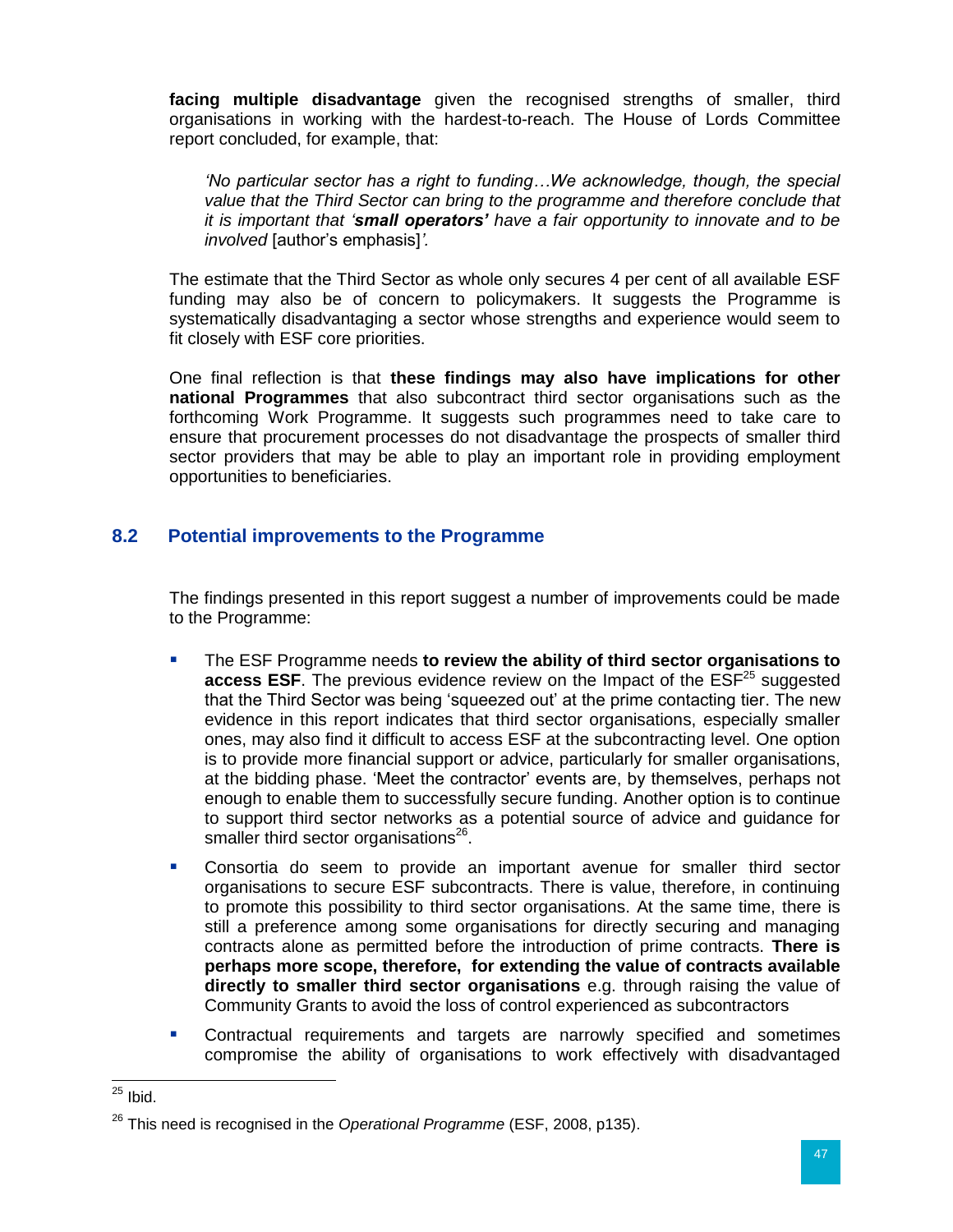clients. Evidently, transparency and accountability are essential but this should not come at the expense of third sector organisations being able to deploy their organisational strengths to the full. One possible compromise is formalise **the possibility for subcontractors to discuss and, where necessary, renegotiate terms at an early stage of delivery**. This would require the full support of CFOs as the ultimate determinants of the targets passed down through prime contractors.

- **Third sector subcontractors need to be encouraged and supported to be involved in contract design**. Consultation does happen but this seems limited to the issues relating to operational systems. It seems counterintuitive that subcontractors recognised for their specialist expertise are largely excluded from the design of the services they will deliver. The 'top-down' process by which contracts are drawn up and awarded through lead organisations surely stymies the creativity and innovation that subcontractors could contribute to the pre-award phase
- **Encouraging lead organisations to provide longer contracts could encourage greater innovation**. Organisations will remain risk-adverse if there is limited scope to change direction and recover costs if early activities are not entirely successful
- **Payment delays and 'end-loading' need to be addressed** so that organisations do not need to draw on other income streams or assets to manage cash-flow difficulties. This is important as perceptions of financial risk could deter smaller organisations from applying
- **More could be done to reward soft outcomes.** It is unlikely that the ESF Programme is going to relinquish its focus on the 'hard outcomes' of skills and employment. Nonetheless, providing financial rewards for a small number of 'distance travelled' outcomes would provide an opportunity for subcontractors to address important elements of personal development such as soft skills, confidence and motivation. Soft outcomes may not be easy to assess objectively but this should not be a justification for disregarding them altogether.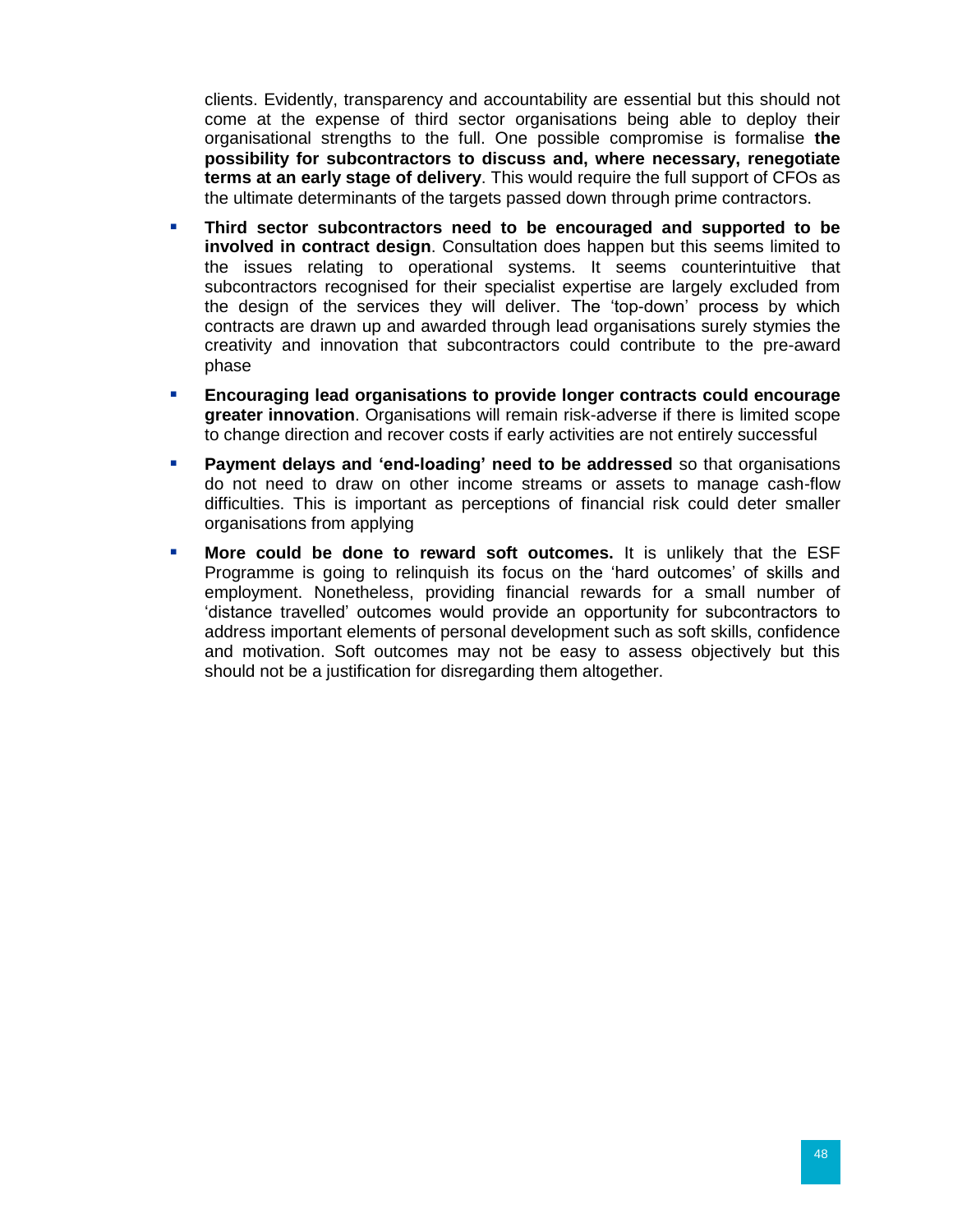

# <span id="page-54-0"></span>**9. References**

Clark, J., Kane, D., Wilding, K., Wilton, J (2010). *The UK Civil Society Almanac.* London: NCVO.

Commission for the Compact (2009). *The Compact on relations between the government and the third sector in England.* Birmingham: Commission for the Compact.

Crisp, R., Gore, T.and Wells, P. (2009) *Evidence review of the impact of the ESF on those furthest from the labour market.* London: TSEN.

DWP/DIUS (2007) *England and Gibraltar European Social Fund Convergence and Competitiveness and Employment Programme 2007-13*. London: DWP.

ESF (2008) *ESF 2000-2006 Objective 3 Operational Programme for England and Gibraltar, Annual Implementation Report 2007.* London: DWP.

House of Lords European Union Committee (2010) *Making it Work: the European Social Fund, Volume 1: Report.* London: TSO.

Inauriga Consultants (2009) *Compact application and the administration of European structural funding*. Birmingham: Commission for the Compact.